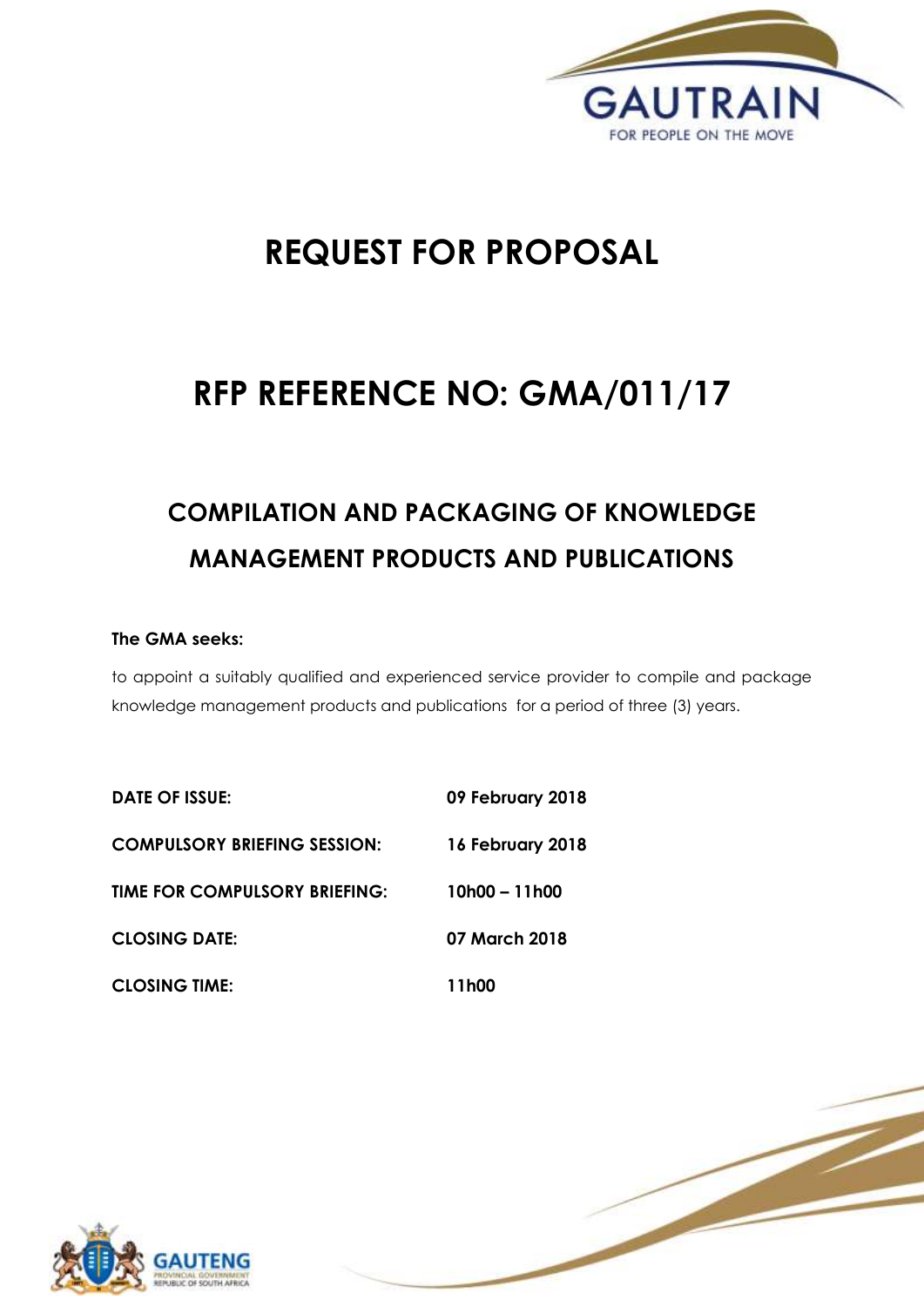## **CONTENTS**

## **GAUTRAIN MANAGEMENT AGENCY – REQUEST FOR PROPOSAL**

|                                                    | Page |
|----------------------------------------------------|------|
|                                                    | 5    |
|                                                    | 6    |
| RFP PART A                                         |      |
|                                                    | 7    |
|                                                    | 8    |
|                                                    | 9    |
|                                                    | 9    |
| Rules governing this RFP and the Tendering Process |      |
|                                                    | 9    |
| <b>REQUEST FOR PROPOSAL</b>                        |      |
|                                                    | 10   |
|                                                    | 10   |
|                                                    | 11   |
|                                                    | 11   |
|                                                    | 11   |
| Communication during the tender process            |      |
| Requests for clarification and further information | 12   |
|                                                    | 13   |
|                                                    | 13   |
|                                                    | 13   |
|                                                    | 14   |
|                                                    | 14   |
|                                                    | 15   |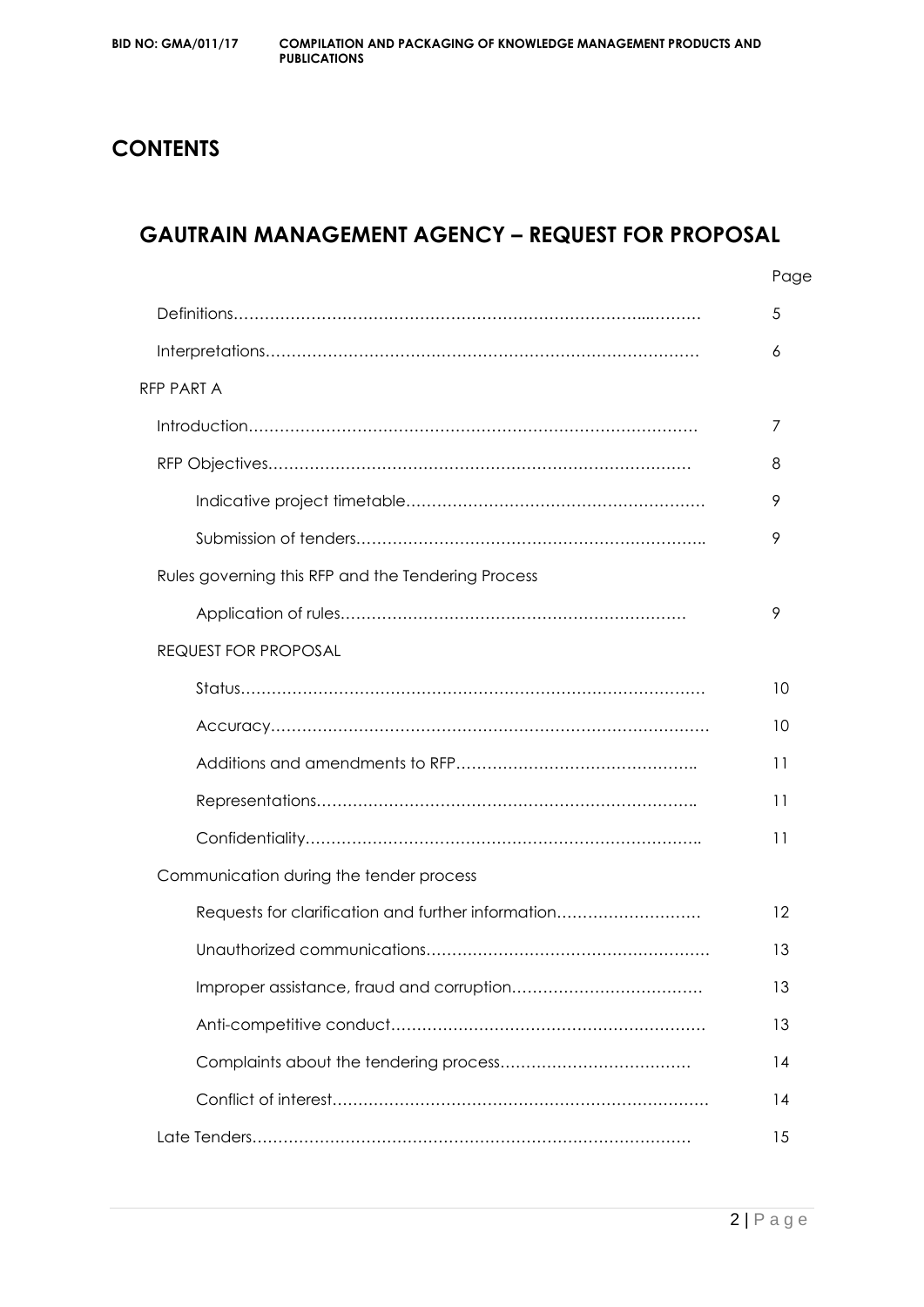|                                                      | 15 |
|------------------------------------------------------|----|
|                                                      | 16 |
|                                                      | 16 |
|                                                      | 17 |
|                                                      | 17 |
| Disclosure of tender contents and tender information | 17 |
|                                                      | 18 |
|                                                      | 18 |
|                                                      | 18 |
| <b>Tender Response</b>                               |    |
|                                                      | 19 |
|                                                      | 20 |
|                                                      | 20 |
|                                                      | 20 |
| Contract Disclosure Requirements                     |    |
|                                                      | 21 |
|                                                      | 21 |
|                                                      | 21 |
| Evaluation of tenders                                |    |
|                                                      | 22 |
|                                                      | 22 |
|                                                      | 23 |
|                                                      | 24 |
|                                                      | 24 |
|                                                      | 24 |
|                                                      | 25 |
|                                                      | 25 |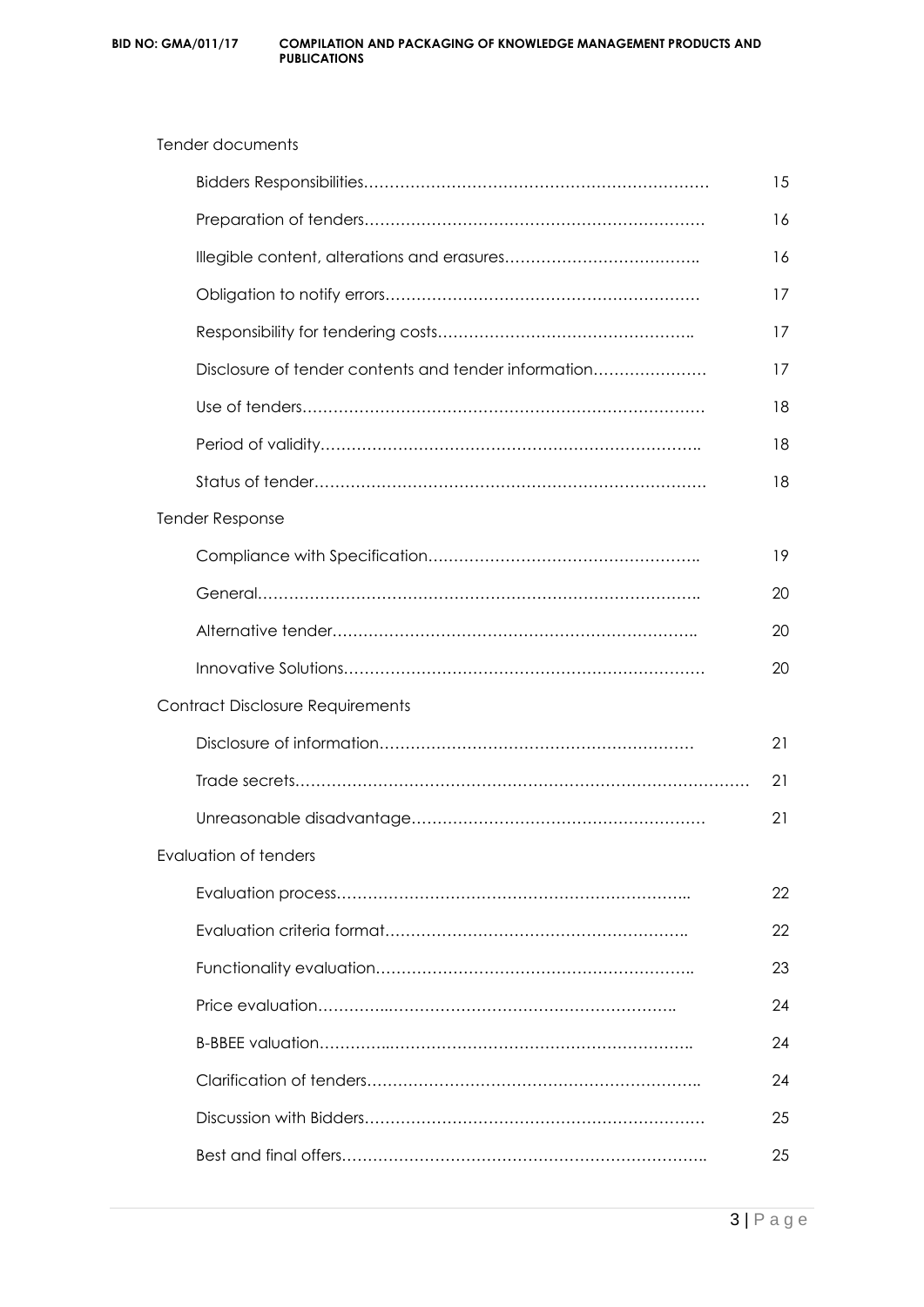| <b>Successful Tenders</b> |                                               |    |
|---------------------------|-----------------------------------------------|----|
|                           |                                               | 26 |
|                           |                                               | 26 |
|                           |                                               | 26 |
|                           |                                               | 27 |
|                           |                                               | 27 |
|                           |                                               | 27 |
|                           |                                               | 28 |
|                           |                                               | 28 |
|                           |                                               | 29 |
|                           | RFP PART C - BIDDERS DECLARATION AND RESPONSE | 36 |
| <b>CSD</b>                |                                               | 39 |
| SBD <sub>2</sub>          | Tax Clearance Certificate Requirements        | 40 |
| <b>SBD 3.1</b>            |                                               | 41 |
| <b>SBD 3.2</b>            |                                               | 42 |
| SBD <sub>4</sub>          |                                               | 44 |
| SBD 6.1                   |                                               | 49 |
| SBD <sub>8</sub>          | Declaration of Bidders Past SCM practices     | 55 |
| SBD 9                     | Certificate of Independent Bid Determination  | 57 |
| <b>SHE</b>                |                                               | 61 |
| <b>CHECKLIST</b>          |                                               | 63 |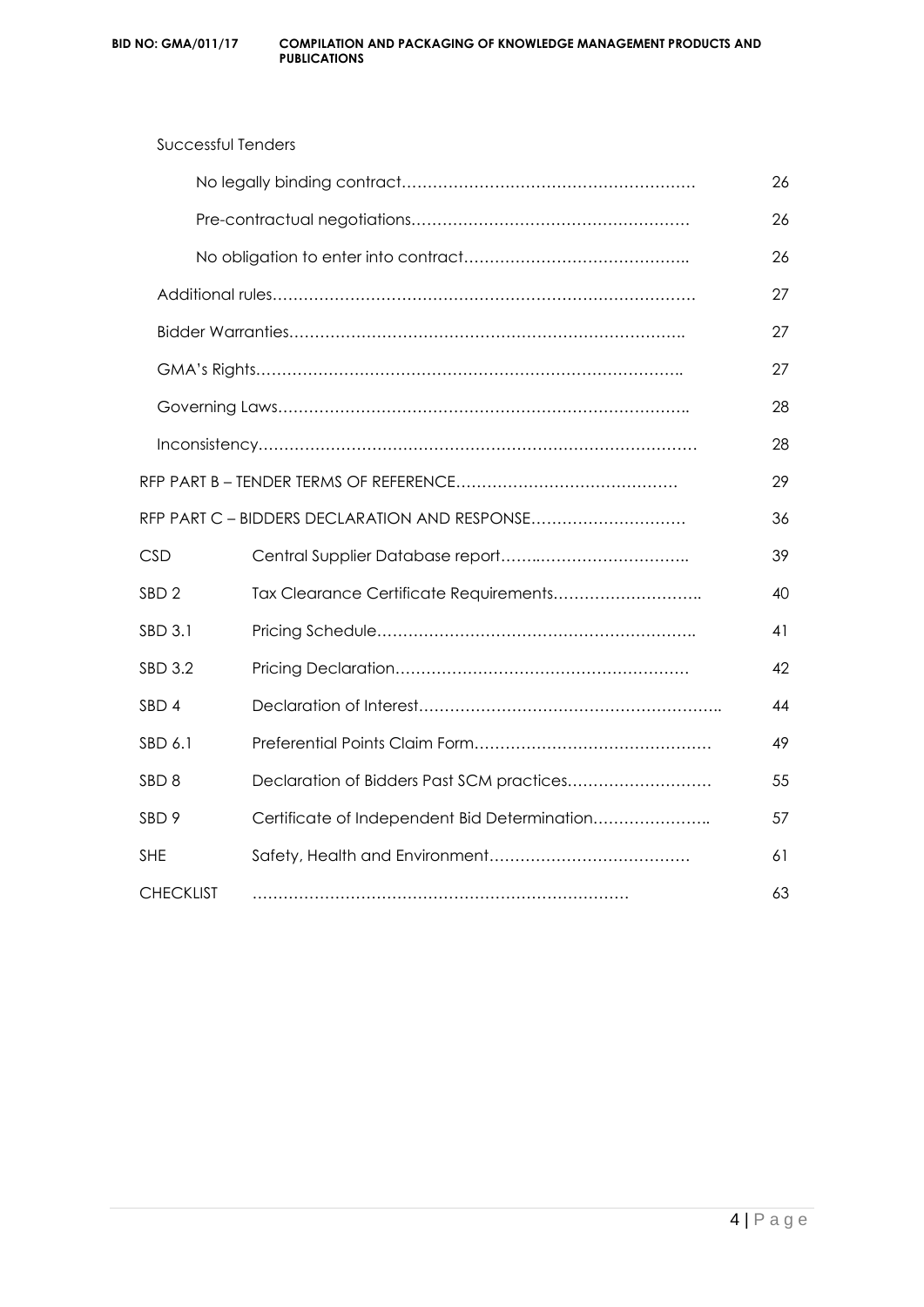#### **DEFINITIONS**

In this Request for Proposal, unless a contrary intention is apparent:

**Business Day** means a day which is not a Saturday, Sunday or public holiday.

**Bid** means a written offer in a prescribed or stipulated form lodged by a Bidder in response to an invitation in this Request for Proposal, containing an offer to provide goods, works or services in accordance with the Specification as provided in RFP Part B.

**Closing Time** means the time, specified as such under the clause "Indicative Timetable" of this RFP Part A, by which Tenders must be received.

**Evaluation Criteria** means the criteria set out under the clause "Evaluation Criteria Format" of this RFP Part A.

**GMA** means the Gautrain Management Agency; a PFMA Schedule 3(C) listed Provincial Public Entity, established in terms of the GMA Act No. 5 of 2006.

**Intellectual Property Rights** includes copyright and neighbouring rights, and all proprietary rights in relation to inventions (including patents) registered and unregistered trademarks (including service marks), registered designs, confidential information (including trade secrets and know how) and circuit layouts, and all other proprietary rights resulting from intellectual activity in the industrial, scientific, literary or artistic fields.

**Member** means an employee of the GMA.

**Proposed Contract** means the agreement including any other terms and conditions contained in or referred to in this RFP that may be executed between the GMA and the successful Bidder.

**Request for Proposal** or **RFP** means this document (comprising each of the parts identified under RFP Part A, Part B and Part C) including all annexure and any other documents so designated by the GMA.

**Services** means the services required by the GMA, as specified in this RFP Part B.

**Specification** means any specification or description of the GMA's requirements contained in this RFP Part B.

**State** means the Republic of South Africa.

**Statement of Compliance** means the statement forming part of a Tender indicating the Bidders compliance with the Specification.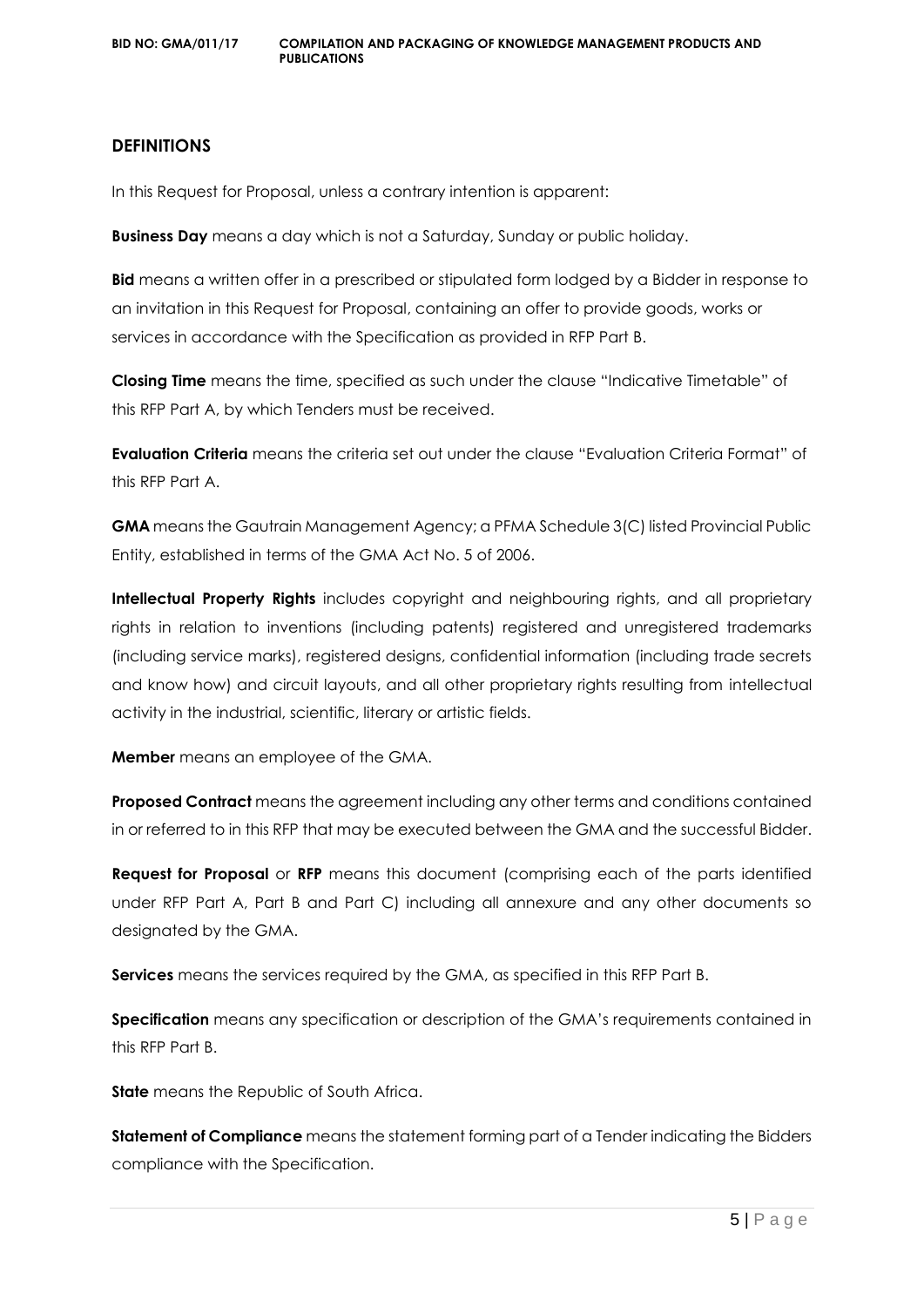**Bidder** means a person or organisation that submits a Bid.

**Tendering Process** means the process commenced by the issuing of this Request for Proposal and concluding upon formal announcement by the GMA of the selection of a successful Bidder(s) or upon the earlier termination of the process.

**Website** means the website administered by GMA located at [www.gautrain.co.za/](http://www.gautrain.co.za/)gma

#### **INTERPRETATIONS**

In this RFP, unless expressly provided otherwise:

A reference to:

- (a) "includes" or "including" means includes or including without limitation; and
- (b) "R" or "Rands" is a reference to the lawful currency of the Republic of South Africa.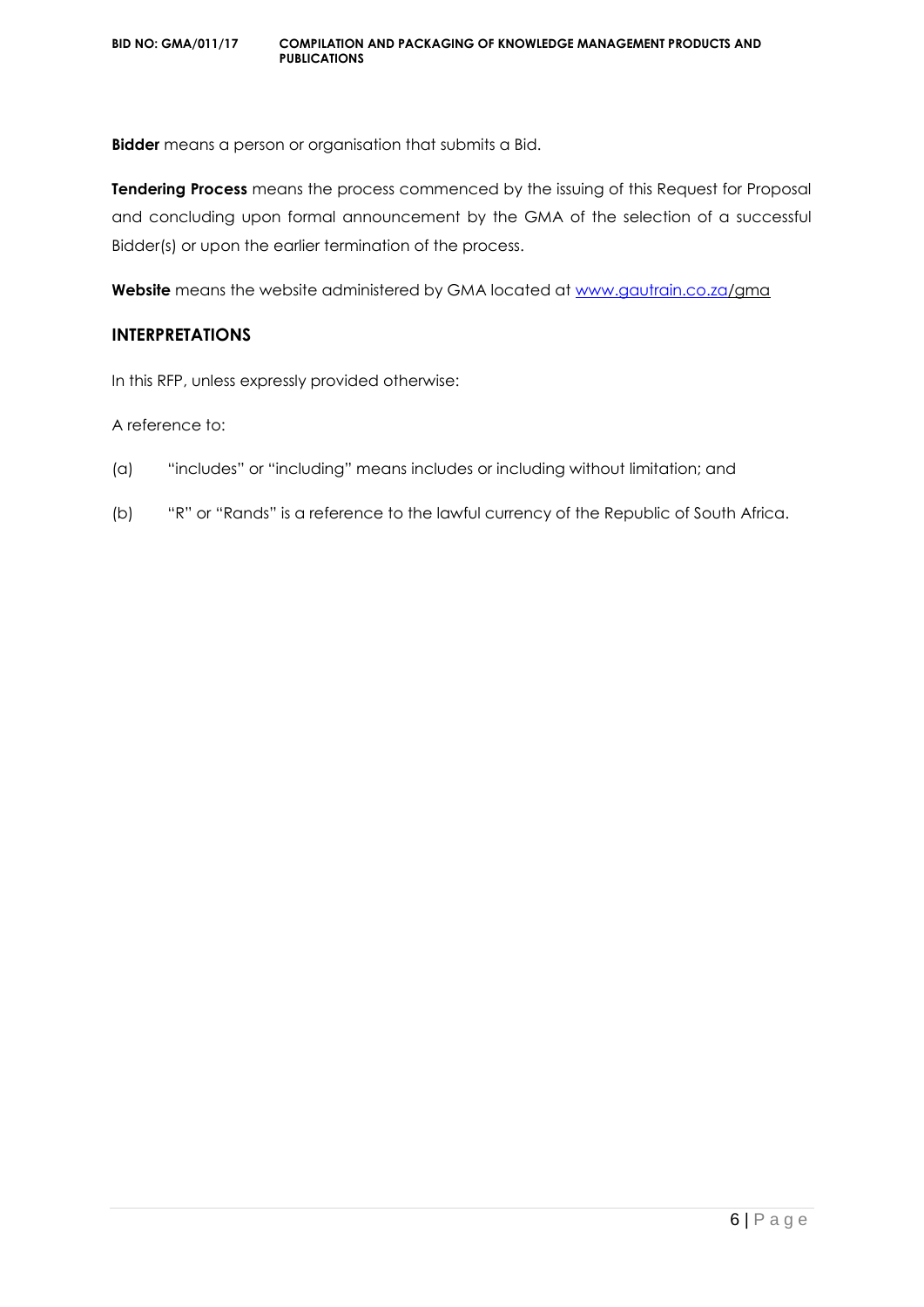## **RFP - PART A**

#### **INTRODUCTION**

- 1. The Gautrain Management Agency (GMA) is a PFMA Schedule 3(C) listed provincial public entity which has been established in terms of the GMA Act No. 5 of 2006. The GMA is substantially funded from the Provincial Revenue Fund in order to carry out the following strategic objectives:
	- Assist the Gauteng Provincial Government (GPG) in implementing Gautrain and achieving the Project's objectives.
	- Act on behalf of GPG in managing the relationship between Province and the Concessionaire in terms of the Concession Agreement and ensure that the interests of Province are protected.
	- Enhance the integration of Gautrain with other transport services and Public Transport Plans.
	- Promote and maximise the Socio-Economic Development and B-BBEE objectives of the GPG in relation to Gautrain.
	- Liaise with and promote co-operation between government structures in all three spheres of Government in relation to Gautrain.
	- Liaise with persons having an interest in the project.
	- Manage assets relating to Gautrain and promote their preservation and maintenance.
	- Manage the finances of the Gautrain Project and the financial securities provided by the Concessionaire.
	- Monitor the policy and legislative environment of the Gautrain Project
- 2. The Bombela Concession Company (RF) (Pty) Ltd (BCC or the Concessionaire) entered into a Concession Agreement with the Gauteng Province (Province) for the design, partial finance, construction, operation, and maintenance of the Gautrain Rapid Rail Link until 27 March 2026. The Operations Commencement Date (OCD) 1 started on 08 June 2010 for the section between Sandton station and ORTIA station. Extended Phase (EP) 1 services commenced on 02 August 2011 between Hatfield and Rosebank stations. The Operations Commencement Date 2 services commenced on 07 June 2012 between Rosebank and Park stations, in so doing providing a complete service between Park and Hatfield stations. At the end of the concession period, the Concessionaire shall transfer the Gautrain System to the GMA.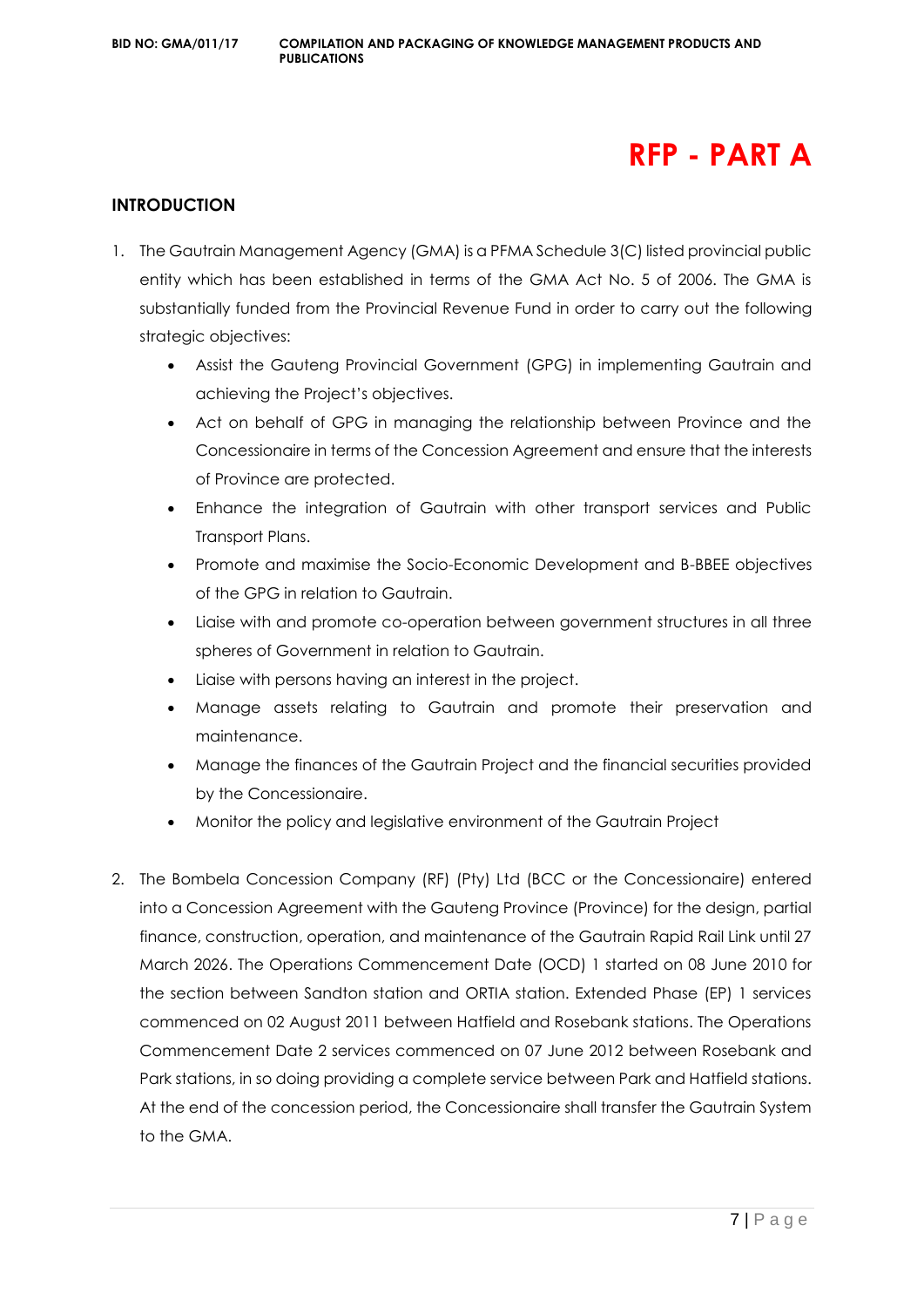- 3. The GMA is inviting responses to this Request for Proposal (reference number GMA/011/17) in order to appoint a suitably qualified and experienced service provider to compile and package knowledge management products and publications for a period of three (3) years as specified in this RFP PART B – Specification.
- 4. The appointment of a successful service provider is subject to conclusion of a service level agreement between the GMA and the service provider.

#### **RFP OBJECTIVES**

5. The objective of the tender is to find suitably qualified and experienced service provider to compile and package knowledge management products and publications for a period of three (3) years.

| <b>ACTIVITY</b>                                       | <b>DATE</b>                                                                                                                                         |  |
|-------------------------------------------------------|-----------------------------------------------------------------------------------------------------------------------------------------------------|--|
| Issue of RFP                                          | 09 February 2018                                                                                                                                    |  |
| <b>Compulsory Briefing Session</b>                    | Time: 10H00 - 11H00<br>16 February 2018                                                                                                             |  |
|                                                       | <b>Venue:</b> GMA Imbokodo Boardroom, 3rd Floor, 44                                                                                                 |  |
|                                                       | Grand Central Boulevard, Grand Central, Midrand                                                                                                     |  |
|                                                       | THOSE WHO<br><b>ONLY</b><br><b>ATTEND</b><br>THE<br><b>COMPULSORY</b><br>BRIEFING SESSION ARE QUALIFIED<br><b>SUBMIT</b><br>TO.<br><b>PROPOSALS</b> |  |
|                                                       |                                                                                                                                                     |  |
| <b>Closing Date and Time</b>                          | 07 March 2018 at 11H00                                                                                                                              |  |
| Intended completion of evaluation<br>of tenders       | 16 April 2018                                                                                                                                       |  |
| Intended formal notification of<br>successful Bidders | 11 May 2018                                                                                                                                         |  |
| Effective date of contract                            | 01 June 2018                                                                                                                                        |  |

#### **INDICATIVE PROJECT TIMETABLE**

*\*This timetable is provided as an indication of the timing of the tender process. It is indicative only and subject to change by the GMA. Bidders are to provide proposals that will allow achievement of the intended commencement date.*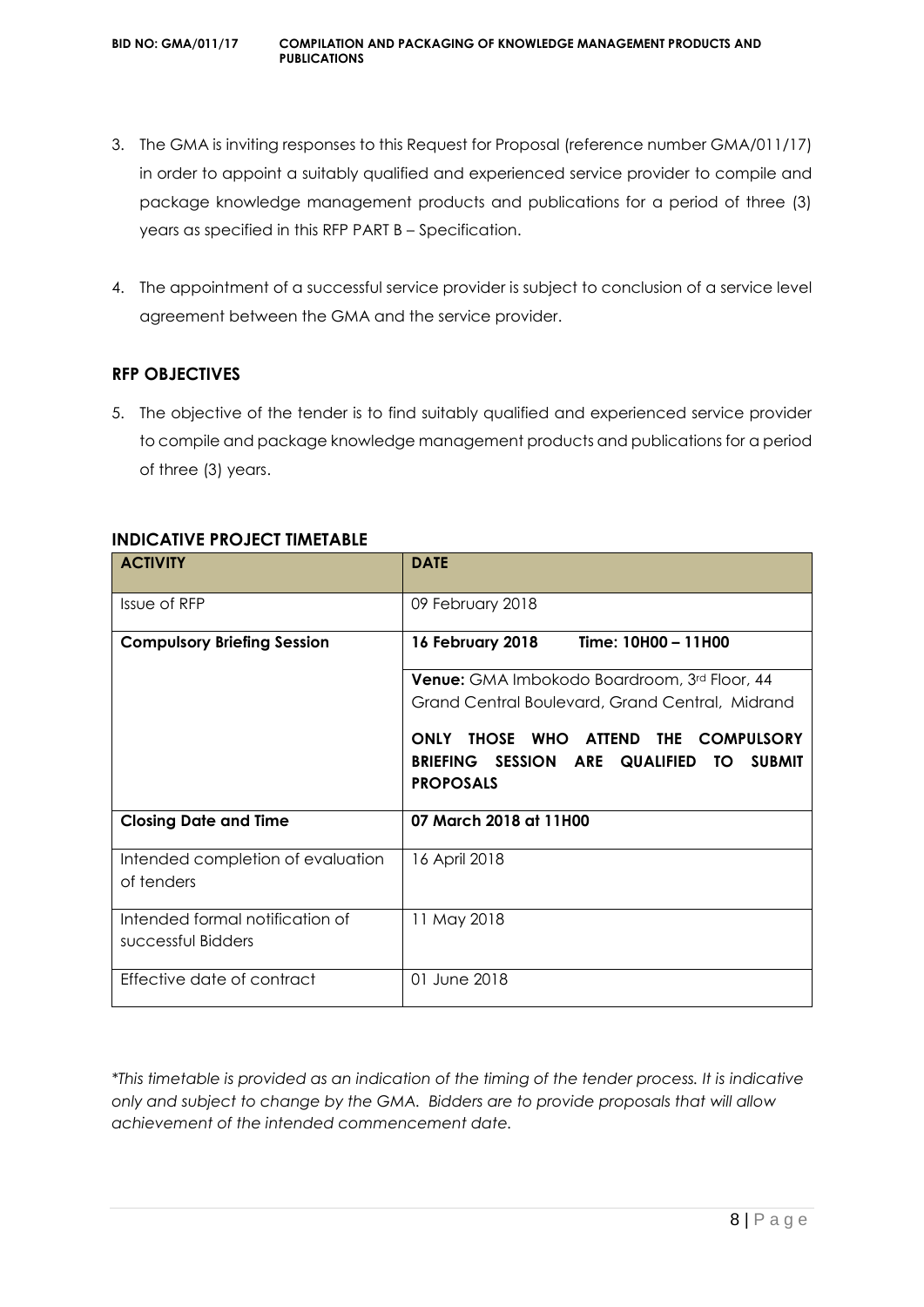#### **SUBMISSION OF TENDERS**

#### **Hardcopy Submission (Compulsory)**

| Proposal Submission                                      | Bid documents must be secured together<br>preferably bound or contained in a lever arch file     |
|----------------------------------------------------------|--------------------------------------------------------------------------------------------------|
| Physical Address of Tender Box                           | 44 Grand Central Boulevard, Grand Central<br>Midrand (Off R101 Old Johannesburg Road)            |
| Hours of access to Tender Box                            | Between 07:00 and 17:00 (Weekdays only)                                                          |
| Information to be marked on<br>package containing Tender | Gautrain Management Agency<br>Attention: Supply Chain Management Unit<br>RFP Ref. No. GMA/011/17 |
|                                                          | Name of Bidder                                                                                   |

- 6. Bidders are to provide one (1) original and three (3) hard copies of the Bidders Response (Bid).
- 7. Bidders must also include an electronic copy of the Bidders Response for each proposal in PDF or Microsoft Office 2007 format in the hardcopy submission. All responses must be submitted in a sealed envelope in accordance with the conditions of Tendering and on the official forms included in this document.
- 8. All documents must be virus checked by the Bidder before lodgement. In this case of inconsistency between the electronic and hardcopy submissions, the hardcopy submission will prevail.
- 9. All enquiries related to this RFP must be sent to **[tenderenquiries@Gautrain.co.za](mailto:tenderenquiries@Gautrain.co.za)**.

#### **RULES GOVERNING THIS RFP AND THE TENDERING PROCESS**

#### **APPLICATION OF RULES**

10. Participation in the tender process is subject to compliance with the rules contained in this RFP Part A.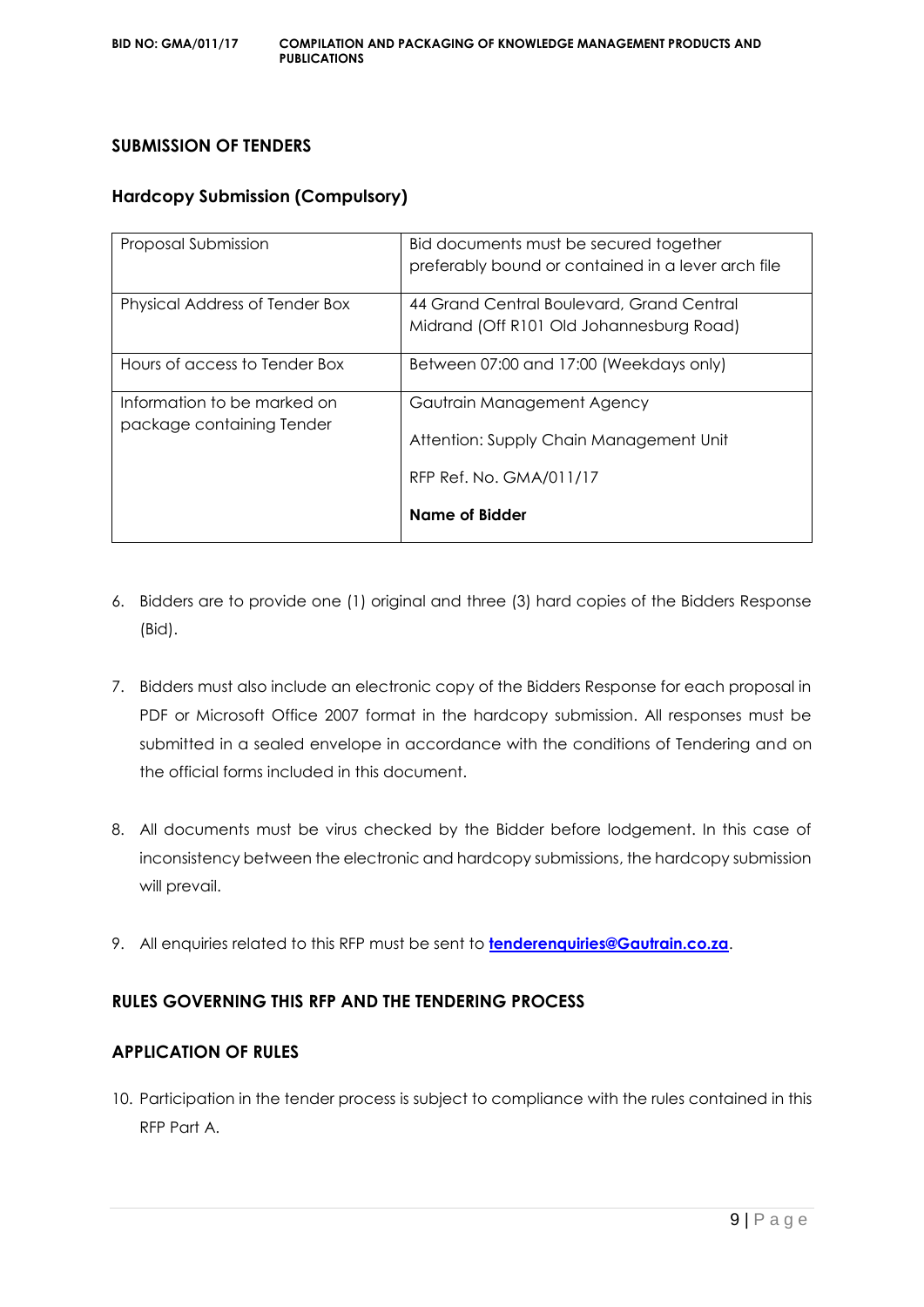- 11. All persons (whether or not a Participant in this tender process) having obtained or received this RFP may only use it, and the information contained therein, in compliance with the rules contained in this RFP Part A.
- 12. All Bidders are deemed to accept the rules contained in this RFP Part A.
- 13. The rules contained in this RFP Part A apply to:
	- a. The RFP and any other information given, received or made available in connection with this RFP, and any revisions or annexure;
	- b. the Tendering Process; and
	- c. any communications (including any briefings, presentations, meetings and negotiations) relating to the RFP or the Tendering Process.

#### **REQUEST FOR PROPOSAL**

#### **STATUS OF REQUEST FOR PROPOSAL**

- 14. This RFP is an invitation for service provider/s to submit a proposal(s) for the provision of the services as set out in the Specification contained in this RFP Part B. Accordingly, this RFP must not be construed, interpreted, or relied upon, whether expressly or implied, as an offer capable of acceptance by any person(s), or as creating any form of contractual, promissory or other rights.
- 15. No binding contract or other understanding for the supply of the Services will exist between the GMA and any Bidder unless and until the Agency has executed a formal written contract with the successful Bidder.

#### **ACCURACY OF REQUEST FOR PROPOSAL**

16. Whilst all due care has been taken in connection with the preparation of this RFP, the GMA makes no representations or warranties that the content in this RFP or any information communicated to or provided to Bidders during the Tendering Process is, or will be, accurate, current or complete. The GMA, and its officers, employees and advisors will not be liable with respect to any information communicated which is not accurate, current or complete.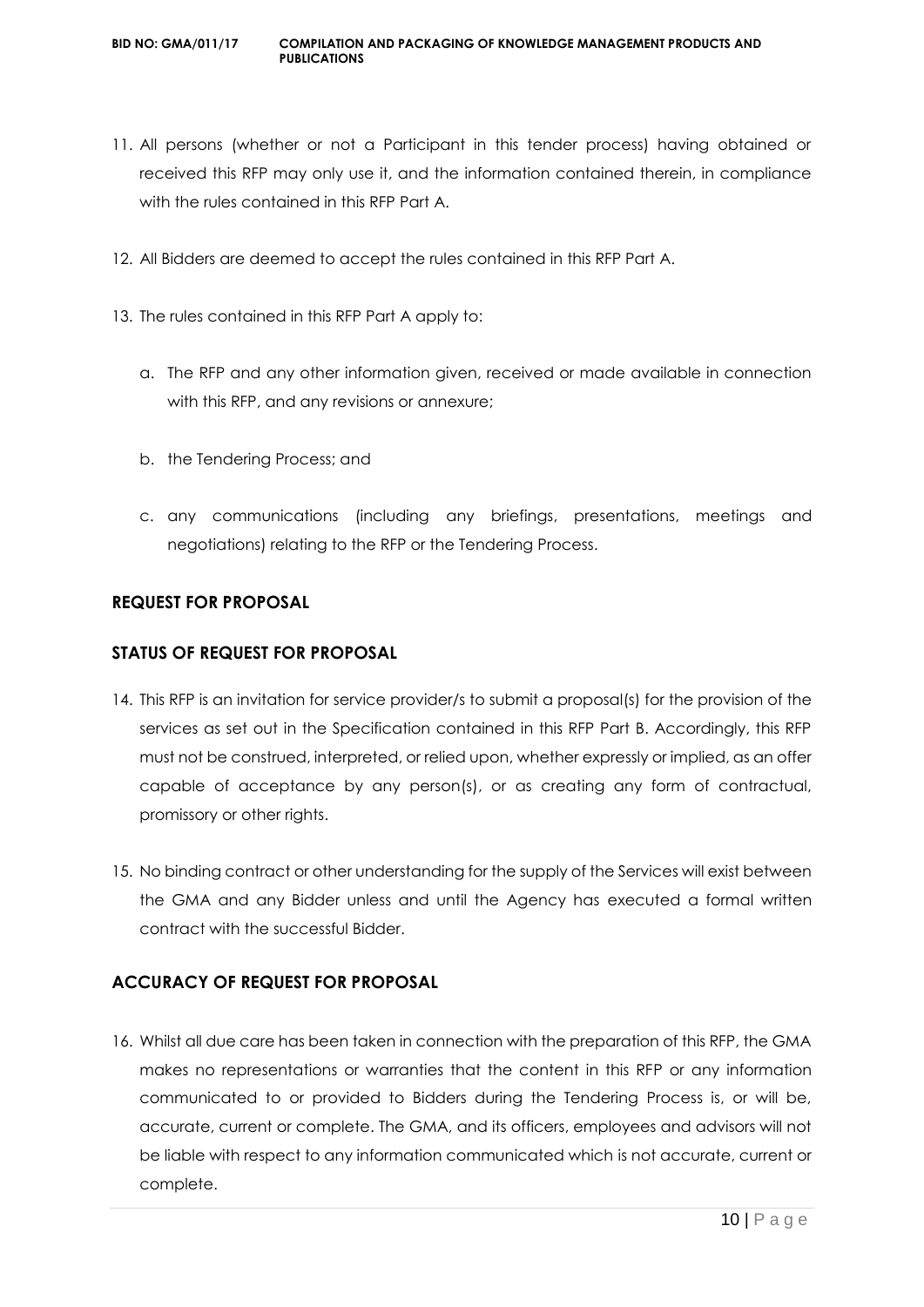- 17. If a Bidder finds or reasonably believes it has found any discrepancy, ambiguity, error or inconsistency in this RFP or any other information provided by the GMA (other than minor clerical matters), the Bidder must promptly notify the Agency in writing (by e-mail to the address **[tenderenquiries@Gautrain.co.za](mailto:tenderenquiries@gautrainpo.co.za)**) of such discrepancy, ambiguity, error or inconsistency in order to afford the GMA an opportunity to consider what corrective action is necessary (if any).
- 18. Any actual discrepancy, ambiguity, error or inconsistency in this RFP or any other information provided by the GMA will, if possible, be corrected and provided to all Bidders without attribution to the Bidder who provided the written notice.

#### **ADDITIONS AND AMENDMENTS TO THE RFP**

- 19. The GMA reserves the right to change any information in, or to issue any addendum to this RFP before the Closing Time. The GMA and its officers, employees and advisors will not be liable in connection with either the exercise of, or failure to exercise this right.
- 20. If the GMA exercises its right to change information in terms of clause 22, it may seek amended Tenders from all Bidders.

#### **REPRESENTATIONS**

21. No representations made by or on behalf of the GMA in relation to this RFP will be binding on the GMA unless that representation is expressly incorporated into the contract ultimately entered into between the GMA and the successful Bidder.

#### **CONFIDENTIALITY**

22. All persons (including all Bidders) obtaining or receiving this RFP and any other information in connection with this RFP or the Tendering Process must keep the contents of the RFP and other such information confidential, and not disclose or use the information except as required for the purpose of developing a proposal in response to this RFP.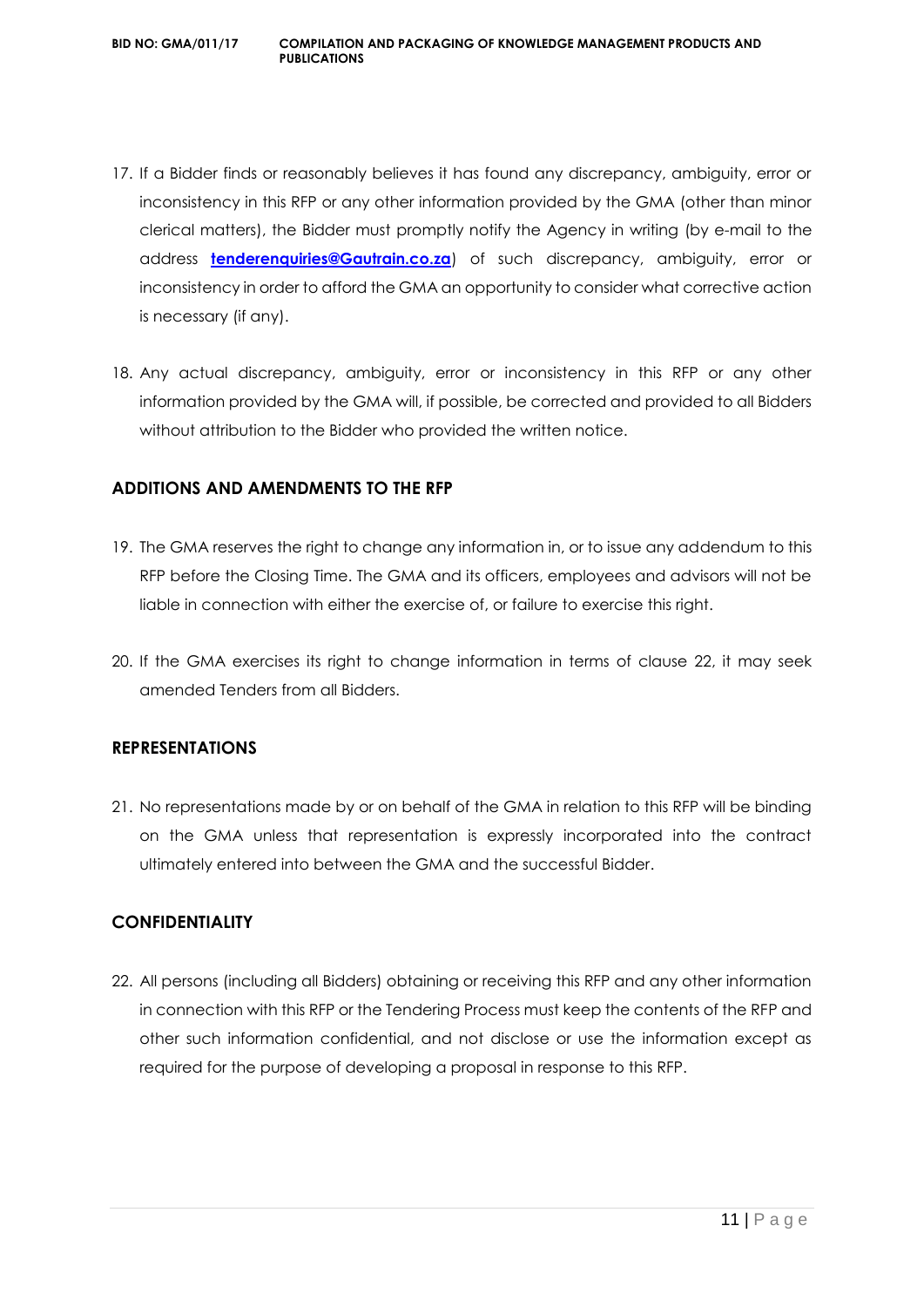#### **COMMUNICATIONS DURING THE TENDERING PROCESS**

#### **REQUESTS FOR CLARIFICATION OR FURTHER INFORMATION**

- 23. All communication and attempts to solicit information of any kind relative to this tender should be in writing and channelled to the Supply Chain Management Unit via email to: **[tenderenquiries@Gautrain.co.za](mailto:tenderenquiries@gautrainpo.co.za)**.
- 24. Any communication by a Bidder to the GMA will be effective upon receipt by the SCM Unit (provided such communication is in the required format).
- 25. The GMA has restricted the period during which it will accept questions or requests for further information or clarification and reserves the right not to respond to any enquiry or request, irrespective of when such enquiry or request is received.
- 26. Except where the GMA is of the opinion that issues raised apply only to an individual Bidder, questions submitted and answers provided will be made available to all Bidders by e-mail, as well as on the GMA's website without identifying the person or organisation which submitted the question.
- 27. In all other instances, the GMA may directly provide any written notification or response to a Bidder by email to the address of the Bidder (as notified by the Bidder to the SCM Unit).
- 28. A Bidder may, by notifying the SCM Unit in writing, withdraw a question submitted in accordance with clause 30, in circumstances where the Bidder does not wish the GMA to publish its response to the question to all Bidders.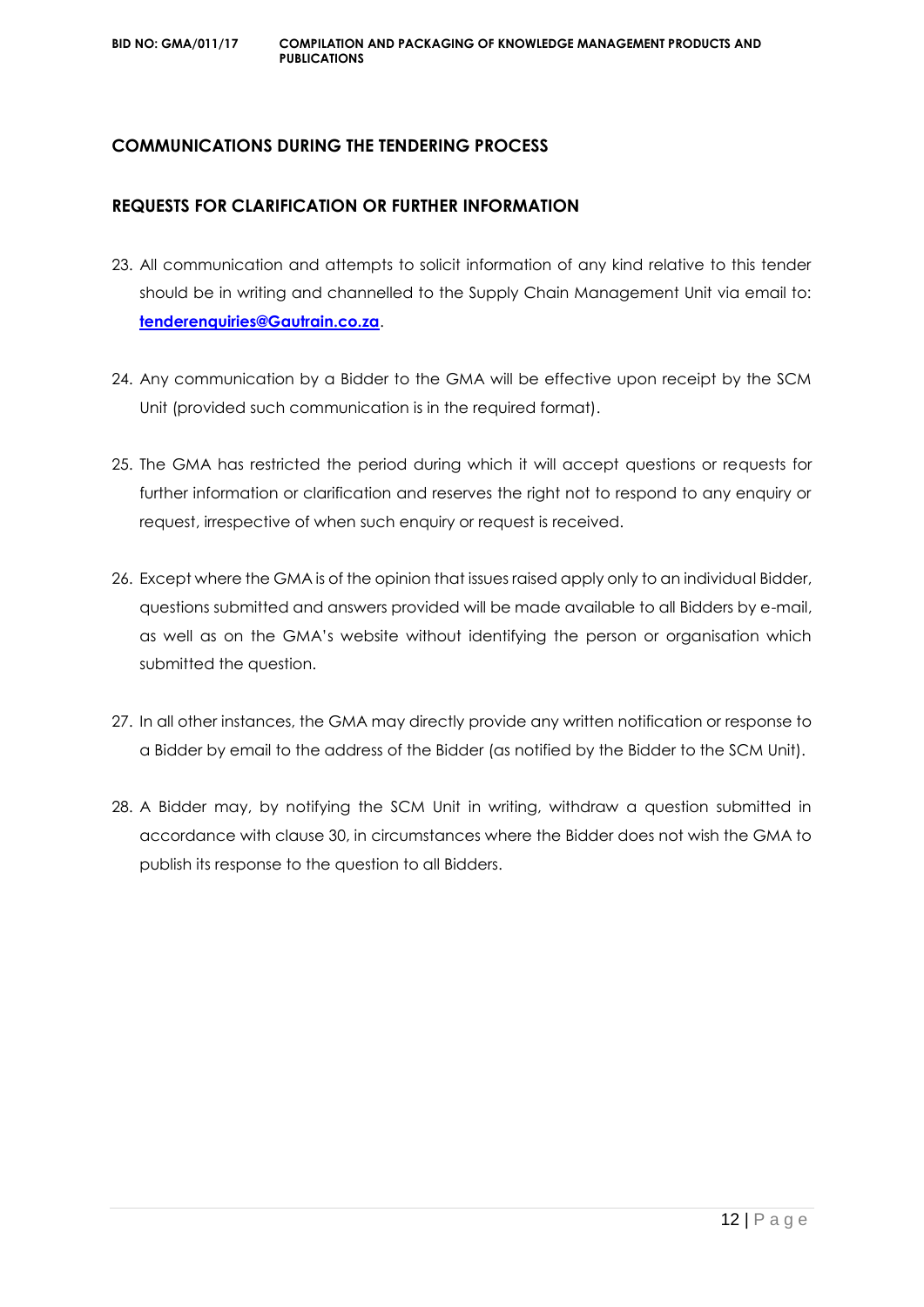#### **UNAUTHORISED COMMUNICATIONS**

- 29. Bidders may not contact (including promotional or advertising activities) any GMA staff or Advisors of GMA except through the channel in clause 21 above on any matter pertaining to the bid from the time when the bid is advertised to the time the bid is awarded. Communicating with any GMA staff or Advisors of GMA except through the channel in clause 21 above will be perceived as an effort by a bidder to influence bid evaluation, bid comparisons or bid award decisions in any manner, and will result in rejection of the bid concerned. Nothing in this clause is intended to prevent communications with staff of, or advisors of the GMA to the extent that such communications do not relate to this RFP or the Tendering Process.
- 30. Bidders must not otherwise engage in any activities that may be perceived as, or that may have the effect of, influencing the outcomes of the Tendering Process in any way.

#### **IMPROPER ASSISTANCE, FRAUD AND CORRUPTION**

- 31. Bidders may not seek or obtain the assistance of employees, contractors or advisors of the GMA in the preparation of their tender responses, except where contractors or advisors are participating in the tender in which case the Bidder must disclose such participation in its tender by declaring their possible interest or conflict in the relevant SBD 4 form.
- 32. The GMA may in its absolute discretion, immediately disqualify a Bidder that it believes has sought or obtained such improper assistance.
- 33. Bidders are to be familiar with the implications of contravening the Prevention and Combating of Corrupt Activities Act, No. 12 of 2004 and any other relevant legislation.
- 34. Bidders are encouraged to stop crime at the GMA in its tracks and report it anonymously to the following number: 0800 6 FRAUD/0800 637 283.

#### **ANTI-COMPETITIVE CONDUCT**

35. Bidders and their respective officers, employees, agents and advisors must not engage in any collusion, anti-competitive conduct or any other similar conduct in respect of this Tendering Process with any other Bidder or any other person(s) in relation to: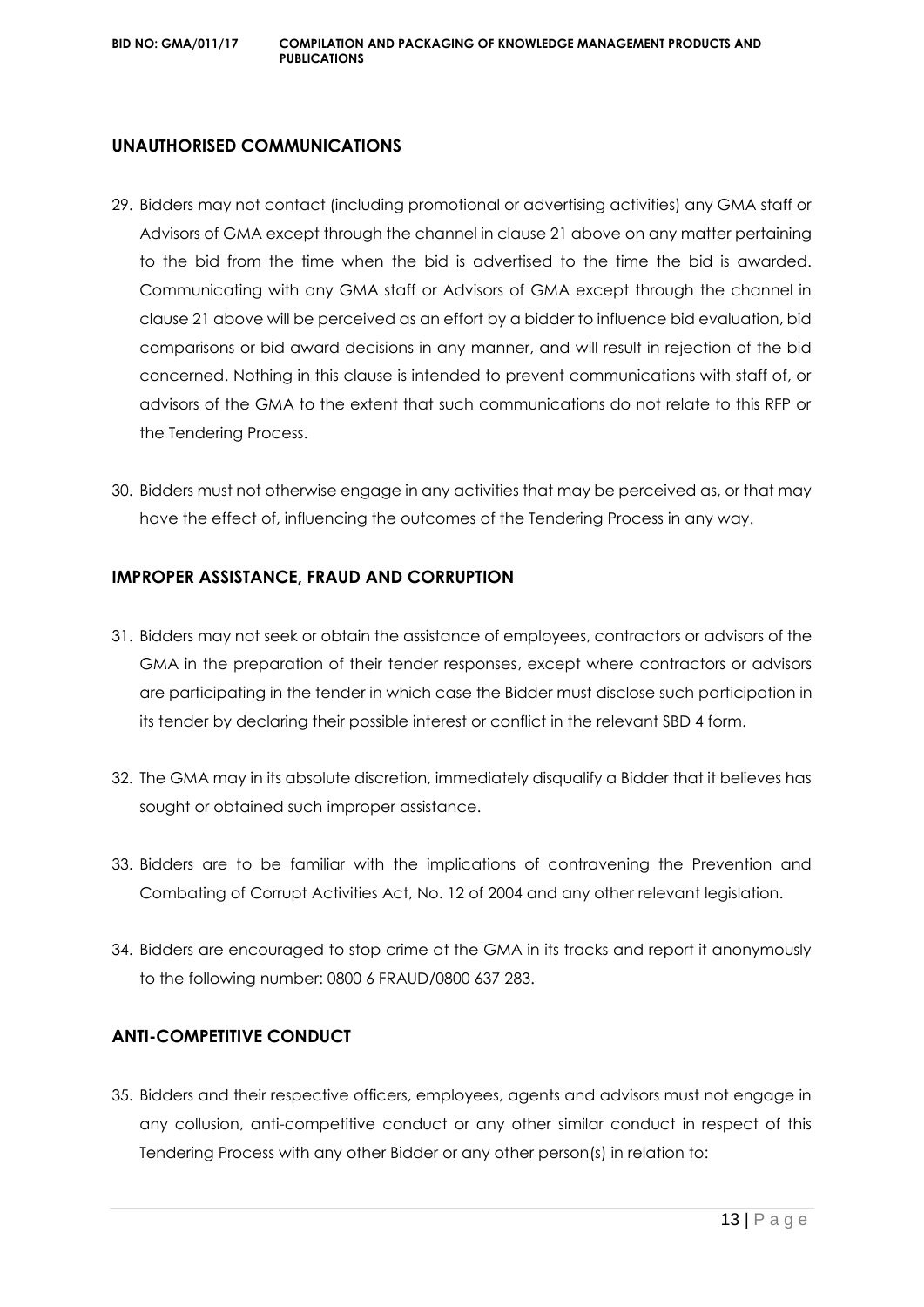- a. The preparation or lodgement of their Tender
- b. the evaluation and clarification of their Tender; and
- c. the conduct of negotiations with the GMA.
- 36. For the purposes of clause 38, collusion, anti-competitive conduct or any other similar conduct may include disclosure, exchange and clarification of information whether or not such information is confidential to the GMA or any other Bidder or any other person or organisation.
- 37. In addition to any other remedies available to it under law or contract, the GMA may, in its absolute discretion, immediately disqualify a Bidder that it believes has engaged in any collusive, anti-competitive conduct or any other similar conduct during the entire Tendering Process.

#### **COMPLAINTS ABOUT THE TENDERING PROCESS**

- 38. Any complaint about the RFP or the Tendering Process must be submitted to the SCM Unit in writing, (preferably by email), immediately upon the cause of the complaint arising or becoming known to the Bidder.
- 39. The written complaint must set out:
	- a. The basis for the complaint, specifying the issues involved;
	- b. how the subject of the complaint affect the organisation or person making the complaint;
	- c. any relevant background information; and
	- d. the outcome desired by the person or organisation making the complaint.
- 40. If the matter relates to the conduct of an official, employee or advisor of the GMA, the complaint should be addressed in writing marked for the attention of the Chief Executive Officer of the GMA, and delivered to the physical address of the GMA, as notified.

#### **CONFLICT OF INTEREST**

41. A Bidder must not, and must ensure that its officers, employees, agents and advisors do not place themselves in a position that may give rise to actual, potential or perceived conflict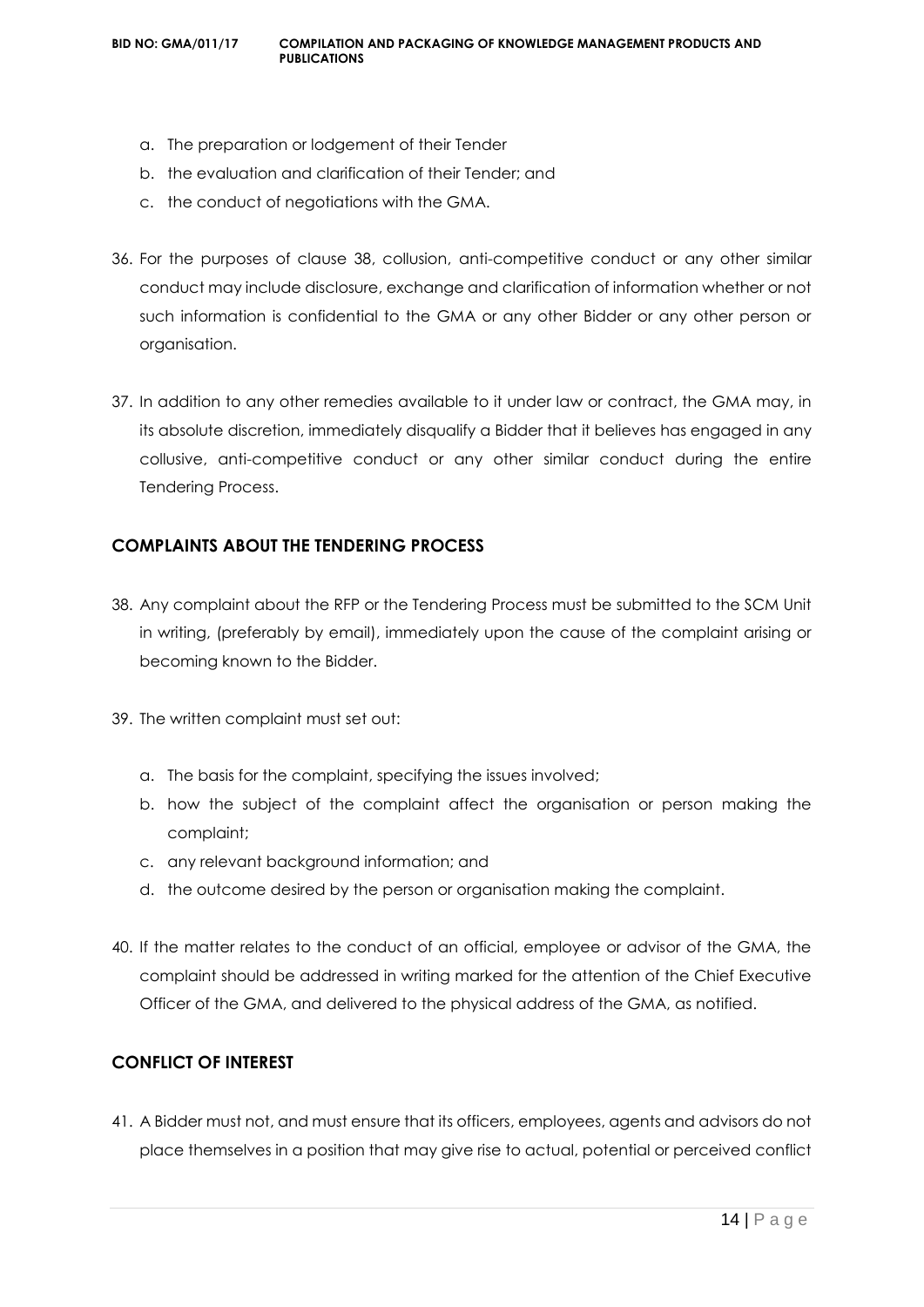of interest between the interests of the GMA and/or the Gauteng Provincial Government and the Bidders interests during the Tender Process.

- 42. The Bidders Response in this RFP Part C requires the Bidder to provide details of any interests, relationships or clients which may or do give rise to a conflict of interest in relation to the supply of the services under any contract that may result from this RFP.
- 43. If the Bidder submits its Tender and a subsequent conflict of interest arises, or is likely to arise, which was not disclosed in the Tender, the Bidder must notify the GMA immediately in writing of that conflict.
- 44. The GMA may immediately disqualify a Bidder from the Tendering Process if the Bidder fails to notify the GMA of the conflict as required.

#### **LATE TENDERS**

- 45. Tenders must be lodged by the Closing Date and Time. Where a tender document is not in the tender box at the time of the bid closing, such a bid document will be regarded as a late bid. Late bids will not be accepted or considered.
- 46. Tenders lodged after the Closing Time or lodged at a location or in a manner that is contrary to that specified in this RFP will be disqualified from the Tendering Process and will be ineligible for consideration.
- 47. The determination of the GMA as to the actual time that a Tender is lodged is final. Subject to clause 49, all Tenders lodged in the Tender Box after the Closing Time will be recorded by the GMA and will only be opened for the purposes of identifying a business name and address of the Bidder. The GMA will inform a Bidder whose Tender was lodged after the Closing Time of its ineligibility for consideration. The general operating practice is for the late tender to be returned within 5 (Five) working days of receipt or within 5 (Five) working days after determination not to accept a late tender.

#### **TENDER DOCUMENTS**

#### **BIDDERS RESPONSIBILITIES**

51. Bidders are responsible for: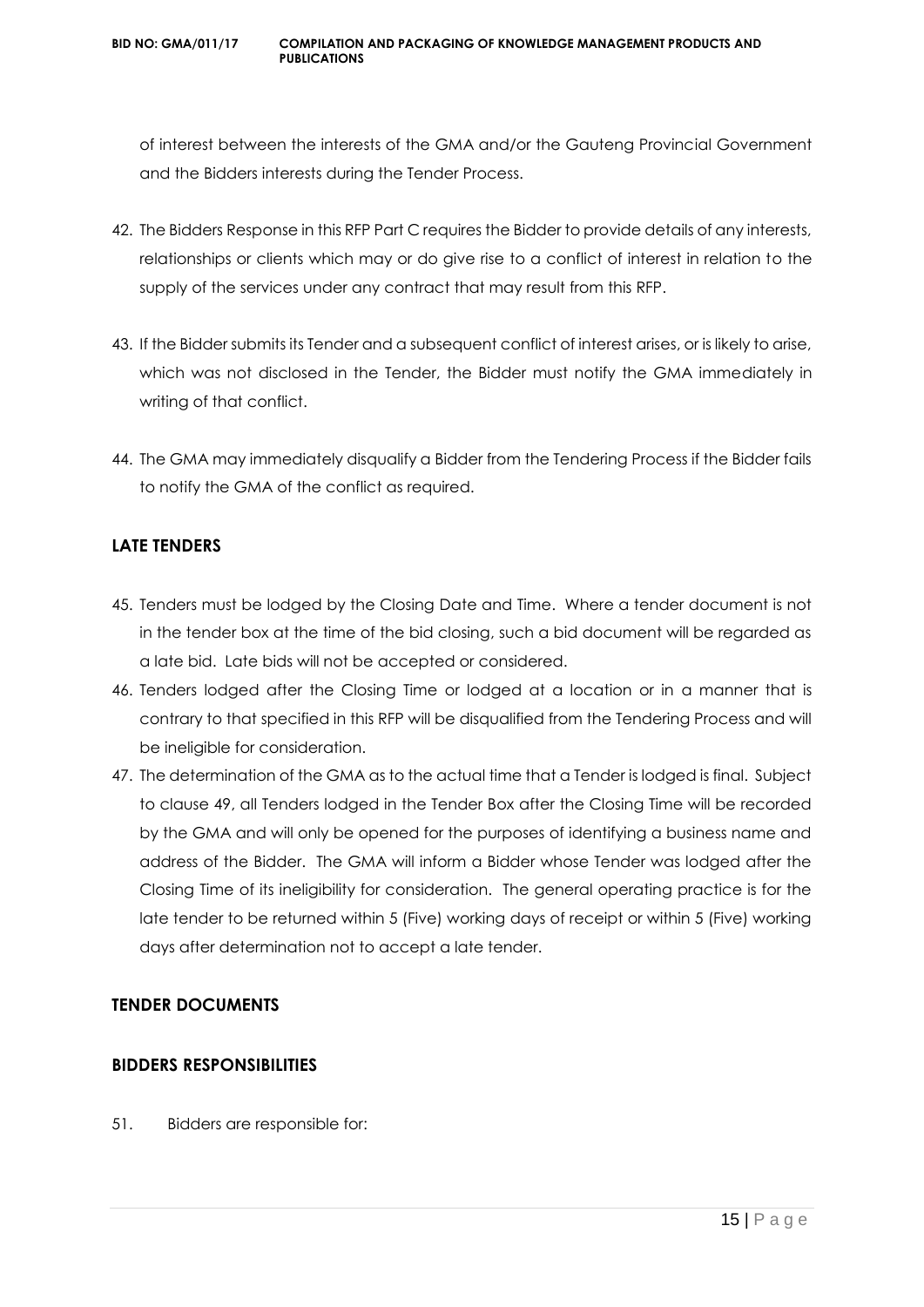- a. Examining this RFP and any documents referenced or attached to this RFP and any other information made or to be made available by the GMA to Bidders in connection with this RFP;
- b. fully informing themselves in relation to all matters arising from this RFP, including all matters regarding the GMA's requirements for the provision of the Services;
- c. ensuring that their Tenders are accurate and complete;
- d. making their own enquiries and assessing all risks regarding this RFP, and fully considering and incorporating the impact of any known and unknown risks into their Tender;
- e. ensuring that they comply with all applicable laws in regards to the Tendering Process particularly as specified by National Treasury Regulations, Guidelines, Instruction Notes and Practice Notes and other relevant legislation as published from time to time in the Government Gazette;
- f. submitting an Original Valid Tax Clearance Certificate and all other returnable documents as listed on the Checklist; and
- g. Failure to provide the required information could result in disqualification of the bidder.

#### **PREPARATION OF TENDERS**

- 52. Bidders must ensure that:
	- a. Their Tender is submitted in the required format as stipulated in this RFP Part A; and
	- b. all the required information fields in RFP Part C are completed in full and contain the information requested by the GMA.

*Note to Bidders: The GMA may in its absolute discretion reject a Tender that does not include the information requested.*

53. Unnecessarily elaborate responses or other presentations beyond that which is sufficient to present a complete and effective tender proposal are not desired or required. Elaborate and expensive visual and other presentation aids are not necessary.

#### **ILLEGIBLE CONTENT, ALTERATION AND ERASURES**

- 54. Incomplete Tenders may be disqualified or evaluated solely on information contained in the Tender.
- 55. The GMA may disregard any content in a Tender that is illegible and will be under no obligation whatsoever to seek clarification from the Bidder.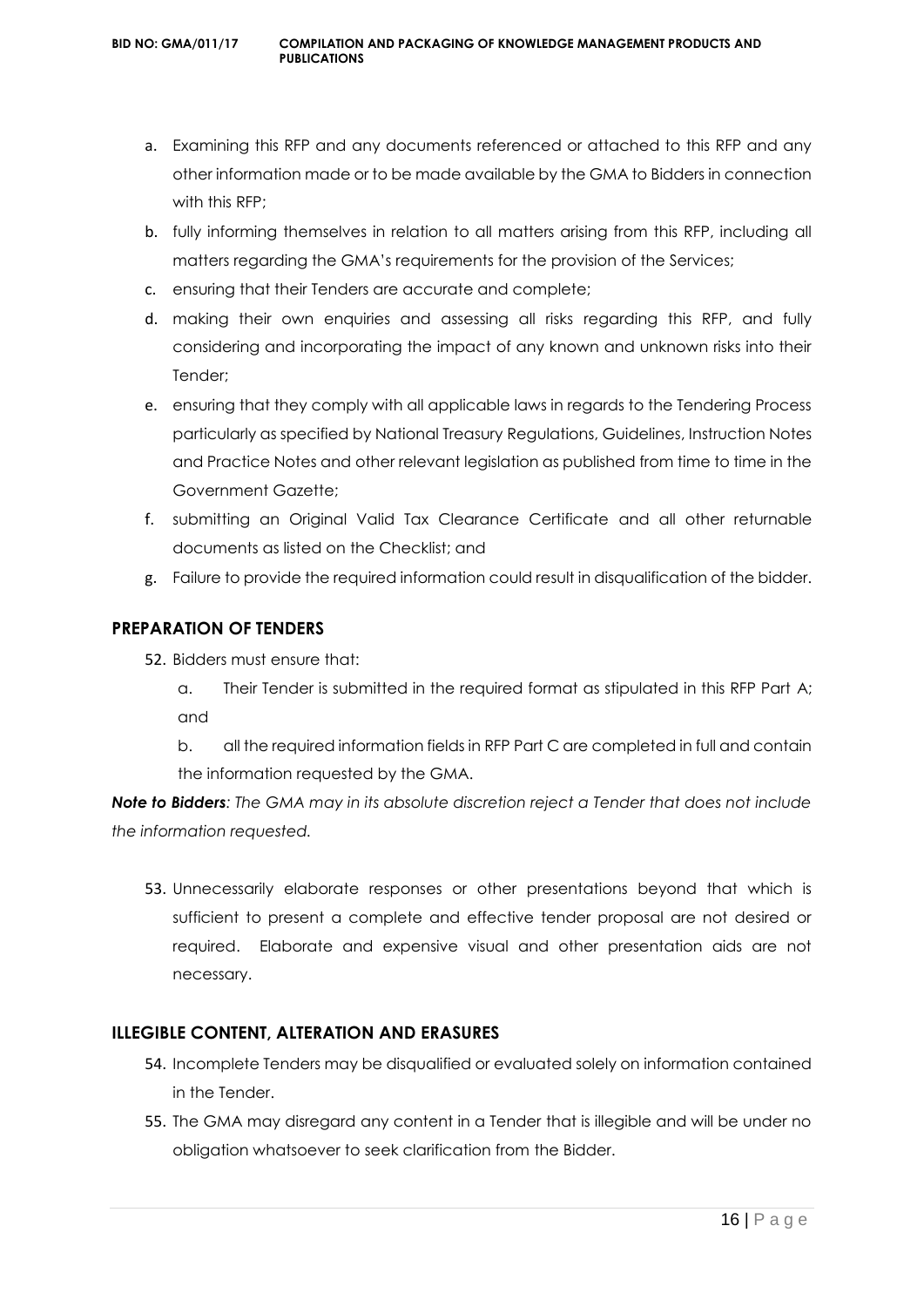56. The GMA is entitled to amend any bid conditions, validity period, specifications, or extend the closing date of bids before the closing date. All bidders, to whom the bid documents have been issued, will be advised in writing of such amendments in good time.

#### **OBLIGATION TO NOTIFY ERRORS**

57. Amended bids may be sent, together with the original bid, in an envelope marked "Amendment to bid" and should be placed in the bid box before the closing date and time. An amendment bids without original bid document will not be considered.

#### **RESPONSIBILITY FOR TENDERING COSTS**

- 58. The Bidders participation or involvement in any stage of the Tendering Process is at the Bidders sole risk, cost and expense. The GMA will not be held responsible for, or pay for, any expense or loss that may be incurred by Bidders in relation to the preparation or lodgement of their Tender.
- 59. The GMA is not liable to the Bidder for any costs on the basis of any contractual, or promissory or restitutionary grounds whatsoever as a consequence of any matter relating to the Bidders participation in the Tendering Process, including without limitation, instances where:
- a. The Bidder is not engaged to perform under any contract; or
- b. the GMA exercises any right under this RFP or at law.

#### **DISCLOSURE OF TENDER CONTENTS AND TENDER INFORMATION**

- 60. All Tenders received by the GMA will be treated as confidential. The GMA will not disclose any Tender contents and Tender information, except:
- a. As required by law;
- b. for the purpose of investigations by other government authorities having relevant jurisdiction;
- c. to external consultants and advisors of the GMA engaged to assist with the Tendering Process; or
- d. for the general information of Bidders required to be disclosed as per National Treasury Regulations, Guidelines, Instruction Notes or Practice Notes.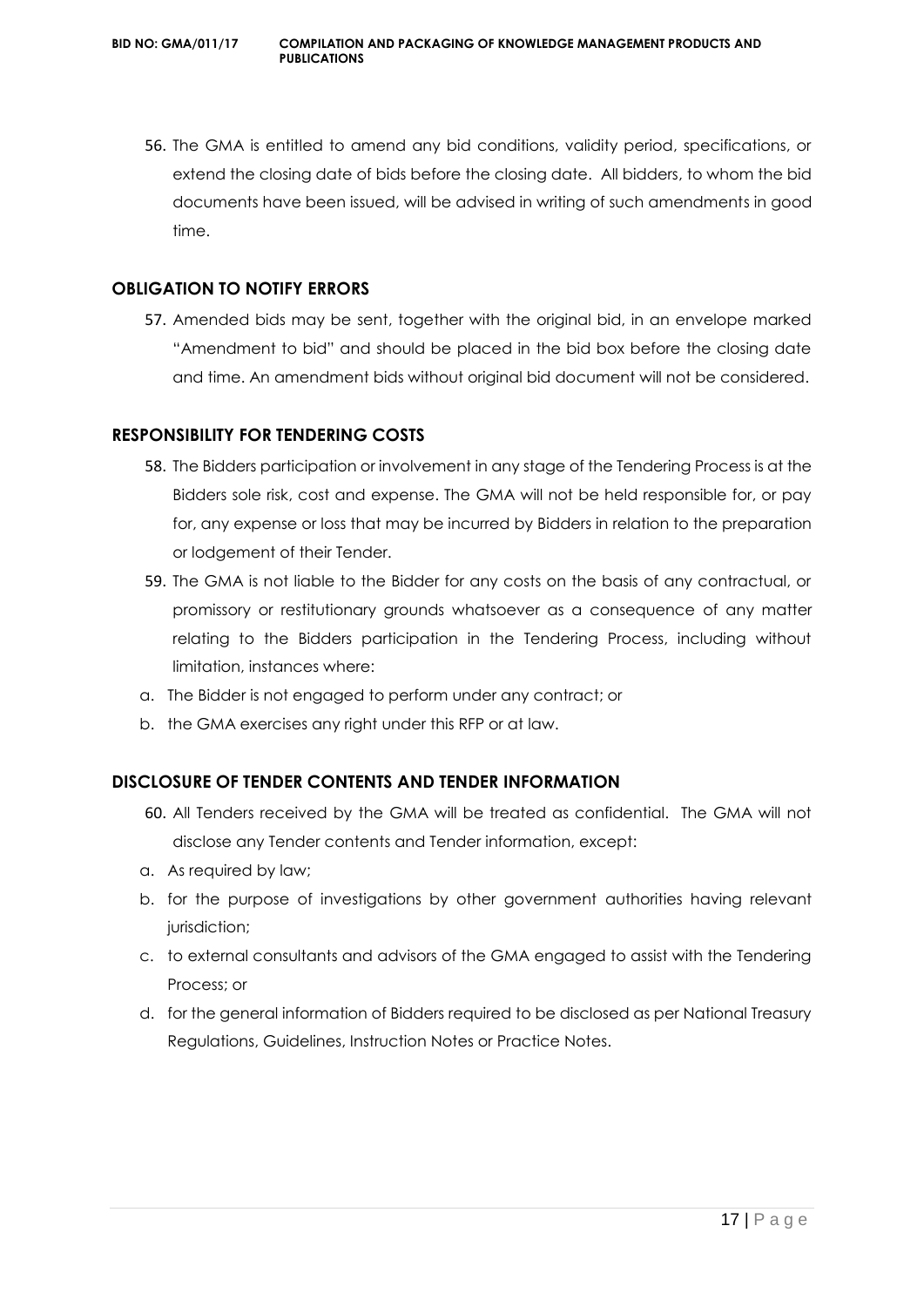#### **USE OF TENDERS**

- 61. Upon submission in accordance with the requirements of submission of Tenders, all Tenders submitted become the property of the GMA. Bidders will retain all ownership rights in any intellectual property contained in the Tender.
- 62. Each Bidder, by submission of their Tender, is deemed to have licensed the GMA to reproduce the whole, or any portion, of their Tender for the purposes of enabling the GMA to evaluate the Tender.
- 63. Further, in submitting a Tender, the Bidder accepts that the GMA shall, in accordance with the requirements of Treasury Regulation No. 16A.6.3(d) and the National Treasury Instruction Note on *Enhancing Compliance Monitoring and Improving Transparency and Accountability in Supply Chain Management,* publish (on the internet or otherwise):

a. The names of all Bidders that submitted bids in relation to this RFP within 10 (Ten) working days after the closing date of this RFP, if the bid is above the threshold value of R500 000; and

b. on award of the bid, the name of the successful Bidder, the contract price, B-BBEE level of contribution status, the contract number and description of the contract awarded.

#### **PERIOD OF VALIDITY**

64. All Tenders received must remain valid and open for acceptance for a minimum of 90 (Ninety) days from the Closing Time. This period may be extended by written mutual agreement between the GMA and the Bidder.

#### **STATUS OF TENDER**

- 65. Each Tender constitutes an irrevocable offer by the Bidder to the GMA to provide the Services required and otherwise to satisfy the requirements of the Specification as set out in this RFP Part B.
- 66. A Tender must not be conditional on:
	- a. The Board approval of the Bidder or any related governing body of the Bidder being obtained;
	- b. the Bidder conducting due diligence or any other form of enquiry or investigation;
	- c. the Bidder (or any other party) obtaining any regulatory approval or consent;
	- d. the Bidder obtaining the consent or approval of any third party; or
	- e. the Bidder stating that it wishes to discuss or negotiate any commercial terms of the contract.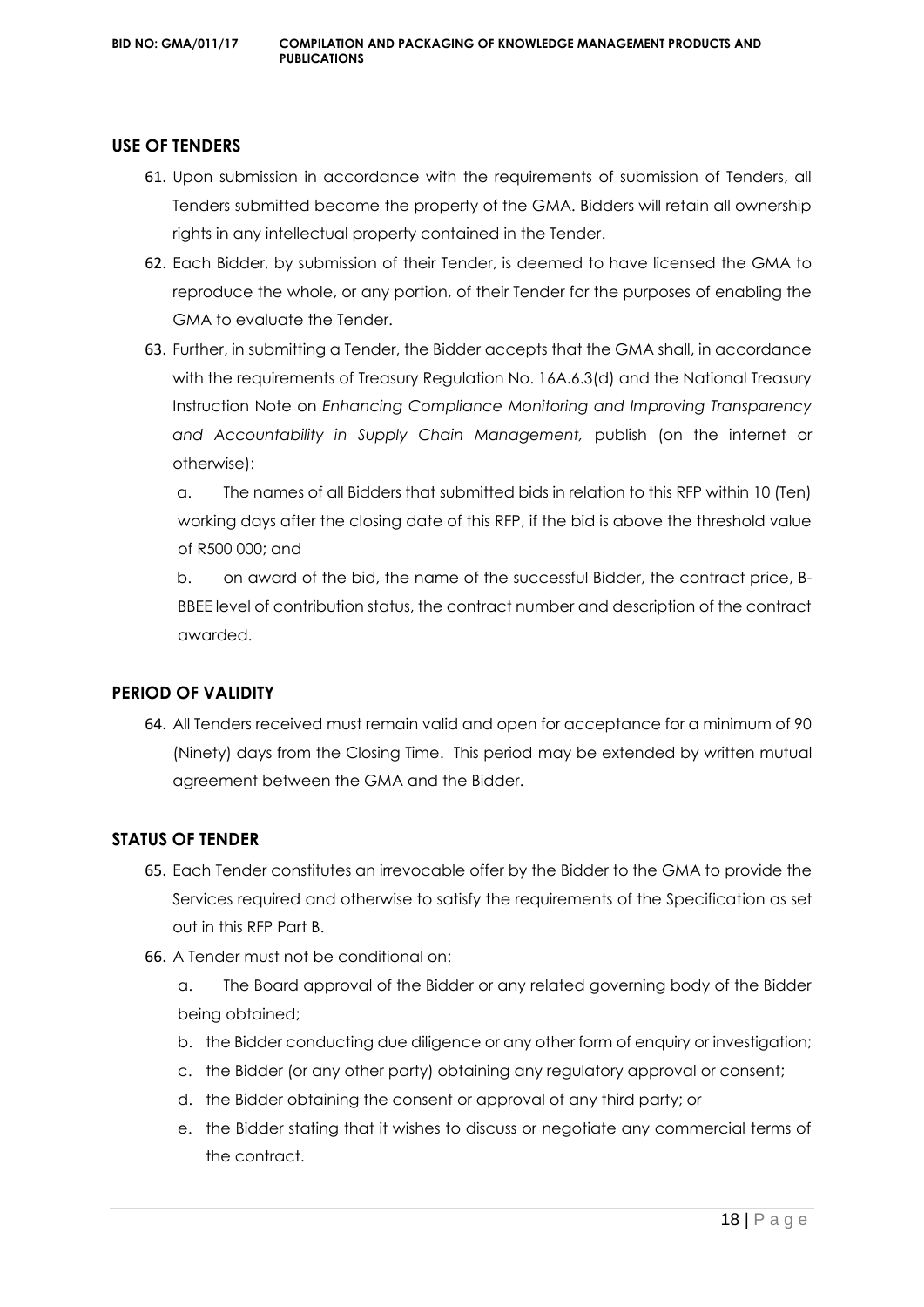- 67. The GMA may, in its absolute discretion, disregard any tender that is, or is stated to be, subject to any one or more of the conditions detailed above (or any other relevant conditions).
- 68. The GMA reserves the right to accept a Tender in part or in whole or to negotiate with a Bidder in accordance with the clause 88 (Unreasonable disadvantage) of this RFP Part A.

#### **TENDER RESPONSE**

#### **COMPLIANCE WITH SPECIFICATION**

- 69. Under Part C of this RFP, a Bidder must submit a tabulated statement showing its level of compliance to the Specification contained in this RFP Part B.
- 70. In particular, Bidders must state if they will not comply with the Specification, or will only comply with the Specification subject to conditions. Full details of the non-compliance (including the nature and extent of the non-compliance and any reasons for such non-compliance) must be stated in the space provided in the tabulated statement.
- 71. No response is required in respect of a particular section of the Specification where Bidders will comply with the Specification. Only sections that Bidders have not complied with, or will only comply with subject to conditions, should be noted in the tabulated statement.
- 72. The GMA is prepared to contemplate minor variations or departures from the Specification proposed by Bidders.
- 73. However, Bidders should note that significant or substantive variations or departures from the Specifications will not be viewed favourably unless the Bidder is able to clearly demonstrate to the satisfaction of the GMA the necessity for such variations or departures.

*Note to Bidders: The GMA will assume that a Bidders Response complies in all relevant respects with the Specification unless the Bidder states otherwise. Failure to notify the GMA of any noncompliance may result in a Bidders Response being disregarded.*

74. For the purposes of clauses 70,71 and 72:

- **Yes/Complies** means that in all respects the Bidders Response meets or otherwise satisfies all specified outputs, characteristics or performance standards.
- **Will comply subject to conditions** means that the specified outputs, characteristics or performance standards can only be met by the Bidder subject to certain conditions.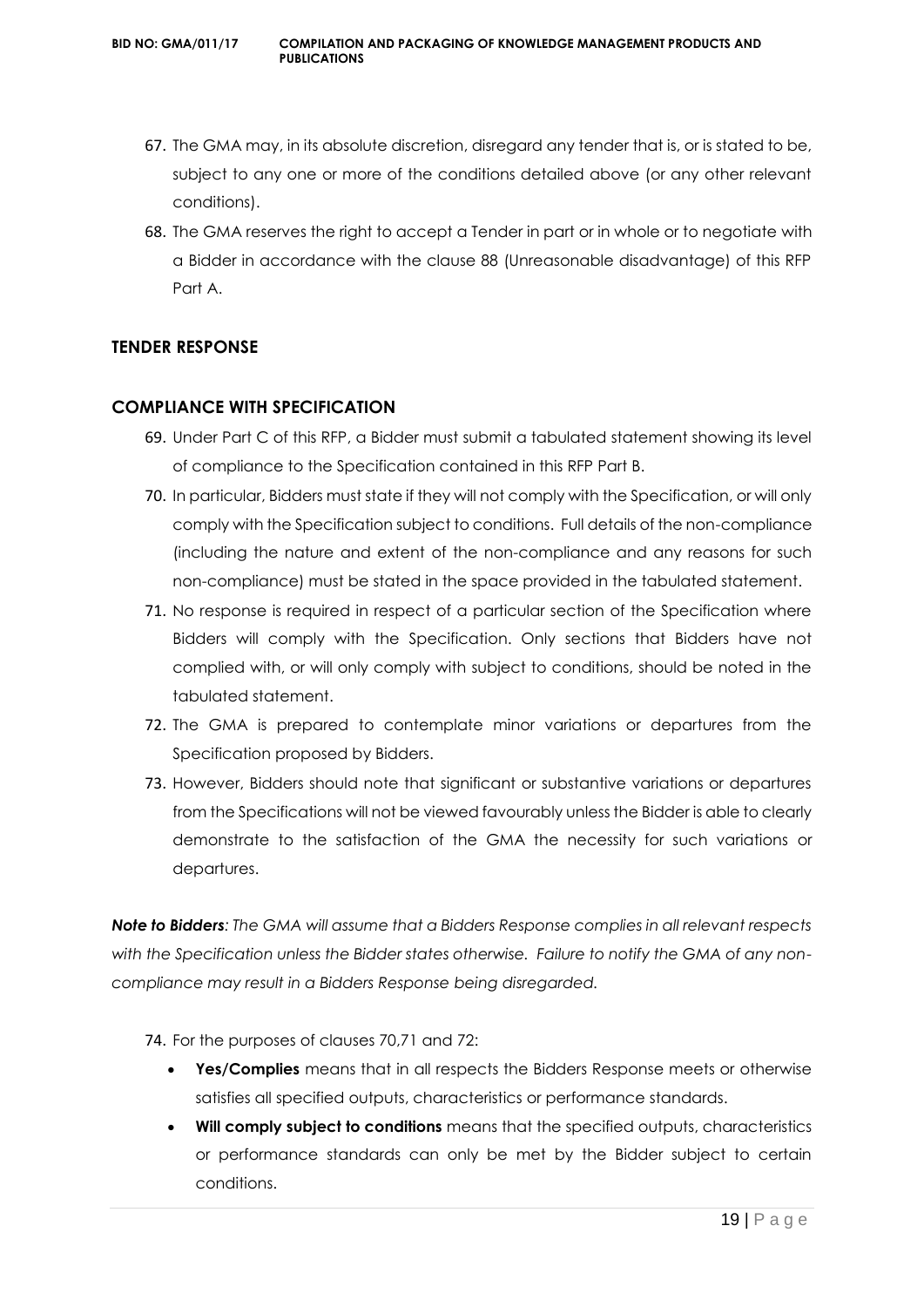**No/Will not comply** means that the specified outputs, characteristics or performance standards is not met by the Bidders Response.

#### **GENERAL**

- 75. Indefinite responses such as "noted", "to be discussed" or "to be negotiated" are not acceptable.
- 76. Where the Bidder is unwilling to accept a specified condition, the non-acceptance must be clearly and expressly stated. Prominence must be given to the statement detailing the non-acceptance. It is not sufficient that the statement appears only as part of an attachment to the Tender, or be included in a general statement of the Bidders usual operating conditions.
- 77. An incomplete Tender may be disqualified or assessed solely on the information completed or received with the Tender.

#### **ALTERNATIVE TENDER**

- 78. A Bidder may submit an alternative proposal. An alternative proposal will only be accepted if:
- a. The Bidder also provides a conforming Bidders Response; and
- b. The alternative proposal is clearly identified as an "Alternative Tender".
- 79. An Alternative Tender may:
- a. Not comply with the Specifications for the relevant Services due to inherent design or capability in the operation of the Services; or
- b. Provide the Services in a manner different to that specified in this RFP Part B.

#### **INNOVATIVE SOLUTIONS**

- 80. Bidders are encouraged to offer options or solutions which may, in an innovative way, contribute to the GMA's ability to carry out its operations in a more cost-effective manner.
- 81. These options or solutions may be related to:
- a. The outputs, functional, performance and technical aspects of the requirement; or
- b. Opportunities for more advantageous commercial arrangements.
- 82. Any such options or solutions will be considered by the GMA on a "commercial in confidence" basis if so requested by the Bidder.
- 83. Where a Bidder submits an offer which meets the requirements of this RFP in an alternative and practical manner, the Tender must also include any supplementary material (including such pricing and costing details as may be necessary to enable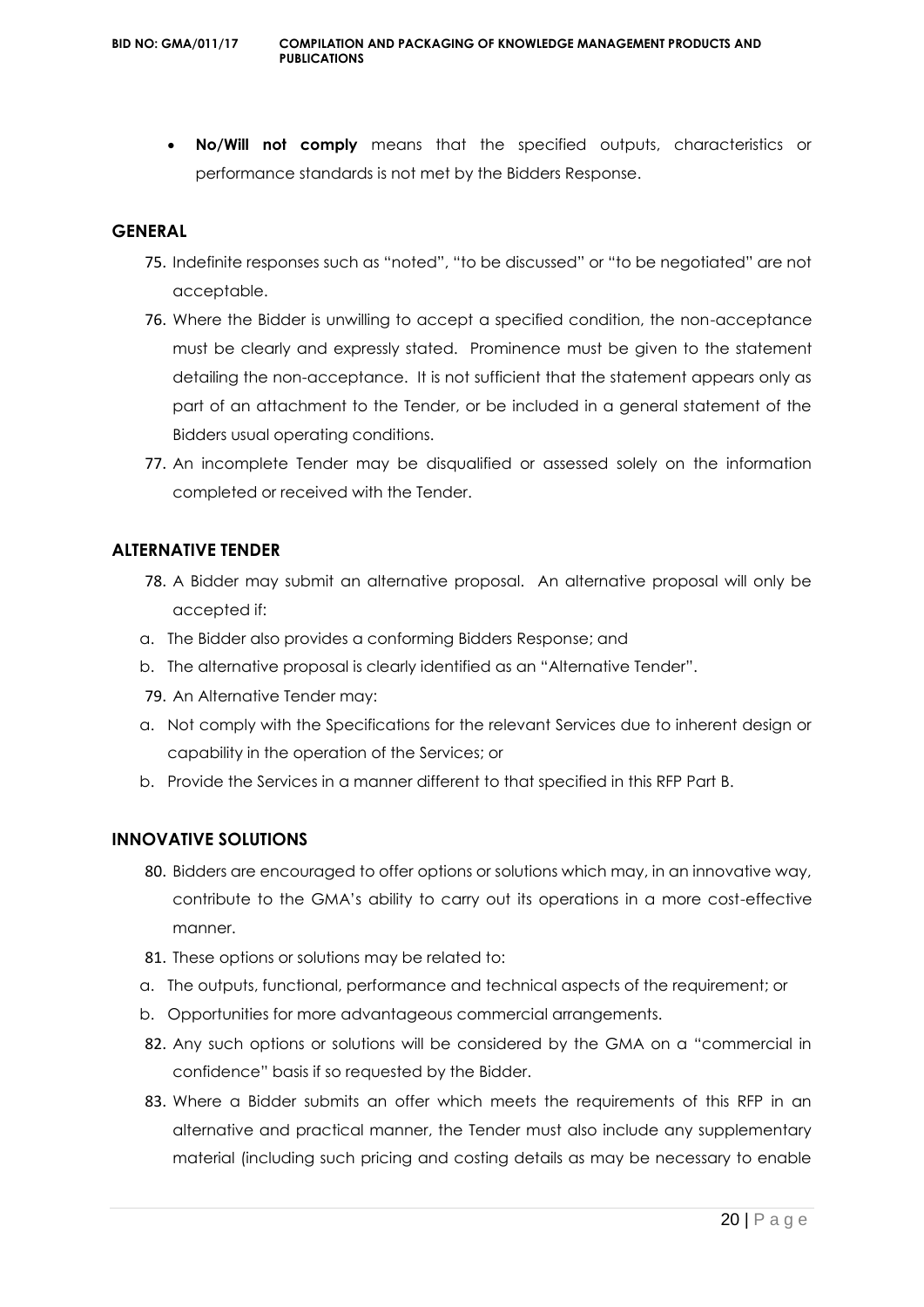#### **BID NO: GMA/011/17 COMPILATION AND PACKAGING OF KNOWLEDGE MANAGEMENT PRODUCTS AND PUBLICATIONS**

the GMA to fully assess the financial impact of the alternative proposal), which demonstrates in detail that such an alternative will fully achieve and/or exceed all the specified requirements, together with references as to why the additional features may be advantageous.

84. The GMA reserves the right to consider such offers on their merits or not to consider them at all.

#### **CONTRACT DISCLOSURE REQUIREMENTS**

#### **DISCLOSURE OF INFORMATION**

- 85. The Conditions of Tendering include a provision for the disclosure of contract information (refer to this RFP Part A dealing with "Use of Tenders").
- 86. If a Bidder wishes to withhold the disclosure of specific contract information, the Bidder must clearly outline how the release of this information will expose trade secrets, business strategy or unique methodologies that may expose the business unreasonably to disadvantage.

#### **TRADE SECRETS**

- 87. In considering whether specific information should be categorised as a trade secret, Bidders' should assess:
- a. The extent to which it is known outside of the Bidders business;
- b. the extent to which it is known by the persons engaged in the Bidders business;
- c. any measures taken to guard its secrecy;
- d. its value to the Bidders business and to any competitors;
- e. the amount of money and effort invested in developing the information; and
- f. the ease or difficulty with which others may acquire or develop this information.

#### **UNREASONABLE DISADVANTAGE**

- 88. In determining whether disclosure of specific information will expose a Bidders business unreasonably to disadvantage, the following should be considered:
- a. Whether the information is generally available to competitors; and
- b. Whether it could be disclosed without causing substantial harm to the competitive position of the business.

The GMA will consider these applications in the Tender evaluation and negotiations (if any) with Bidders.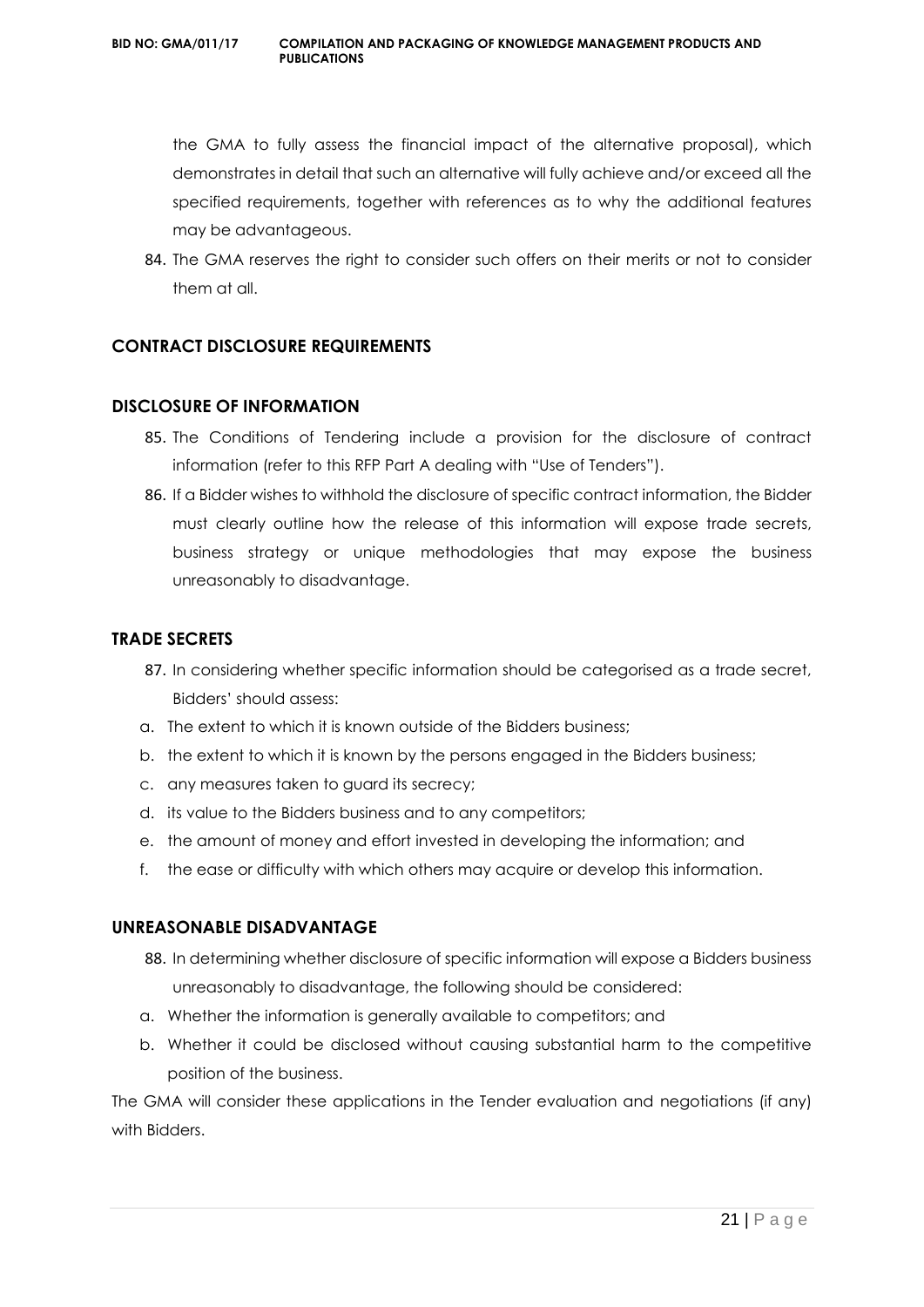#### **EVALUATION OF TENDERS**

#### **EVALUATION PROCESS**

- 89. Following the Closing Time, the GMA intends to evaluate the Tenders received.
- 90. Tenders will be evaluated against the Evaluation Criteria specified under the section "Evaluation Criteria Format".
- 91. Without limiting the GMA's rights in the RFP, the GMA may at any time during the Tendering Process choose to:
- a. Shortlist one or more Bidders; and
- b. accept one or more of the Tenders.
- 92. Unless the Evaluation Criteria explicitly require, the GMA may, but is not in any way bound to, shortlist, to select as successful, or to accept the Tender offering the lowest price.
- 93. Should the GMA choose to include a short listing stage in its evaluation process, the GMA is not, at any time, required to notify Bidders or any other person or organisation interested in submitting a Tender.
- 94. A Bidders Response will not be deemed to be unsuccessful until such time as the Bidder is formally notified of that fact by the GMA. The commencement of negotiations by the GMA with one or more other Bidders is not to be taken as an indication that any particular Bidders Response has not been successful.

#### **EVALUATION CRITERIA FORMAT**

- 95. The evaluation criteria is weighted to reflect the importance of project requirements noted in the Specifications:
- 96. In evaluating Bidders Responses, the GMA will have regard to:
- a. Specific evaluation criteria identified in the list below;
- b. the overall value for money proposition presented in the Bidders Response; and
- c. particular weighting assigned to any or all of the evaluation criteria specified below.
- 97. For the purposes of this RFP clause 98, 'value for money' is a measurement of financial and non-financial factors, including:
- a. Quality levels; and
- b. performance standards.
- 98. Value for money will be assessed on a 'whole of life' basis (including the transitioningin, the contract term and the transitioning-out phases of the relationship between the GMA and a Bidder), with a view to long-term sustainability of the value for money proposition and with a focus on ensuring that value for money outcomes are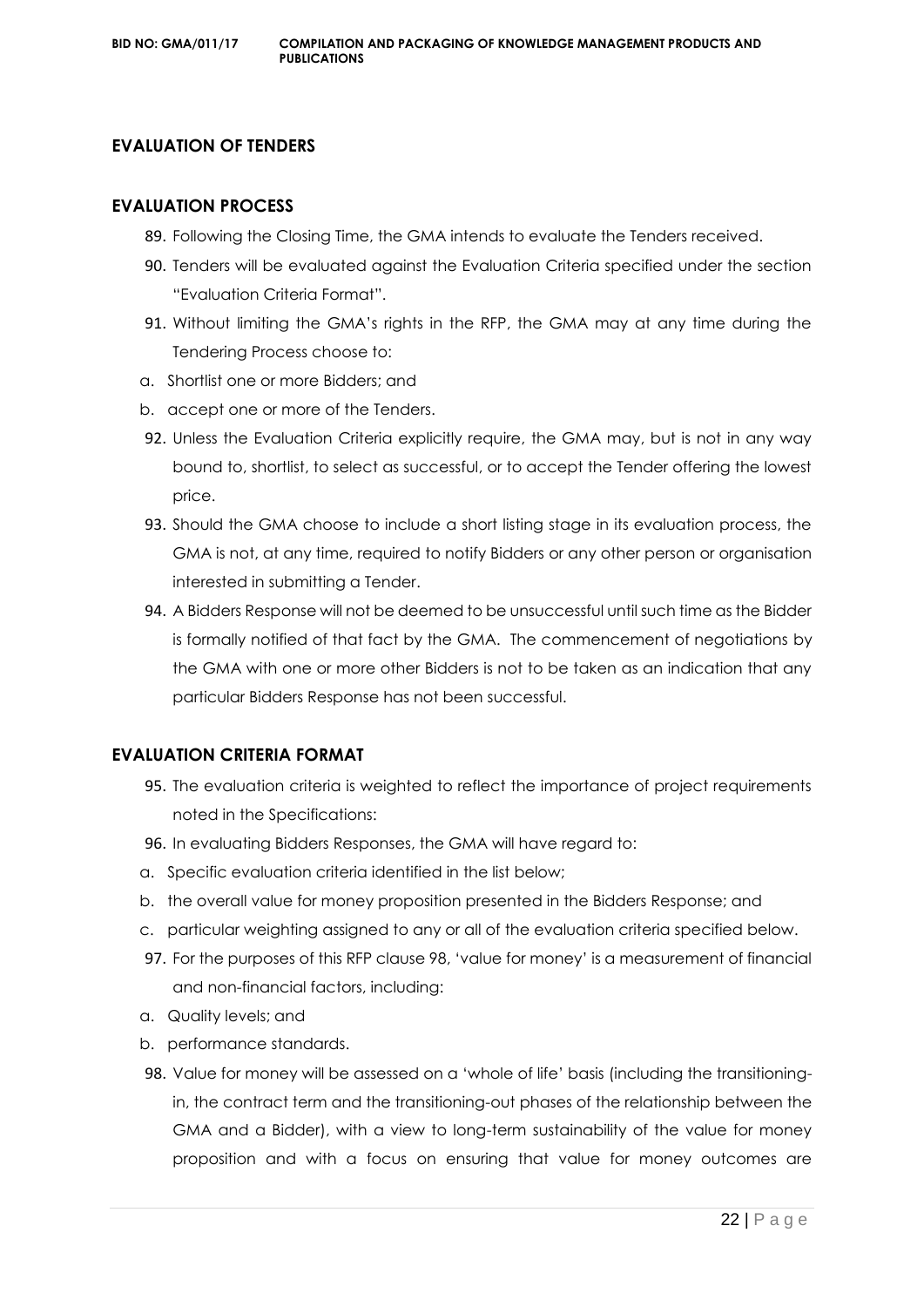promoted and protected following the conclusion of any contract that may result from this RFP.

- 99. Administrative compliance will be determined in accordance with the conditions listed in this RFP.
- 100. The evaluation criteria will be in line with the PPPFA, 2000 (Act No. 5 of 2000) and Preferential Procurement Regulations 2017.
- 101. Evaluation will be based on a point system and three-stage evaluation process. As a pre-requisite, a bid must comply with the requirements of the bid solicitation and meet the pre-qualification requirements before being evaluated further to next stage. The minimum threshold of the functionality evaluation criteria must also be met in order for the bid to be declared responsive and qualify to the next evaluation stage.
- 102. The value of this bid is estimated to be below R 50,000,000 and therefore the 80/20 preference point system shall apply. The following is the weighting awarded for each element, and the threshold score.

| Evaluation element        | Weighting | <b>Threshold score</b> |
|---------------------------|-----------|------------------------|
| <b>Technical proposal</b> | 100       | 75 Points              |
| <b>B-BBEE</b> proposal    | 20        | N/A                    |
| Price proposal            | 80        | N/A                    |
| Total                     | 100       |                        |

#### **FUNCTIONALITY EVALUATION**

- 103. The evaluation criteria for measuring functionality, and the weighting attached to each criterion is detailed in **Part B of the RFP document, Paragraph 5 of Terms of Reference**. Failure to provide adequate information for evaluation of the criteria listed below will at least result in minimal subjective consideration and may result in loss of points.
- 104. A minimum threshold for functionality of seventy five (75) points is required. Bids that do not meet this threshold in each section will automatically be disqualified from further evaluation.
- 105. Thereafter, only the qualifying bids will be evaluated in terms of the 80/20 preference point system, where a maximum of 80 points are allocated for price and a maximum of 20 points are allocated in respect of the level of B-BBEE contribution of the bidder.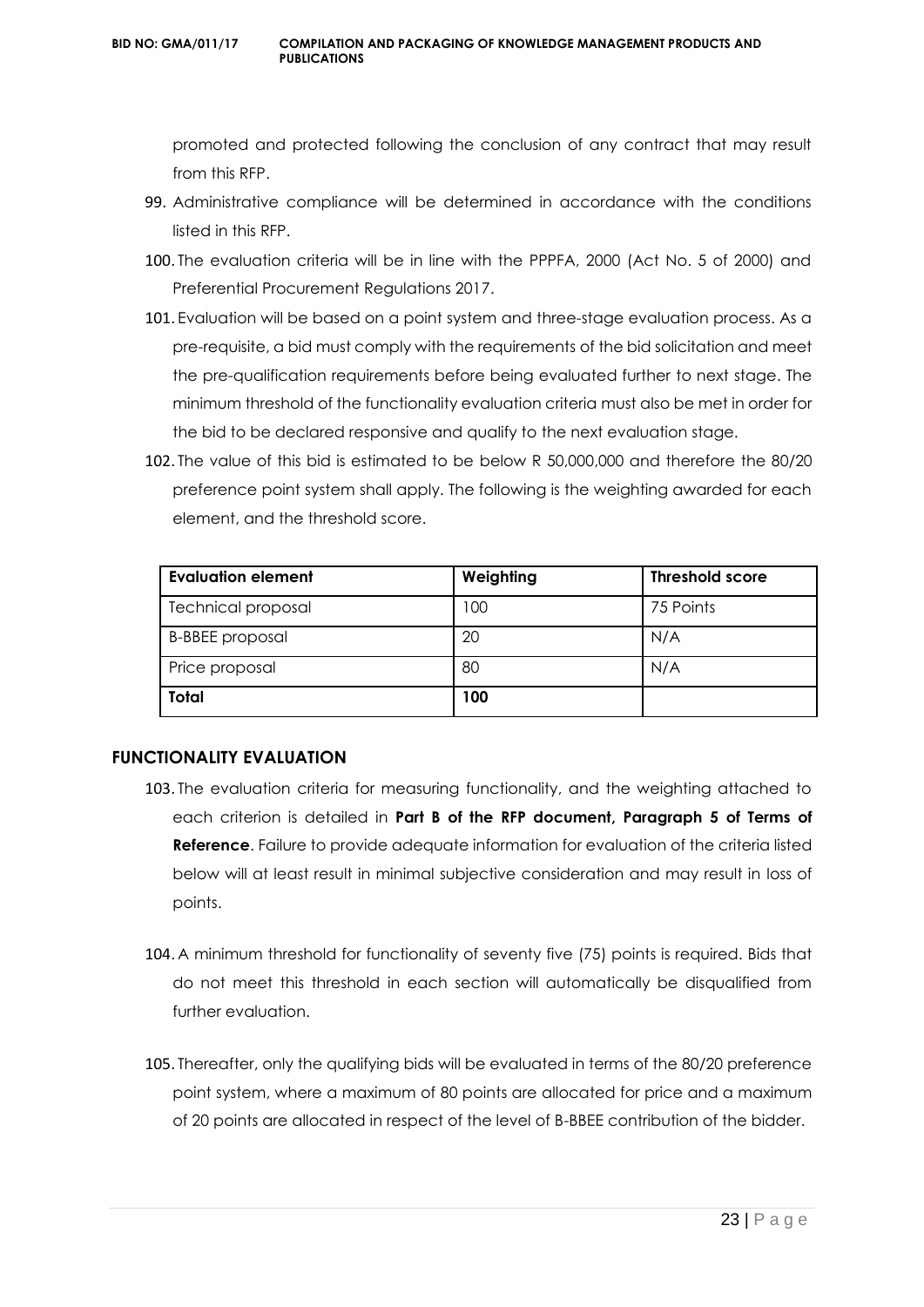#### **PRICE EVALUATION**

106. Price points will be calculated on the total price proposed solution as per terms of reference.

#### **B-BBEE EVALUATION**

- 107. Twenty (20) points are allocated. B-BBEE rating certificates and affidavits signed under oath are applicable and points allocated in terms of the BBBEE Codes of Good Practice guideline as indicated in the following table.
- 108. Bidders must submit valid BBBEE Certificates and affidavits signed under oath which will be verified.

| <b>B-BBEE Status Level of Contributor</b> | <b>Number of points</b> |
|-------------------------------------------|-------------------------|
| 1                                         | 20                      |
| $\mathbf{2}$                              | 18                      |
| $\mathfrak{Z}$                            | 14                      |
| $\overline{4}$                            | 12                      |
| $\sqrt{5}$                                | 8                       |
| 6                                         | 6                       |
| $\overline{7}$                            | 4                       |
| 8                                         | $\overline{2}$          |
| Non-compliant contributor                 | $\mathbf 0$             |

#### **POINTS AWARDED FOR B-BBEE STATUS LEVEL OF CONTRIBUTION**

109. The preference points claimed by each bidder for attaining the B-BBEE Status Level of Contributor will be allocated to each qualifying bid when determining the total bid score under the preference points system. The points scored by a bidder in respect of the level of B-BBEE contribution contemplated in the table above will be added to the points scored for price.

#### **CLARIFICATION OF TENDERS**

110. The GMA may seek clarification from and enter into discussions with any or all of the Bidders in relation to their Tender. The GMA may use such information in interpreting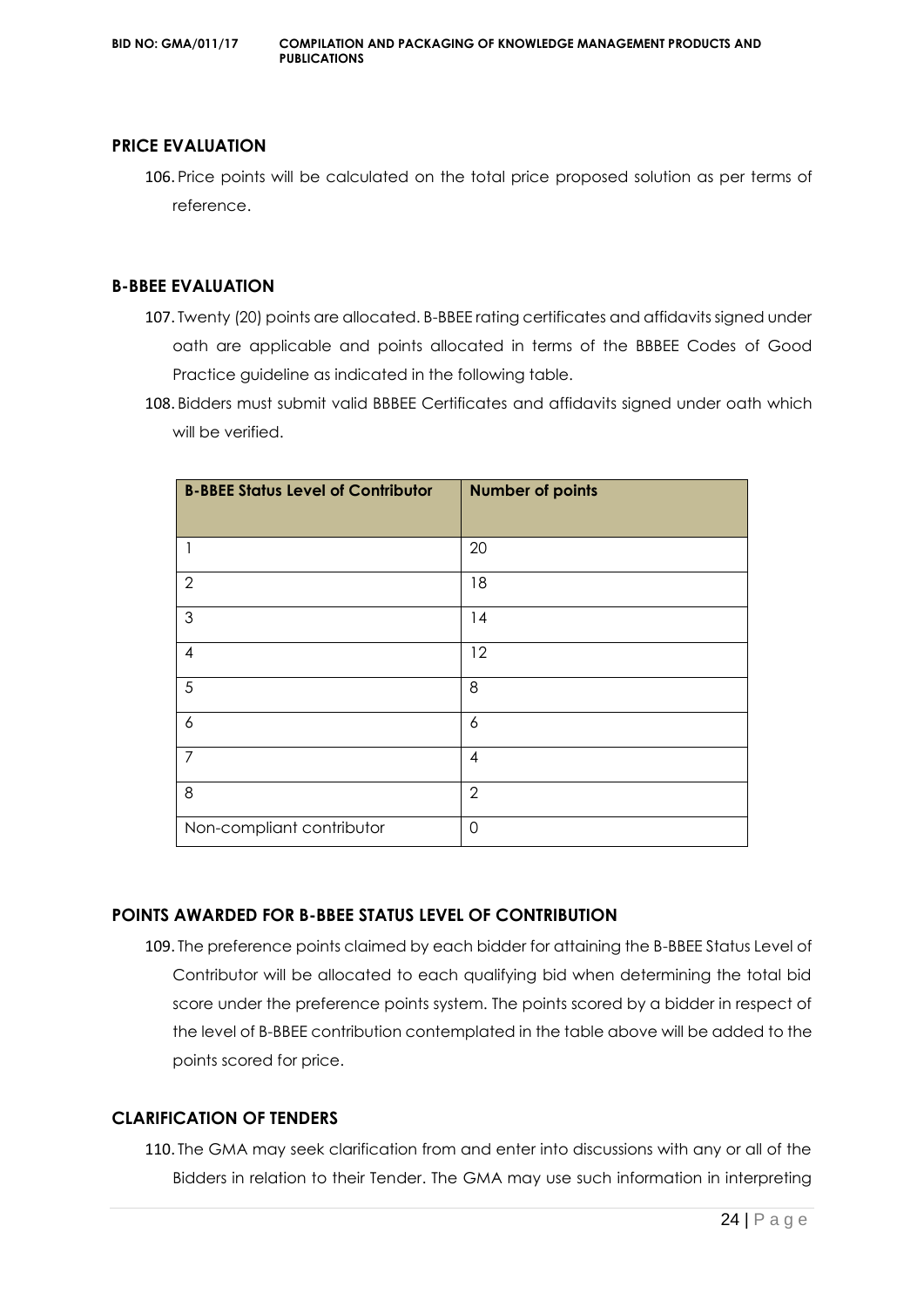the Tender and evaluating the cost and risk in accepting the Tender. Failure to supply clarification to the satisfaction of the GMA may render the Tender liable to disqualification.

111. The GMA is under no obligation to seek clarification of anything in a Tender and reserves the right to disregard any clarification that the GMA considers to be unsolicited or otherwise impermissible in accordance with the rules set out in this RFP.

#### **DISCUSSION WITH BIDDERS**

- 112. The GMA may elect to engage in detailed discussions with any one or more Bidders, with a view to maximising the benefits of this RFP as measured against the evaluation criteria and in fully understanding a Bidders offer.
- 113. In its absolute discretion, the GMA may invite some or all Bidders to give a presentation to the GMA in relation to their submissions, that may include a demonstration of software, programs or unique methodologies proposed, if applicable.
- 114. The GMA is under no obligation to undertake discussions with, or to invite any presentations from Bidders.
- 115. In addition to presentations and discussions, the GMA may request some or all Bidders to:
- a. Conduct a site visit, if applicable;
- b. provide references or additional information; and/or
- c. make themselves available for panel interviews.

#### **BEST AND FINAL OFFERS**

- 116. Bidders or where the Tendering Process involves a short listing process, shortlisted Bidders may be invited by the GMA to submit a best and final offer in relation to all or certain aspects of their respective Tenders.
- 117. The GMA is under no obligation to give Bidders the opportunity to submit a best and final offer. If the GMA chooses to give Bidders the opportunity to submit a best and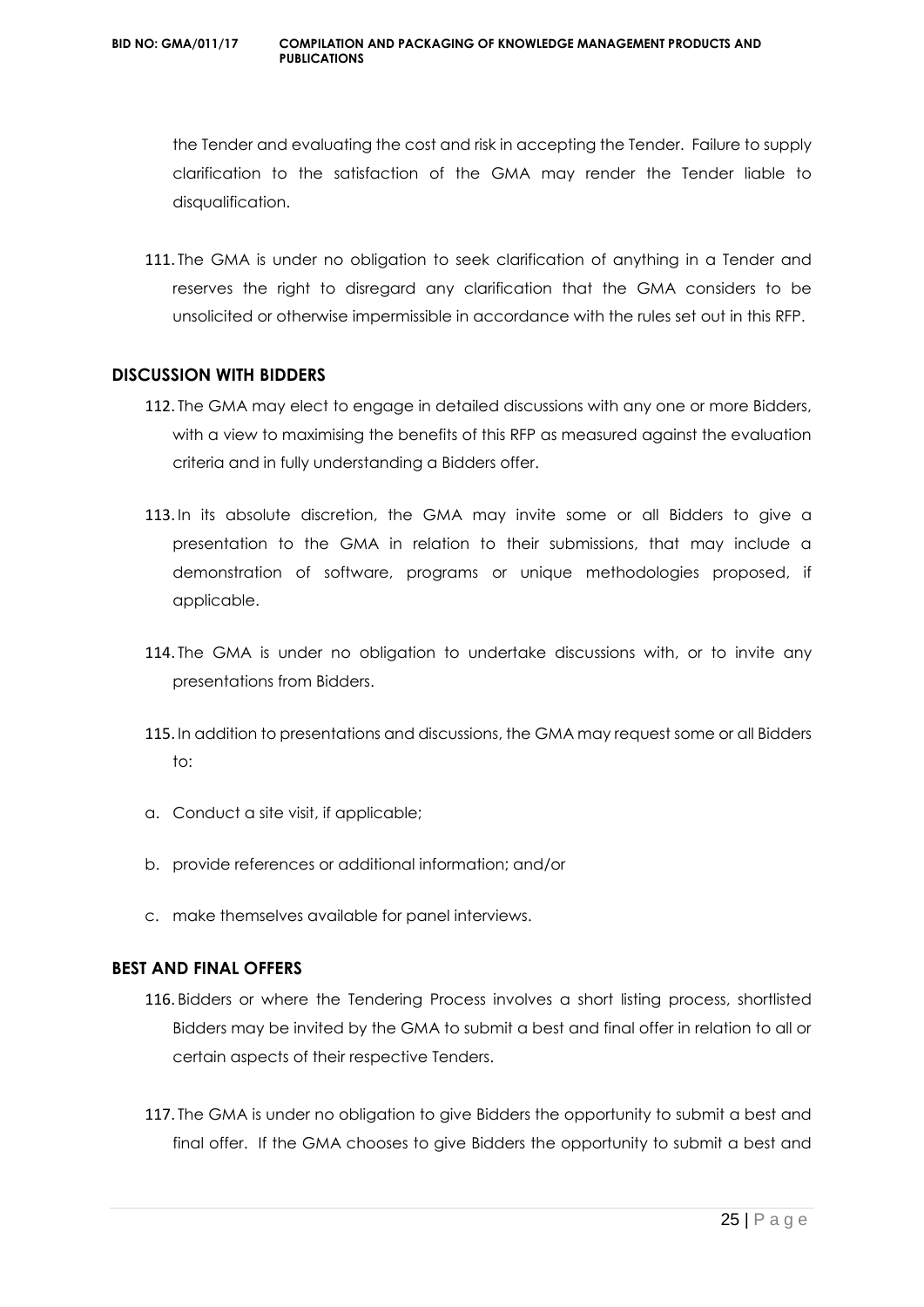#### **BID NO: GMA/011/17 COMPILATION AND PACKAGING OF KNOWLEDGE MANAGEMENT PRODUCTS AND PUBLICATIONS**

final offer, it is under no obligation to give notification before the Closing Time that such opportunity will be given.

118. Notwithstanding the possibility that the GMA may give Bidders the opportunity to submit a best and final offer, Bidders should be aware that the GMA will, in conducting its evaluation of Tenders, rely on all information (including all representations) contained in such Tenders. Bidders are therefore encouraged to submit their best and final offers in the first instance.

#### **SUCCESSFUL TENDERS**

#### **NO LEGALLY BINDING CONTRACT**

119. Selection as a successful Bidder does not give rise to a contract (express or implied) between the successful Bidder and the GMA for the supply of the Services. No legal relationship will exist between the GMA and a successful Bidder for the supply of the Services until such time as a binding contract is executed by them.

#### **PRE-CONTRACTUAL NEGOTIATIONS**

- 120. The GMA may, in its absolute discretion, decide not to enter into pre-contractual negotiations with a successful Bidder.
- 121. A Bidder is bound by its Tender and all other documents forming part of the Bidders Response and, if selected as a successful Bidder, must enter into a contract on the basis of the Tender without negotiation.

#### **NO OBLIGATION TO ENTER INTO CONTRACT**

- 122. The GMA is under no obligation to appoint a successful Bidder or Bidders (as the case may be), or to enter into a contract with a successful Bidder or any other person, if it is unable to identify a Tender that complies in all relevant respects with the requirements of the GMA, or if due to changed circumstances, there is no longer a need for the Services requested, or if funds are no longer available to cover the total envisaged expenditure. For the avoidance of any doubt, in these circumstances the GMA will be free to proceed via any alternative process.
- 123. The GMA may conduct a debriefing session for all Bidders (successful and unsuccessful). Attendance at such debriefing session is optional.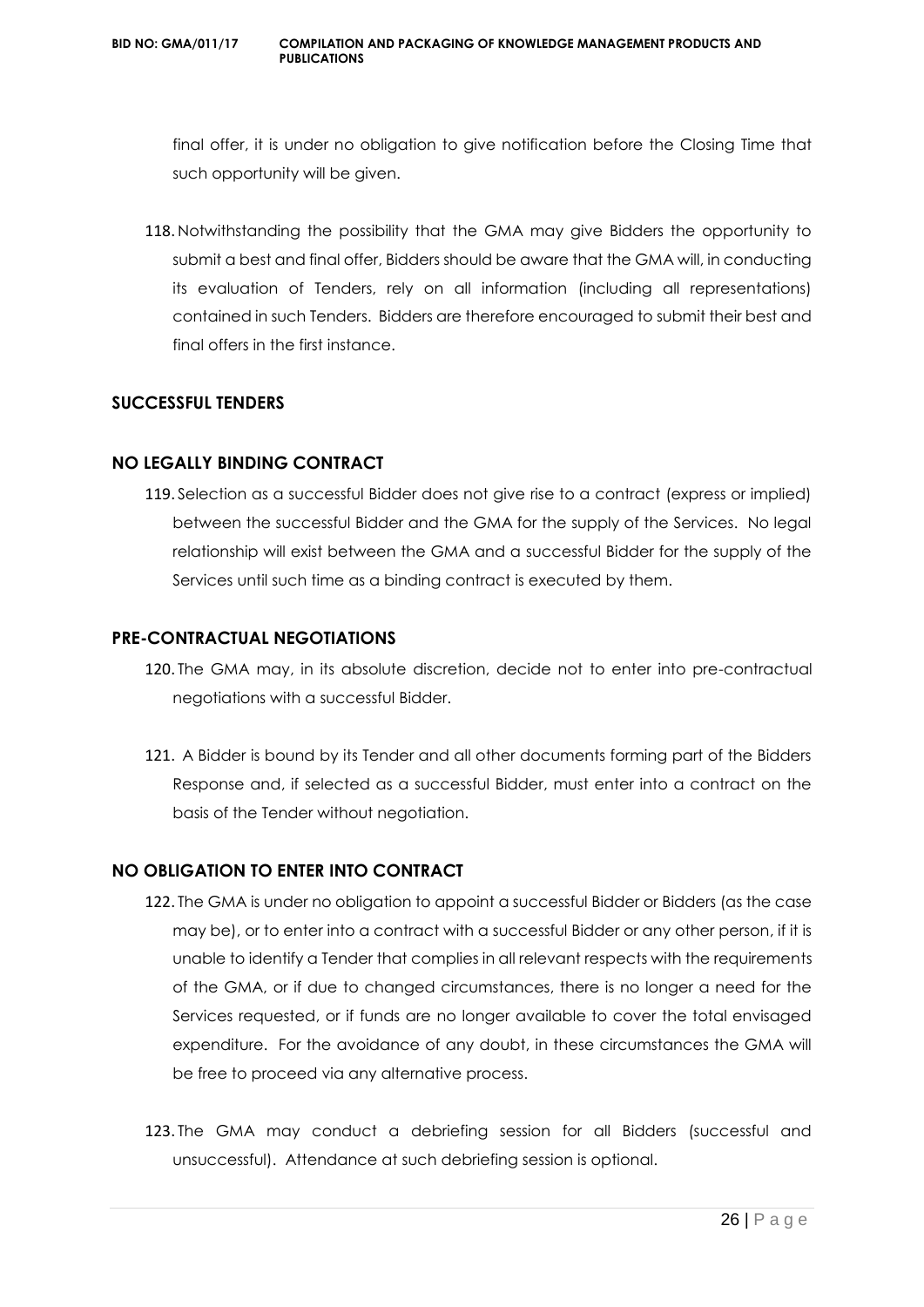#### **ADDITIONAL RULES**

- 124. It is a condition of the tendering process that Bidders will be required to complete all the forms annexed to this RFP Part C.
- 125. A Bidder who does not submit all the information as required by the GMA will be disqualified from the Tendering Process.

#### **BIDDER WARRANTIES**

126. By submitting a Tender, a Bidder warrants that:

- a. In lodging its Tender it did not rely on any express or implied statement, warranty or representation, whether oral, written, or otherwise made by or on behalf of the GMA, its officers, employees, or advisers other than any statement, warranty or representation expressly contained in the RFP;
- b. it did not use the improper assistance of GMA employees or information unlawfully obtained from the GMA in compiling its Tender;
- c. it is responsible for all costs and expenses related to the preparation and lodgement of its Tender, any subsequent negotiation, and any future process connected with or relating to the Tendering Process;
- d. it otherwise accepts and will comply with the rules set out in this RFP; and
- e. it will provide additional information in a timely manner as requested by the GMA to clarify any matters contained in the Tender.

#### **GMA'S RIGHTS**

- 127. Notwithstanding anything else in this RFP, and without limiting its rights at law or otherwise, the GMA reserves the right, in its absolute discretion at any time, to:
- a. Cease to proceed with, or suspend the Tendering Process prior to the execution of a formal written contract;
- b. alter the structure and/or the timing of this RFP or the Tendering Process;
- c. vary or extend any time or date specified in this RFP for all or any Bidder or other persons;
- d. terminate the participation of any Bidder or any other person in the Tendering Process;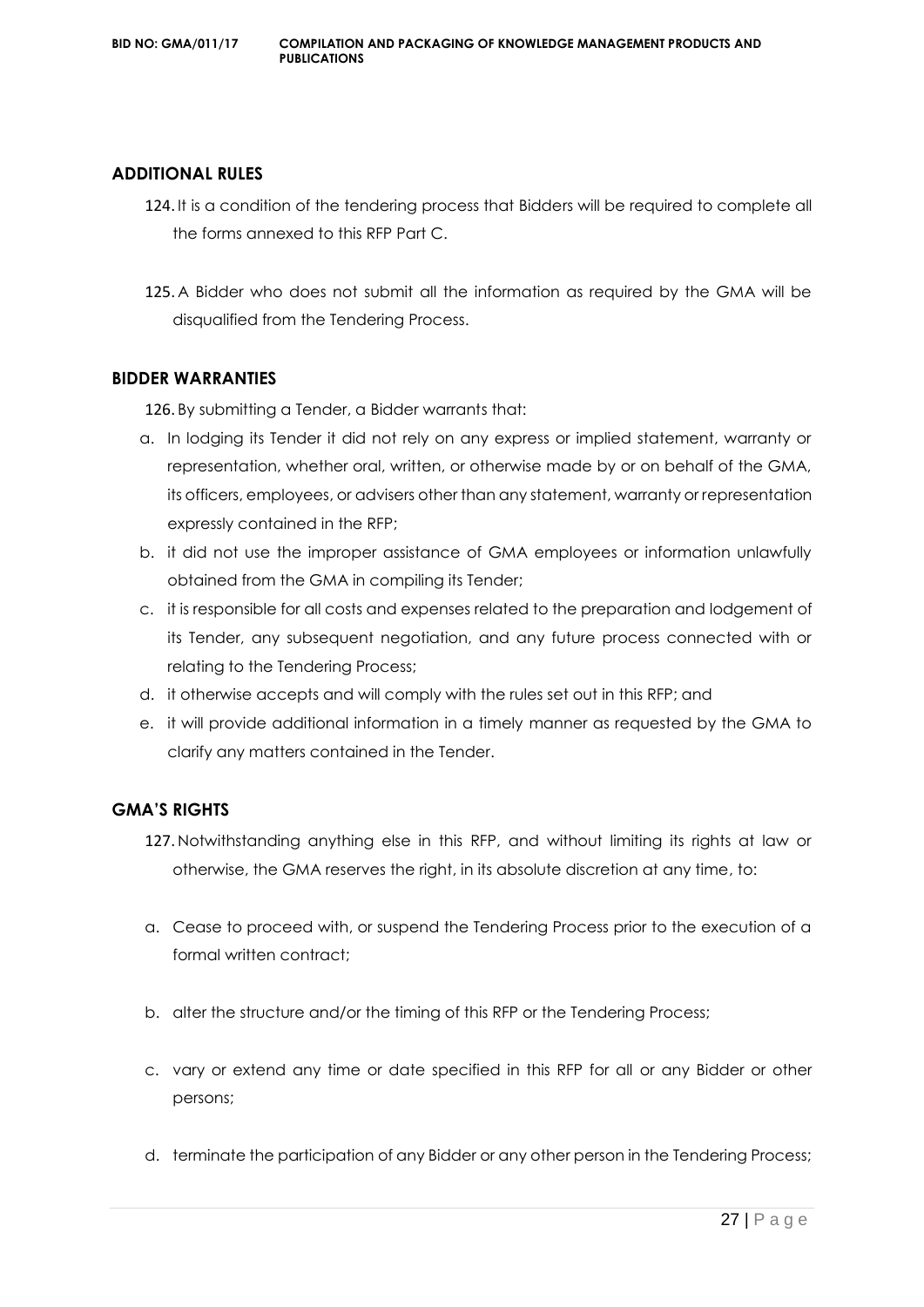- e. require additional information or clarification from any Bidder or any other person or provide additional information or clarification;
- f. call for new Tenders;
- g. reject any Tender received after the Closing Time;
- h. reject any Tender that does not comply with the requirements of this RFP; or
- i. consider and accept or reject any alternative tender.

#### **GOVERNING LAWS**

- 128. This RFP and the Tendering Process is governed by the laws applying in the Republic of South Africa.
- 129. Each Bidder must comply with all relevant laws in preparing and lodging its Tender and in taking part in the Tendering Process.
- 130. All tenders must be completed using the English language and all costing must be in South African Rands.

#### **INCONSISTENCY**

- 131. If there is any inconsistency between any parts of this RFP, a descending order of precedence must be accorded to:
- a. the conditions of tendering in Part A and Part B of this RFP, and any annexure or attachments;
- b. the Bidders response in Part C of this RFP;
- c. any other part of this RFP, so that the provision in the higher ranked document, to the extent of the inconsistency, prevails.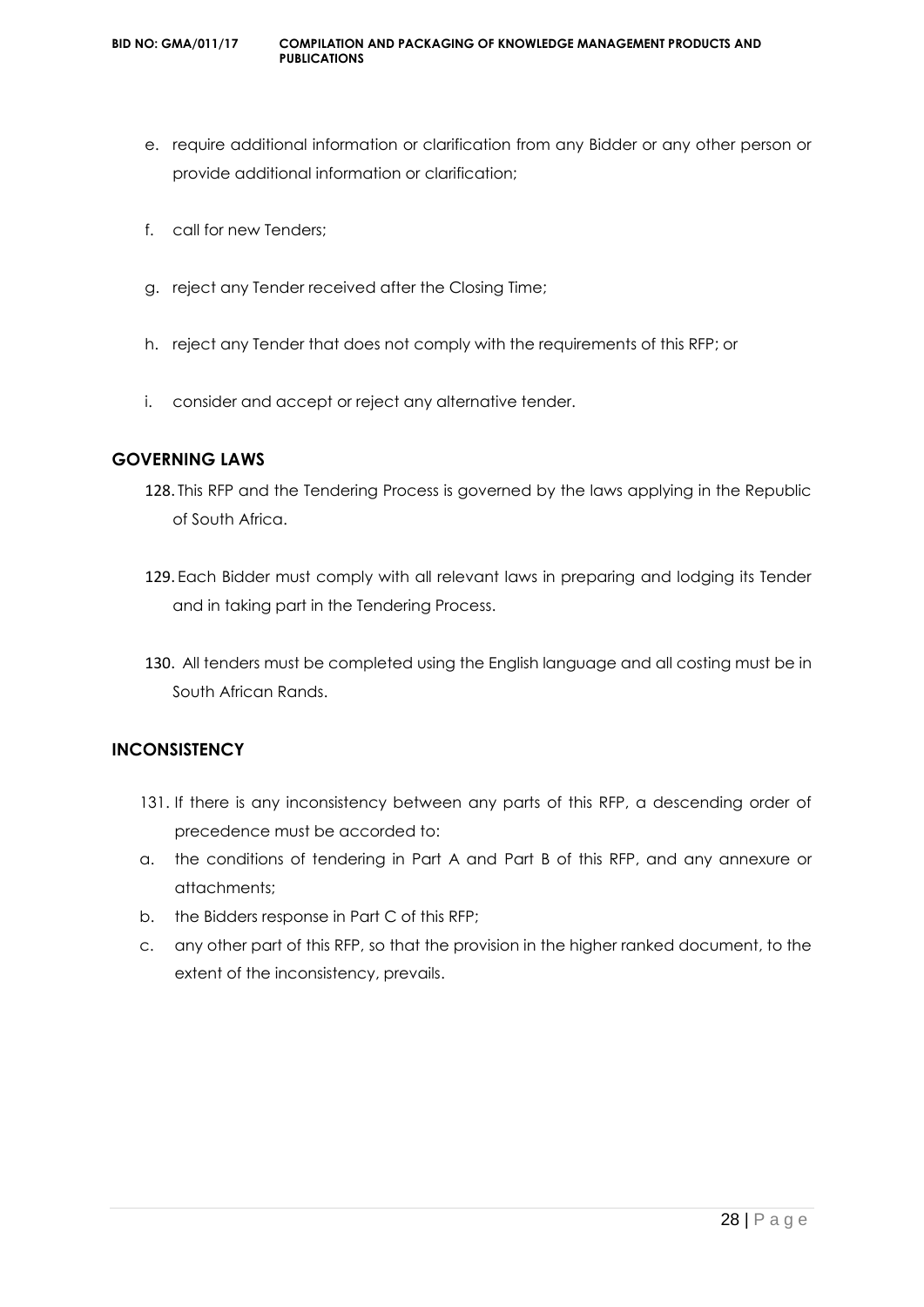## **RFP – PART B**

#### **TERMS OF REFERENCE**

#### **1. PURPOSE**

The purpose of this RFP is to procure the services of a suitably qualified service provider to compile and package knowledge management products and publications for the GMA. The preferred service provider should have extensive experience in delivering the following services: copywriting, editing, graphic design and postcast. The duration of the contract will be a period of three (3) years

#### **2. BACKGROUND OF THE GAUTRAIN MANAGEMENT AGENCY**

The Gautrain Management Agency (GMA), established in terms of the Gautrain Management Agency Act No. 5 of 2006 in order to manage, coordinate and oversee the Gautrain Rapid Rail Link Project and to act on behalf of the Gauteng Provincial Government (GPG) in managing the relationship between the Province and the Concessionaire in terms of the Concession Agreement (CA).

The key functions of the GMA is to promote the use of public transport, encourage the integration of the Gautrain System with other modes of public transport, and manage assets relating to the Project and promote their preservation and maintenance. The current rail network connects the three metropolitan municipalities and provides connectivity to the economic nodes of the Gauteng Province.

The GMA recognises the value of knowledge as one of its assets and the need to create, preserve and manage the asset effectively. At the core of the GMA Knowledge Management (KM) strategy is the intent to build a learning organisation that plays a role in South Africa's knowledge economy and the public transport sector. Consequently, the GMA, has over the past three years developed a repository of knowledge products that is made up of case studies, fact sheets, technical papers, newsletters and podcasts. This repository is one of the initiatives for KM Strategy implementation plan. The primary focus of these knowledge products is on the various project execution processes followed during the planning, development, and operational phases of the Gautrain Project. Knowledge repositories are of critical importance in ensuring that the knowledge that has been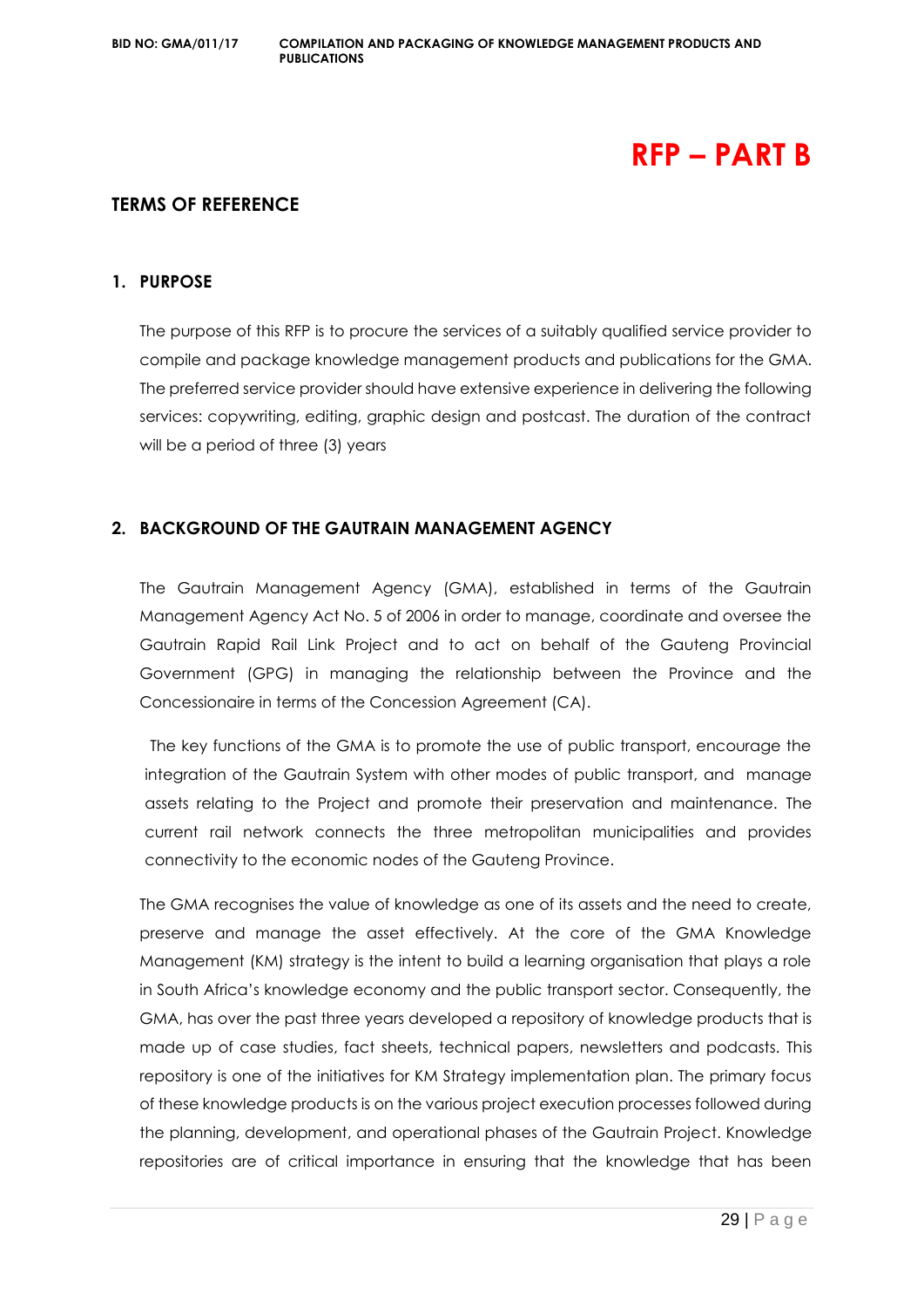accumulated over the years about the Gautrain Project is captured, shared, disseminated and preserved for generation of new knowledge and to facilitate innovation where possible.

The knowledge products and publications are derived from the pillars of the KM strategy i.e. capture, application, sharing, dissemination, preservation and innovation. These products are developed with the intent of reaching a wide variety of audiences whilst being relevant to GMA stakeholder groupings e.g. citizens, academia, business etc.

Like all other GMA publications, these knowledge products are developed/designed in accordance with the GMA brand elements. A key requirement is for each product to reflect the GMA brand ethos and 'live' out the *Pride*, *Freedom* and *Relationship* core elements of the brand.

#### **3. SERVICES REQUIRED**

A qualified service provider is required to assist the GMA with the compilation and packaging of knowledge management products and publications by providing copywriting, editing, graphic design, typesetting and podcast services. The service provider is expected to deliver the production of the following knowledge management products based on content that will be supplied by the GMA;

- 1. Case Studies
- 2. Factsheets
- 3. Technical Papers
- 4. Newsletters
- 5. Podcasts

#### **4. SCOPE**

The GMA will be responsible for providing a structured programme and deliverables for the project including topics for the various products that will need to be produced throughout the duration of the contract. The successful service provider will be guided with briefing notes, questions and additional material for knowledge capturing (interviews, data, additional information and images and access to identified experts for podcasts).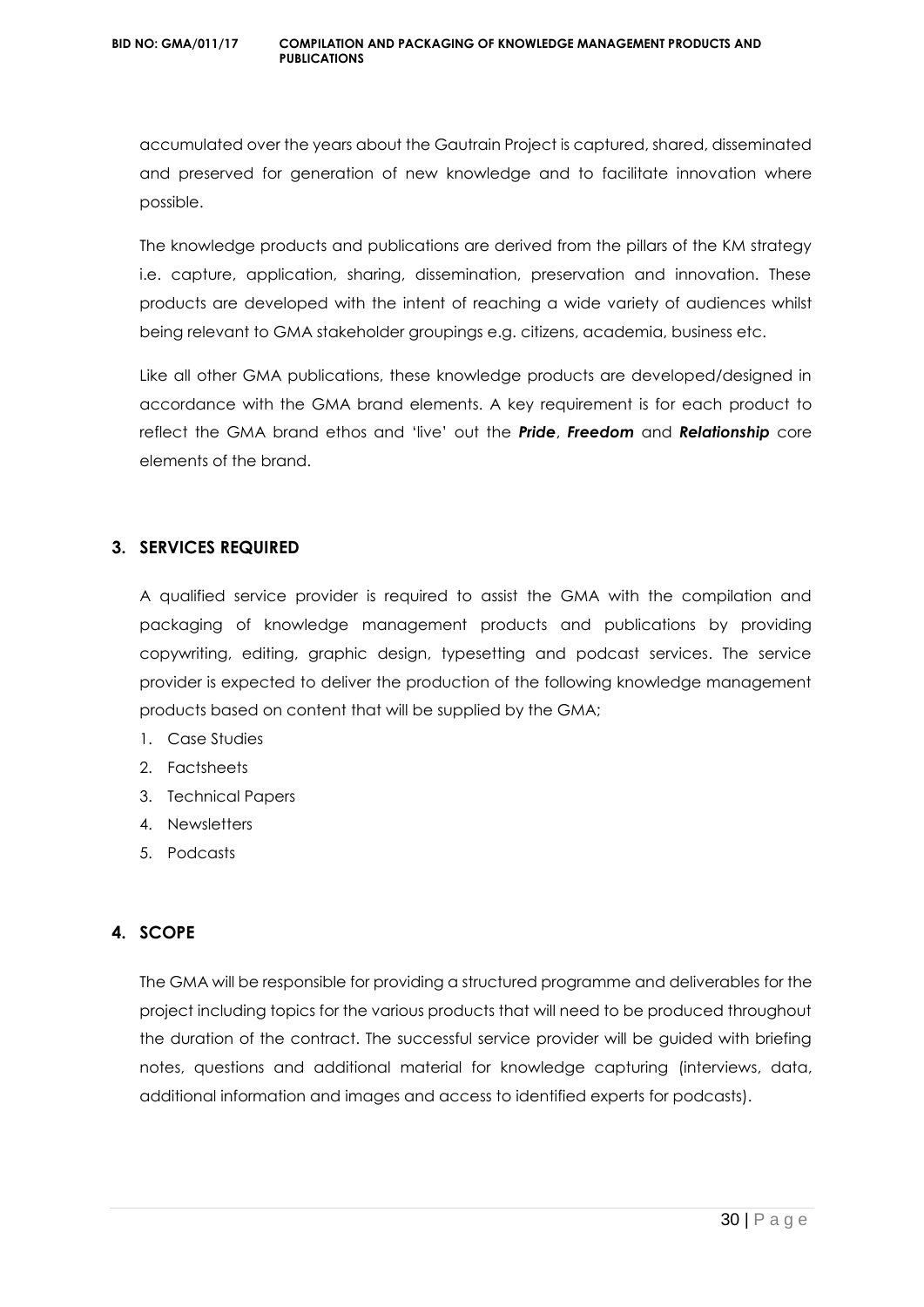#### **4.1 PROJECT REQUIREMENTS**

#### **4.1.1 Design Templates**

- The service provider is expected to deliver design templates for
	- 1. case studies,
	- 2. factsheets,
	- 3. technical papers
	- 4. newsletters
- Three sample designs for each product above must be produced in accordance with the GMA CI Manual (provided to service provider by GMA)
- Design templates should be suitable for printing, i.e. service provider to make allowance for margins, paper bleed etc.
- The service provider should allow for two rounds of edits for each design
- Evaluation of the designs will be done by the GMA to select the most suitable version for each
- GMA will approve the final design for implementation

#### **4.1.2 Content Development**

The content development steps outlined below apply to all the knowledge products i.e. Case Studies, Factsheets, Technical Papers, Newsletters and Podcasts

- Knowledge capture, copywriting, editing and draft copy of each product/publication
- Service provider should allow for two rounds of edits for each product/publication draft
- GMA will sign off on all final copies for publication
- Final copy in PDF format and a power point summary version for presentations

#### **4.1.3 Graphic Design Work**

The service provider is expected to produce illustrations, infographics and tables for the various knowledge products.

- The graphic design service provider should be able to create visual solutions through the use of composition, typography, colour, images, aesthetics and technology.
- GMA will provide suitable images for usage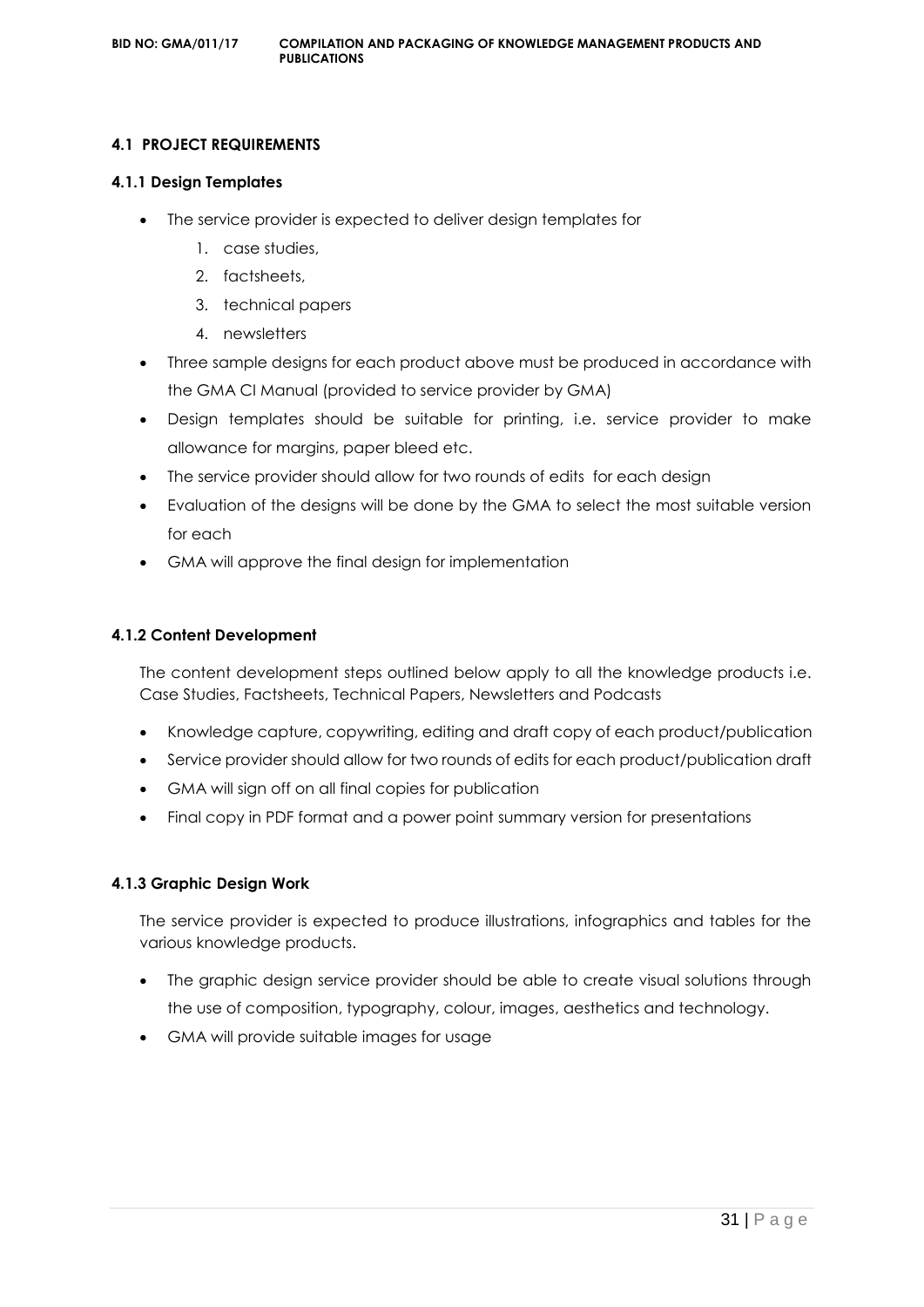#### **4.1.4 Project Delivery**

- All the artwork or design development file material created in either Adobe Photoshop or any other graphic design software to be provided to the GMA on a CD or equivalent.
- Access to all RAW materials (i.e. : design templates, audio recordings, graphic work) for the purpose of re-editing to be used for other platforms
- Service provider to allocate a qualified dedicated person for the project to be first point of contact throughout the duration of the project.

#### **4.2 PRODUCTS AND SCOPE OF WORK**

All products below to be drafted in approved design templates:

| <b>PRODUCT</b>     | <b>SCOPE OF WORK</b>                                                          |  |
|--------------------|-------------------------------------------------------------------------------|--|
| Case Studies       | Taking part in case study interview session, knowledge capture<br>$\bullet$   |  |
| 10 per annum       | Copywriting of material<br>$\bullet$                                          |  |
| A4, 10-20 pages    | Editing and drafting of copy<br>$\bullet$                                     |  |
|                    | Populate copy in approved case study template<br>$\bullet$                    |  |
|                    | Typeset and package in accordance with GMA CI manual<br>$\bullet$             |  |
|                    | Develop and design graphics, illustrations and infographics<br>$\bullet$      |  |
|                    |                                                                               |  |
|                    | <b>OUTPUT:</b>                                                                |  |
|                    | Final edited MS Word version of each case study<br>$\bullet$                  |  |
|                    | <b>PDF Document</b><br>$\bullet$                                              |  |
|                    | High resolution PDF print version<br>$\circ$                                  |  |
|                    | Medium and Low resolution PDF versions<br>$\circ$                             |  |
|                    | Summarized version of each case study in MS PowerPoint (.ppt or               |  |
|                    | .pptx format).                                                                |  |
|                    |                                                                               |  |
| <b>Fact Sheets</b> | Copy writing, Editing, typesetting and packaging of information,<br>$\bullet$ |  |
| 5 per annum        | inclusive of infographics, graphs and images                                  |  |
| A4, 1-3 pages      |                                                                               |  |
|                    | <b>OUTPUT:</b>                                                                |  |
|                    | Final edited MS Word version of each fact sheet<br>$\bullet$                  |  |
|                    | <b>PDF Document</b><br>$\bullet$                                              |  |
|                    | High resolution PDF print version<br>$\circ$                                  |  |
|                    | Medium and Low resolution PDF versions<br>$\circ$                             |  |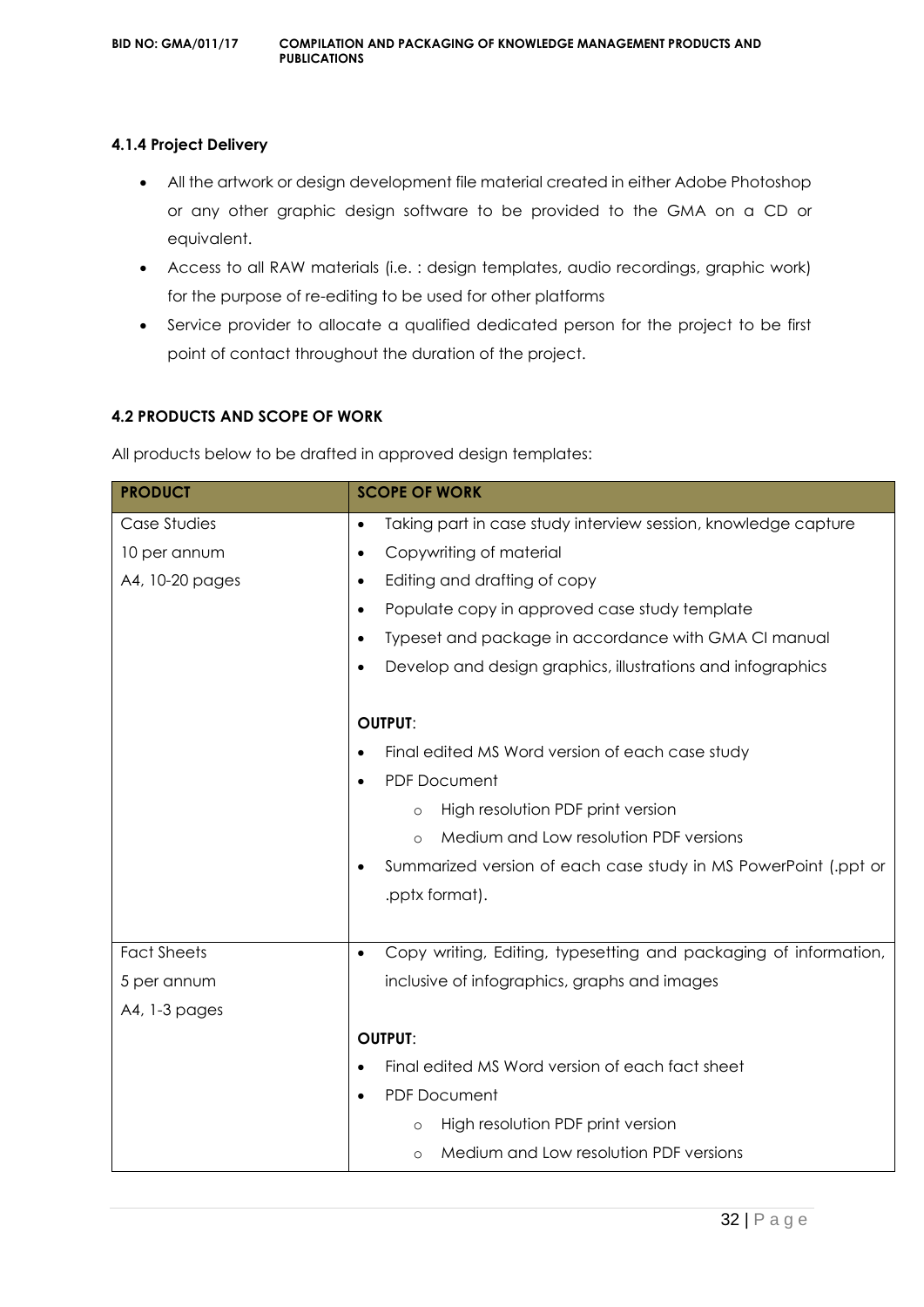| <b>Technical Papers</b> | Copy writing, Editing, typesetting and packaging of information,<br>$\bullet$ |  |
|-------------------------|-------------------------------------------------------------------------------|--|
| 5 per annum             | inclusive of infographics, graphs and images                                  |  |
| A4, 10-50 pages.        |                                                                               |  |
|                         | <b>OUTPUT:</b>                                                                |  |
|                         | Final edited MS Word version of each technical paper                          |  |
|                         | <b>PDF Document</b><br>$\bullet$                                              |  |
|                         | High resolution PDF print version<br>$\circ$                                  |  |
|                         | Medium and Low resolution PDF versions<br>$\Omega$                            |  |
|                         | Summarized version of each technical paper in MS PowerPoint                   |  |
|                         | (.ppt or .pptx format                                                         |  |
| <b>Newsletters</b>      | Copy writing, Editing, typesetting and packaging of information,<br>$\bullet$ |  |
| 6 per annum             | inclusive of infographics, graphs and images                                  |  |
| A4, 1-3 pages           |                                                                               |  |
|                         | <b>OUTPUT:</b>                                                                |  |
|                         | Final edited MS Word version of each Newsletter                               |  |
|                         |                                                                               |  |
|                         | <b>PDF Document</b>                                                           |  |
|                         | High resolution PDF print version<br>$\circ$                                  |  |
|                         | Medium and Low resolution PDF versions<br>$\Omega$                            |  |
| Podcasts                | Drafting and editing of the script for each podcast session<br>$\bullet$      |  |
| 10 per annum            | Recording, editing and finalizing of podcasts<br>$\bullet$                    |  |
| 15-45 minutes           | Service provider to provide recording equipment (microphone,                  |  |
|                         | recorder, editing software)                                                   |  |
|                         |                                                                               |  |
|                         | <b>OUTPUT</b>                                                                 |  |
|                         | Final edited recording of each podcast<br>$\bullet$                           |  |
|                         | Uploading and maintaining podcasts to GMA's Sound Cloud<br>$\bullet$          |  |
|                         | (unlimited number of uploads)                                                 |  |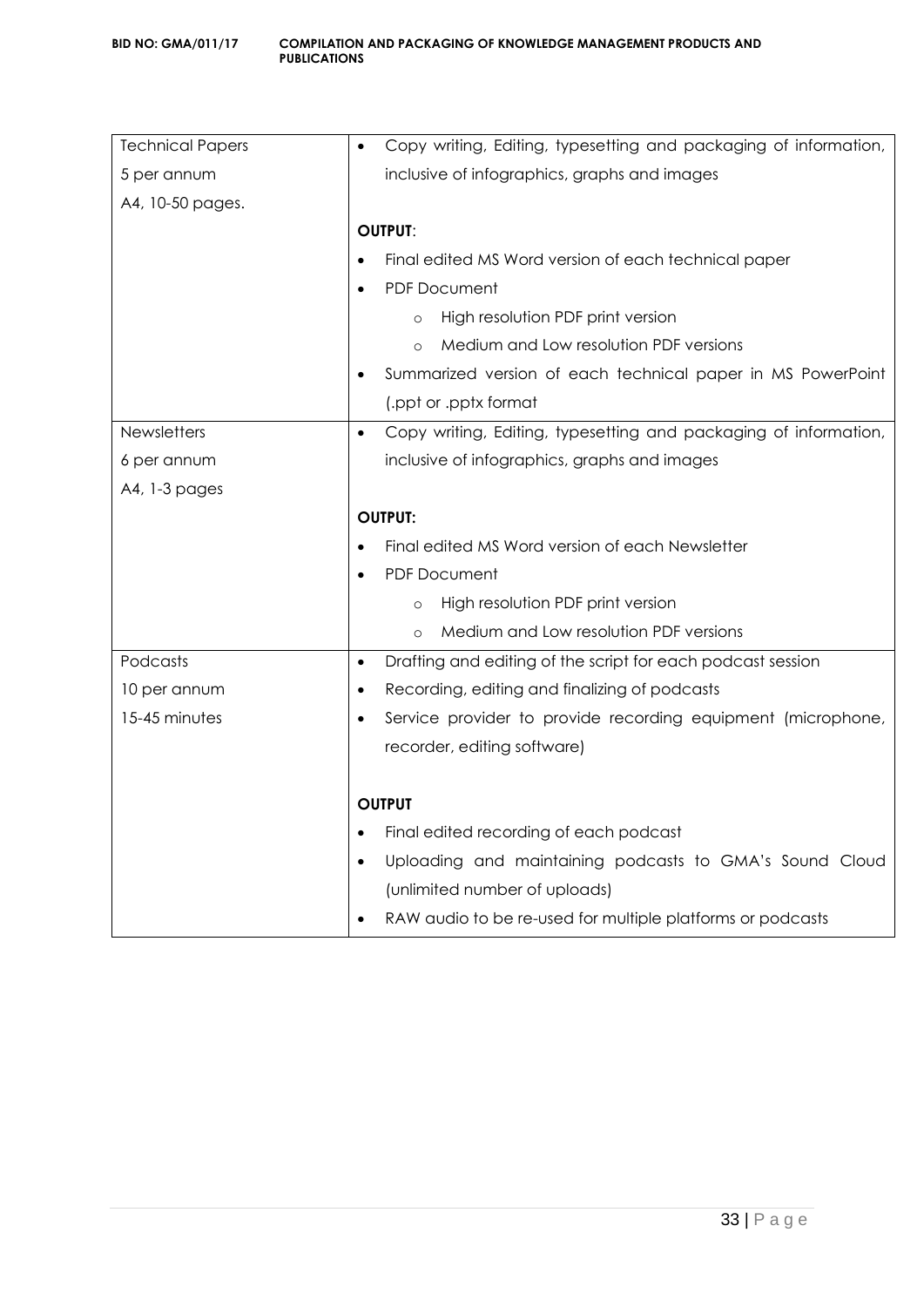#### **5. QUALIFICATION/EVALUATION CRITERIA**

| <b>CRITERIA</b>                   | <b>REQUIREMENT</b>                            | <b>ALLOCATION</b> |
|-----------------------------------|-----------------------------------------------|-------------------|
| Methodology/Approach              | The service providers are requested to        |                   |
|                                   | method<br>submit<br>statement/<br>a           |                   |
|                                   | methodology detailing the manner in           |                   |
|                                   | which the required scope of work would        | 20                |
|                                   | be executed.                                  |                   |
|                                   | This should include the description of the    |                   |
|                                   | organisation and an organogram<br>of          |                   |
|                                   | assigned team.                                |                   |
| <b>Company Experience and</b>     | The service providers must attach a           |                   |
| <b>References</b>                 | portfolio of evidence consisting<br>ot        |                   |
|                                   | previous design work which correspond to      | 34                |
|                                   | the services listed namely copywriting,       |                   |
|                                   | graphic design and podcast.                   |                   |
|                                   | Minimum of three (3) testimonials not older   |                   |
|                                   | than 2 years, signed by relevant referrer.    | 6                 |
| <b>Qualifications of assigned</b> | Relevant qualifications for each team         |                   |
| team to GMA                       | member in the field of journalism, writing,   |                   |
|                                   | communications, graphic design or similar.    |                   |
|                                   | An average of 5 years' experience in          | 10                |
|                                   | production and publication of required        |                   |
|                                   | products, measured across the whole           |                   |
|                                   | team.                                         |                   |
|                                   |                                               |                   |
| <b>Experience</b><br>of assigned  | The assigned team of the service provider     |                   |
| team to GMA                       | illustrate<br>good<br>must<br>practice<br>in. |                   |
|                                   | copywriting, editing and storytelling to      |                   |
|                                   | address multiple audiences through a          |                   |
|                                   | portfolio of evidence.                        |                   |
|                                   | The core skills and competencies required     | 30                |
|                                   | to be able to deliver on the project include  |                   |
|                                   | the following;                                |                   |
|                                   | Copywriting                                   |                   |
|                                   | Editing                                       |                   |
|                                   | Typesetting                                   |                   |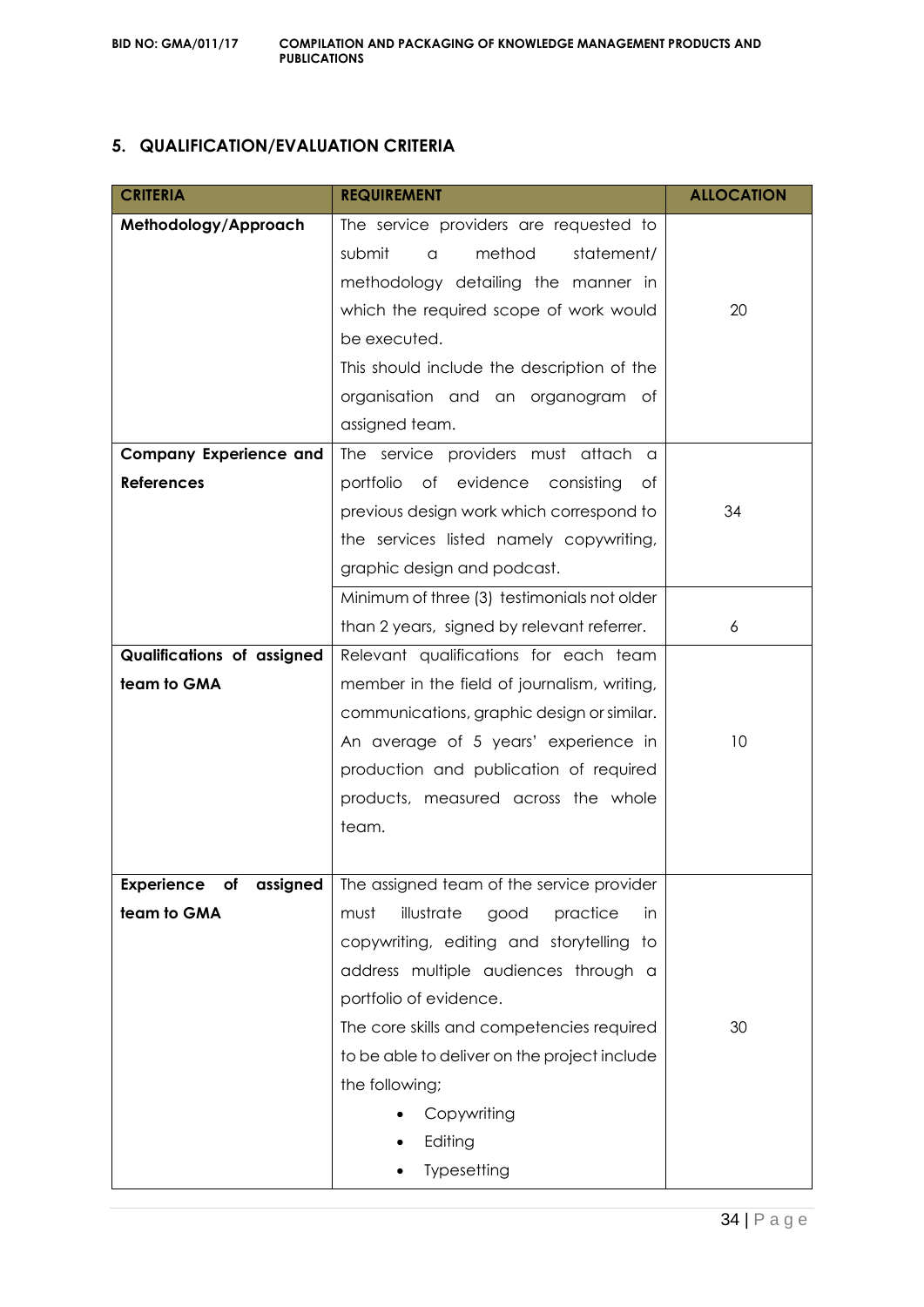|                          | • Graphic Design<br>Management of podcast<br>$\bullet$<br>production and channels |     |
|--------------------------|-----------------------------------------------------------------------------------|-----|
| <b>TOTAL SCORING</b>     |                                                                                   | 100 |
| <b>MINIMUM THRESHOLD</b> |                                                                                   | 75  |

#### **6. CONTRACT PERIOD**

The services will be rendered for the duration of three (3) years. Project cost structure to be based on the design of templates and production of five (5) knowledge management products required.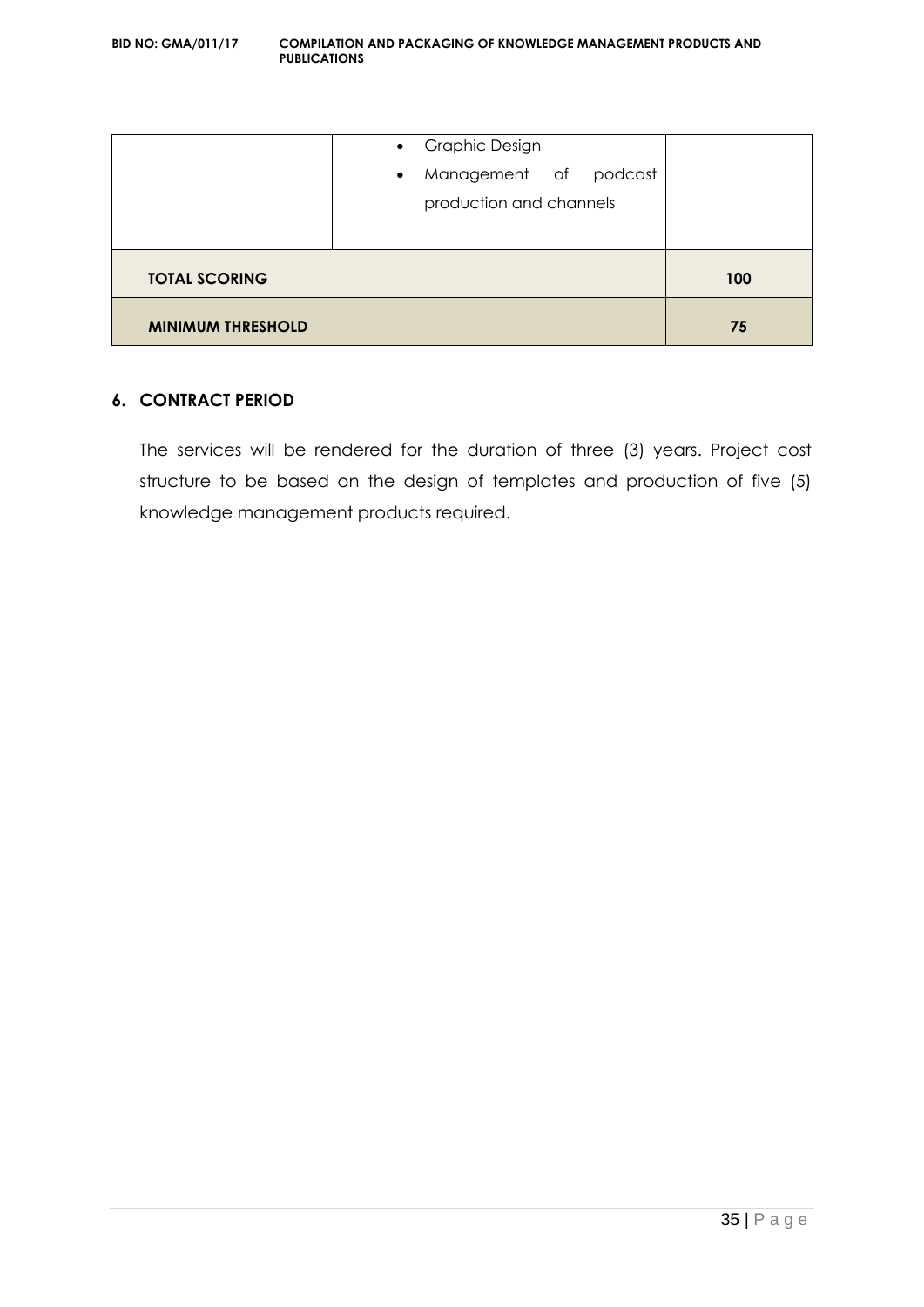## **RFP - PART C:**

#### **BIDDERS DECLARATION**

All responses must be provided within the specified boxes, must comply with the word and page limits imposed and must respond to this RFP Part B in accordance with the Conditions of Tendering in this RFP Part A. All Annexures form part of the Bidders Response and must be completed in full and signed.

| <b>BIDDERS DECLARATION</b>                                                                                                           |                                                                          |  |  |  |
|--------------------------------------------------------------------------------------------------------------------------------------|--------------------------------------------------------------------------|--|--|--|
| certify that:                                                                                                                        | (full name) hereby                                                       |  |  |  |
| $\Box$                                                                                                                               | I have read, understood and accept the conditions contained in this RFP. |  |  |  |
| I have supplied all the required information, and all the information submitted as part<br>$\Box$<br>of the RFP is true and correct. |                                                                          |  |  |  |
| <b>NAME OF THE BIDDER</b>                                                                                                            |                                                                          |  |  |  |
| <b>IDENTITY NUMBER</b>                                                                                                               |                                                                          |  |  |  |
| <b>POSITION</b>                                                                                                                      |                                                                          |  |  |  |
| <b>AUTHORISED SIGNATORY</b>                                                                                                          |                                                                          |  |  |  |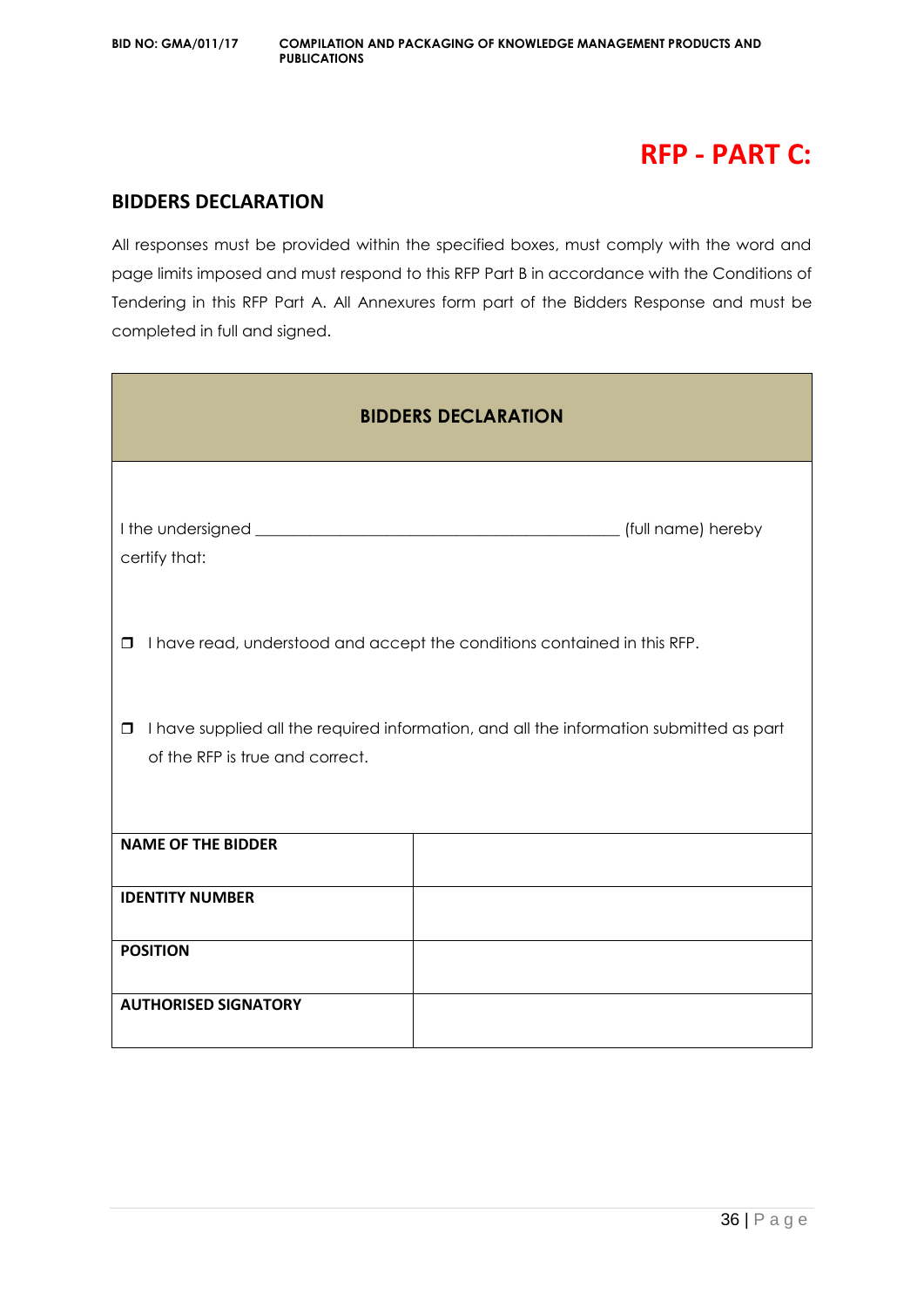| <b>BIDDERS RESPONSE</b>                |             |               |  |  |
|----------------------------------------|-------------|---------------|--|--|
| <b>FULL NAME</b>                       |             |               |  |  |
| <b>POSTAL ADDRESS</b>                  |             |               |  |  |
| <b>PHYSICAL ADDRESS</b>                |             |               |  |  |
| <b>ENTITY REGISTRATION NUMBER</b>      |             |               |  |  |
| <b>VAT REGISTRATION NUMBER</b>         |             |               |  |  |
| <b>CONTACT PERSON'S FULL NAME</b>      |             |               |  |  |
| <b>TELEPHONE NUMBER 1</b>              | <b>CODE</b> | <b>NUMBER</b> |  |  |
| <b>TELEPHONE NUMBER 2</b>              | <b>CODE</b> | <b>NUMBER</b> |  |  |
| <b>FACSIMILE NUMBER</b>                | <b>CODE</b> | <b>NUMBER</b> |  |  |
| <b>CELLULAR PHONE NUMBER</b>           |             |               |  |  |
| <b>E-MAIL ADDRESS</b>                  |             |               |  |  |
| <b>TAX CLEARANCE CERTIFICATE</b>       | <b>YES</b>  | <b>NO</b>     |  |  |
| <b>REGISTERED ON NATIONAL TREASURY</b> | <b>YES</b>  | <b>NO</b>     |  |  |
| <b>CENTRALISED SUPPLIER DATABASE</b>   |             |               |  |  |
| FULL NAME OF AUTHORISED SIGNATORY      |             |               |  |  |
| TITLE OF AUTHORISED SIGNATORY          |             |               |  |  |
| SIGNATURE OF AUTHORISED SIGNATORY      |             |               |  |  |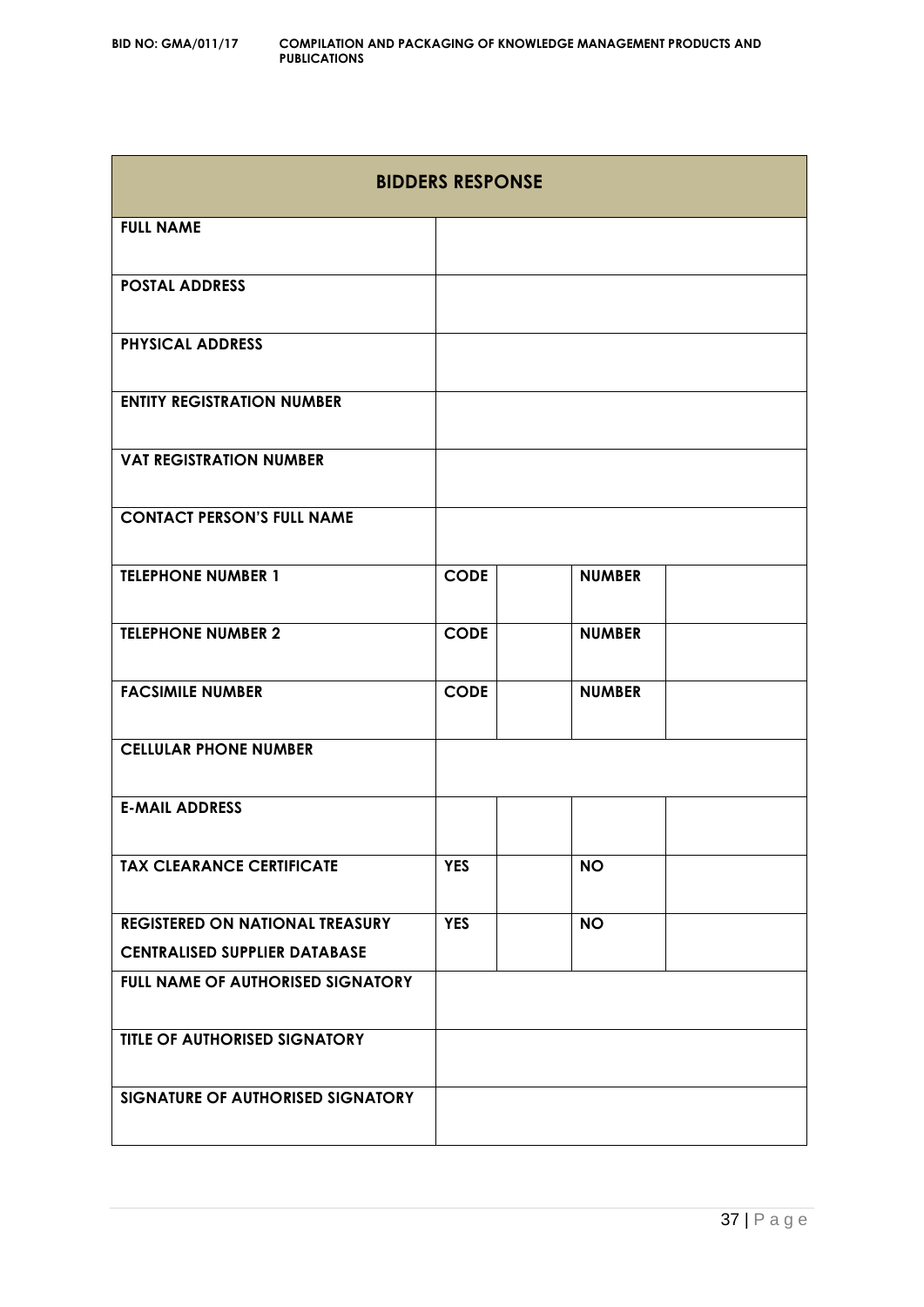| <b>DATE OF SIGNATURE</b>                             |                               |
|------------------------------------------------------|-------------------------------|
| <b>ALTERNATIVE TENDER</b>                            | Word limit - [500] words      |
| <b>Bidder</b><br>submits<br>also<br>Where<br>a<br>an |                               |
| Alternative Tender, it must include any              |                               |
| supplementary material, together with                |                               |
| associated prices, which demonstrates in             |                               |
| detail that such an alternative will fully           |                               |
| achieve<br>and/ or exceed<br>all<br>the              |                               |
| specifications or requirements together              |                               |
| with references as to why the alternative            |                               |
| proposal/s may be advantageous. This                 |                               |
| be cross-referenced to<br>should<br>the              |                               |
| Specification.                                       |                               |
| <b>CONFLICT OF INTEREST</b>                          |                               |
| Provide<br>details<br>of<br>interests,<br>any        | Complete as attached in SBD 4 |
| relationships or clients which may give              |                               |
| rise to a conflict of interest and the area          |                               |
| of expertise in which that conflict of               |                               |
| interest may arise.                                  |                               |
|                                                      |                               |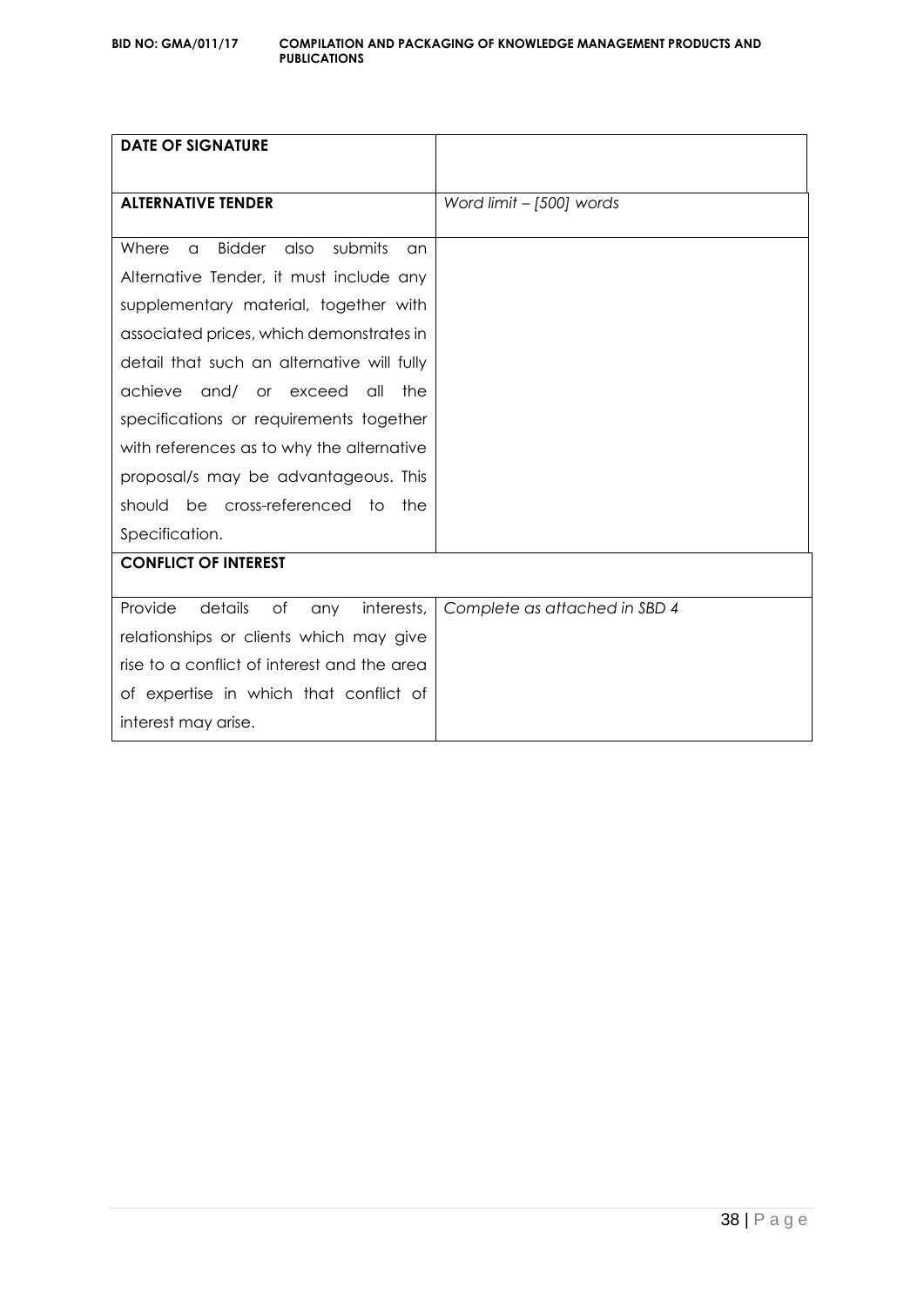# **Register on the Central Supplier Database for Government managed by National Treasury**

with effect from **1 April 2016** the Central Supplier Database (CSD) will serve as the single source of key supplier information for all spheres of government providing consolidated, accurate, up-to-date, complete and verified supplier information to procuring organs of state.

The establishment of a CSD will result in one single database to serve as the source of all supplier information for all spheres of government. The purpose of centralising government's supplier database is to reduce duplication of effort and cost for both supplier and government while enabling electronic procurement processes.

Prospective suppliers interested in pursuing opportunities within the South African Government and those that are already registered on the GMA supplier database are encouraged to **selfregister** on the CSD. This self-registration application represents an expression of interest from the supplier to conduct business with the South African Government. Once submitted, your details will be assessed for inclusion on the CSD.

#### **Access the CSD site on [www.csd.gov.za](http://www.csd.gov.za/)**

Contact National Treasury for further clarity on the process:

Email: [csd@treasury.gov.za](mailto:csd@treasury.gov.za)

Telephone: 012 315 5509

Bidders must submit with their proposals proof of registration on CSD. The proof of registration must indicate the following:

- CSD Supplier Number
- CSD Unique RRN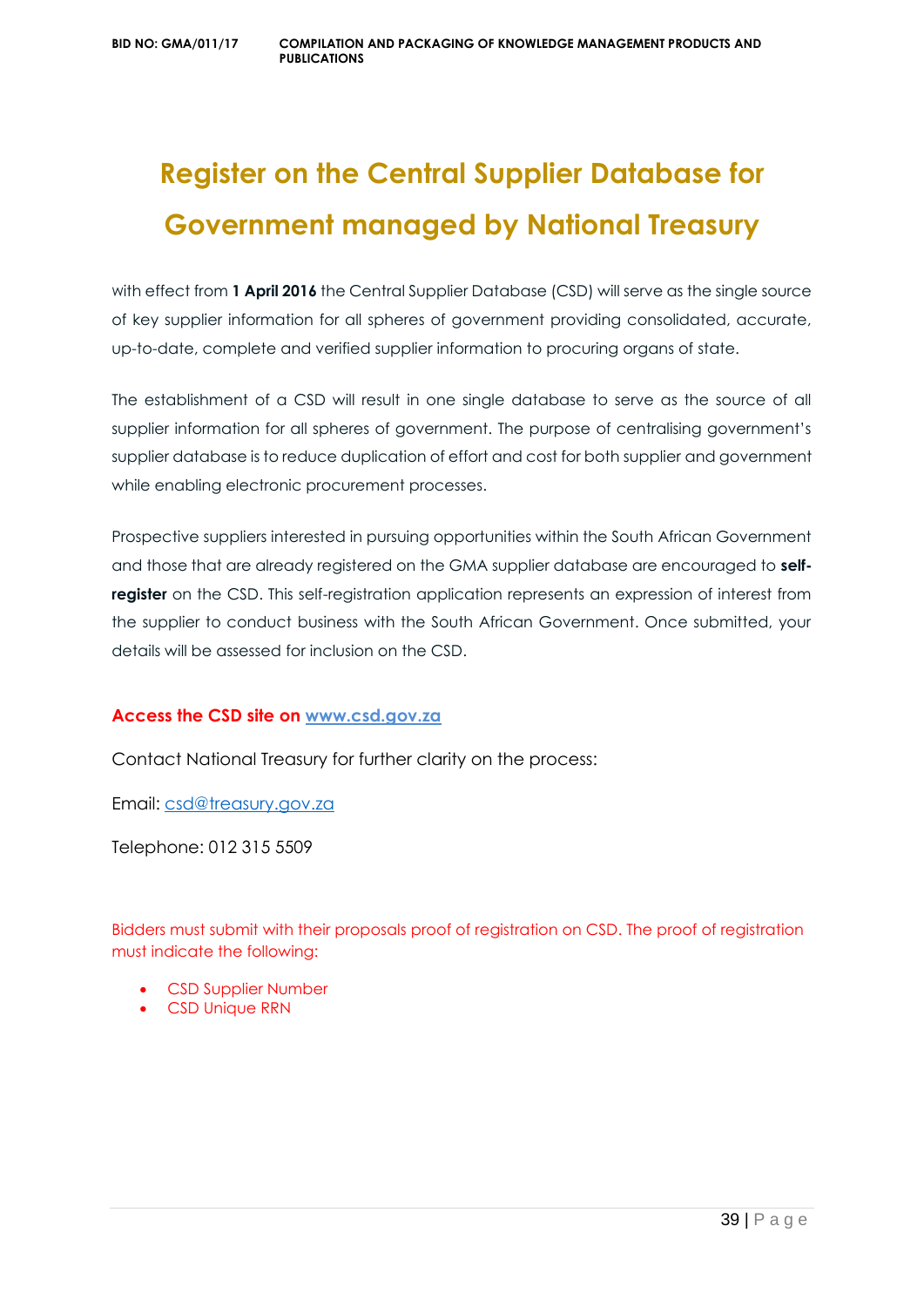#### **A1. TAX CLEARANCE CERTIFICATE REQUIREMENTS**

**It is a condition of bid that the taxes of the successful bidder must be in order, or that satisfactory arrangements have been made with South African Revenue Service (SARS) to meet the Bidders tax obligations.**

1 In order to meet this requirement bidders are required to complete in full the form TCC 001

"Application for a Tax Clearance Certificate" and submit it to any SARS branch office nationally. The Tax Clearance Certificate Requirements are also applicable to foreign bidders / individuals who wish to submit bids.

2 SARS will then furnish the bidder with a Tax Clearance Certificate that will be valid for a period of 1 (one) year from the date of approval.

3 The original Tax Clearance Certificate must be submitted together with the bid. Failure to submit the original and valid Tax Clearance Certificate will result in the invalidation of the bid. Certified copies of the Tax Clearance Certificate will not be acceptable.

4 In bids where Consortia / Joint Ventures / Sub-contractors are involved, each party must submit a separate Tax Clearance Certificate.

5 Copies of the TCC 001 "Application for a Tax Clearance Certificate" form are available from any SARS branch office nationally or on the website [www.sars.gov.za.](http://www.sars.gov.za/)

6 Applications for the Tax Clearance Certificates may also be made via eFiling. In order to use this provision, taxpayers will need to register with SARS as eFilers through the website [www.sars.gov.za](http://www.sars.gov.za/)

#### **A2. FINANCIAL VIABILITY REQUIREMENTS**

1. Are there any significant events, matters, occurrences or circumstances which have arisen since the end of your last financial year which may significantly affect operations and your ability to operate as a going concern.

\_\_\_\_\_\_\_\_\_\_\_\_\_\_\_\_\_\_\_\_\_\_\_\_\_\_\_\_\_\_\_\_\_\_\_\_\_\_\_\_\_\_\_\_\_\_\_\_\_\_\_\_\_\_\_\_\_\_\_\_\_\_\_\_\_\_\_\_\_\_\_\_\_\_\_\_\_\_\_\_\_\_ \_\_\_\_\_\_\_\_\_\_\_\_\_\_\_\_\_\_\_\_\_\_\_\_\_\_\_\_\_\_\_\_\_\_\_\_\_\_\_\_\_\_\_\_\_\_\_\_\_\_\_\_\_\_\_\_\_\_\_\_\_\_\_\_\_\_\_\_\_\_\_\_\_\_\_\_\_\_\_\_\_\_ \_\_\_\_\_\_\_\_\_\_\_\_\_\_\_\_\_\_\_\_\_\_\_\_\_\_\_\_\_\_\_\_\_\_\_\_\_\_\_\_\_\_\_\_\_\_\_\_\_\_\_\_\_\_\_\_\_\_\_\_\_\_\_\_\_\_\_\_\_\_\_\_\_\_\_\_\_\_\_\_\_\_

\_\_\_\_\_\_\_\_\_\_\_\_\_\_\_\_\_\_\_\_\_\_\_\_\_\_\_\_\_\_\_\_\_\_\_\_\_\_\_\_\_\_\_\_\_\_\_\_\_\_\_\_\_\_\_\_\_\_\_\_\_\_

#### **SBD 2**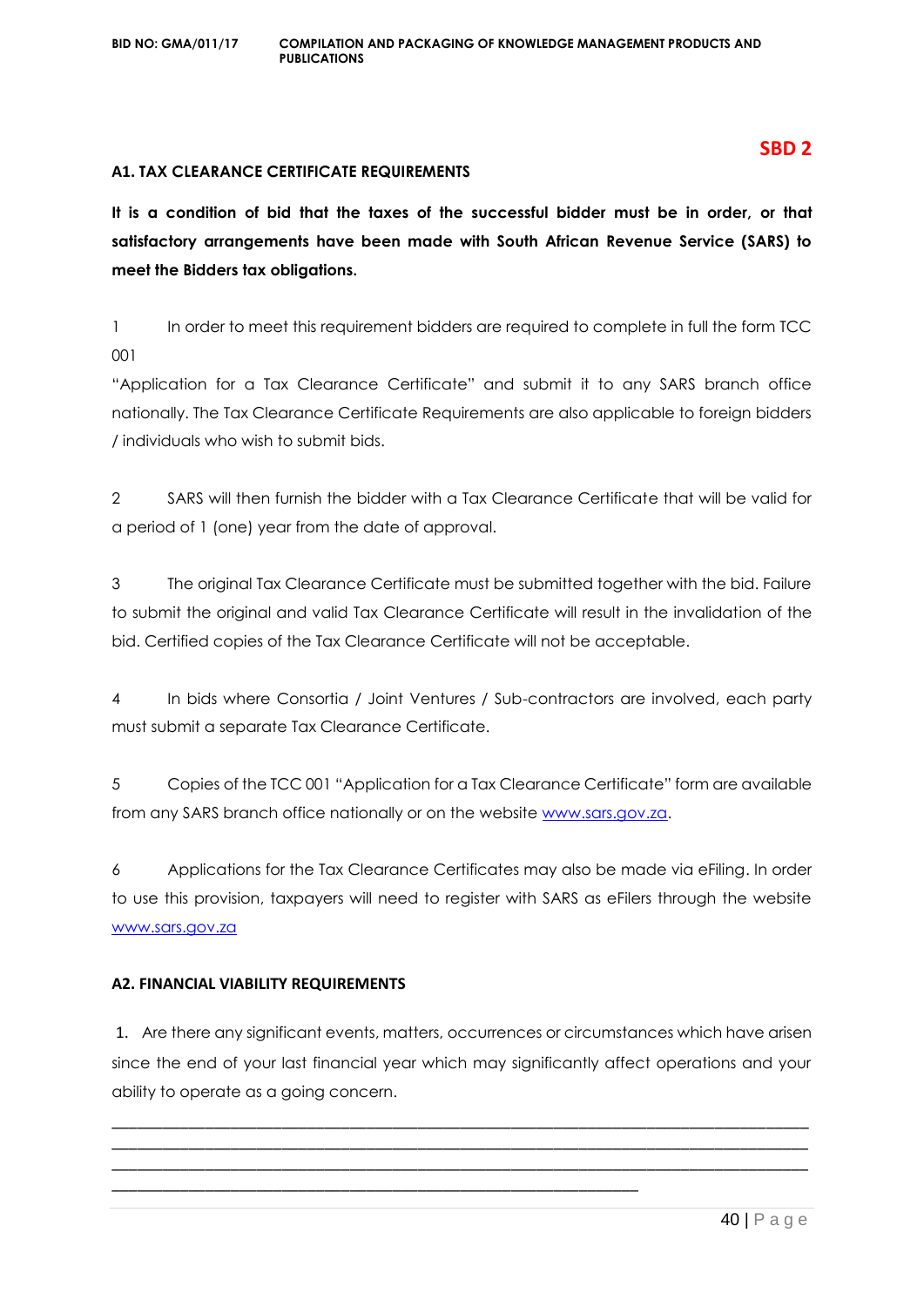### **SBD 3.1**

#### **PRICING SCHEDULE**

Name of Bidder: ………………………………………………………….. Ref Number: GMA/011/17

Closing Time: 11H00 AM Closing Date 07 March 2018

**OFFER TO BE VALID FOR 90 DAYS FROM THE CLOSING DATE OF BID.**

Bidders are required to submit a separate detailed price proposal.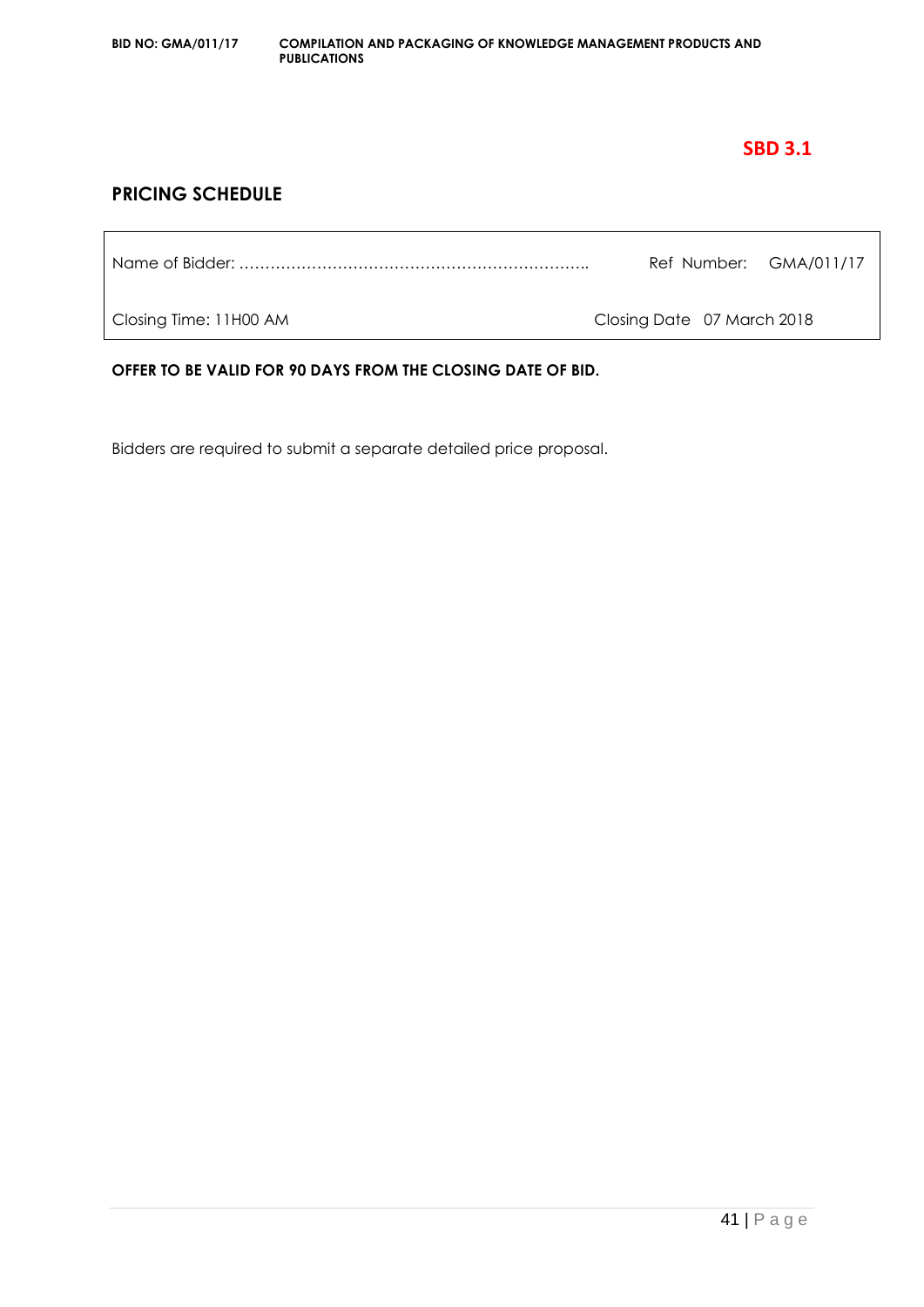#### **SBD 3.2**

#### **PRICING DECLARATION**

Dear Sir/Madam

After having carefully read through and examined this RFP Reference Number GMA/011/17 in its entirety together with all the provisions contained in each section of the RFP document,

We hereby offer to compile and package knowledge management products and publications for a period of three (3) years as detailed in Terms of Reference section of the REQUEST FOR PROPOSAL document:

| IN AMOUNT: R | . (including VAT) |
|--------------|-------------------|
|              |                   |
| IN WORDS: R  | (including VAT)   |

We confirm that this price covers all costs associated with compiling and packaging knowledge management products and publications for a period of three (3) years as per the requirements in the TOR.

We confirm that GMA will incur no additional costs whatsoever over and above this amount.

We undertake to hold this offer open for acceptance for a period of 90 (ninety) days from the date of submission of offers. We further undertake that upon final acceptance of our offer, we will commence with the provision of service when required to do so by the Client.

Moreover, we agree that until formal Contract Documents have been prepared and executed, this Form of Tender, together with a written acceptance from the Client shall constitute a binding agreement between us, governed by the terms and conditions set out in this REQUEST FOR PROPOSAL.

We understand that you are not bound to accept the lowest or any offer and that we must bear all costs which we have incurred in connection with preparing and submitting this tender.

We hereby undertake for the period during which this tender remains open for acceptance not to divulge to any persons, other than the persons to which the tender is submitted, any information relating to the submission of this tender or the details therein except where such is necessary for the submission of this tender.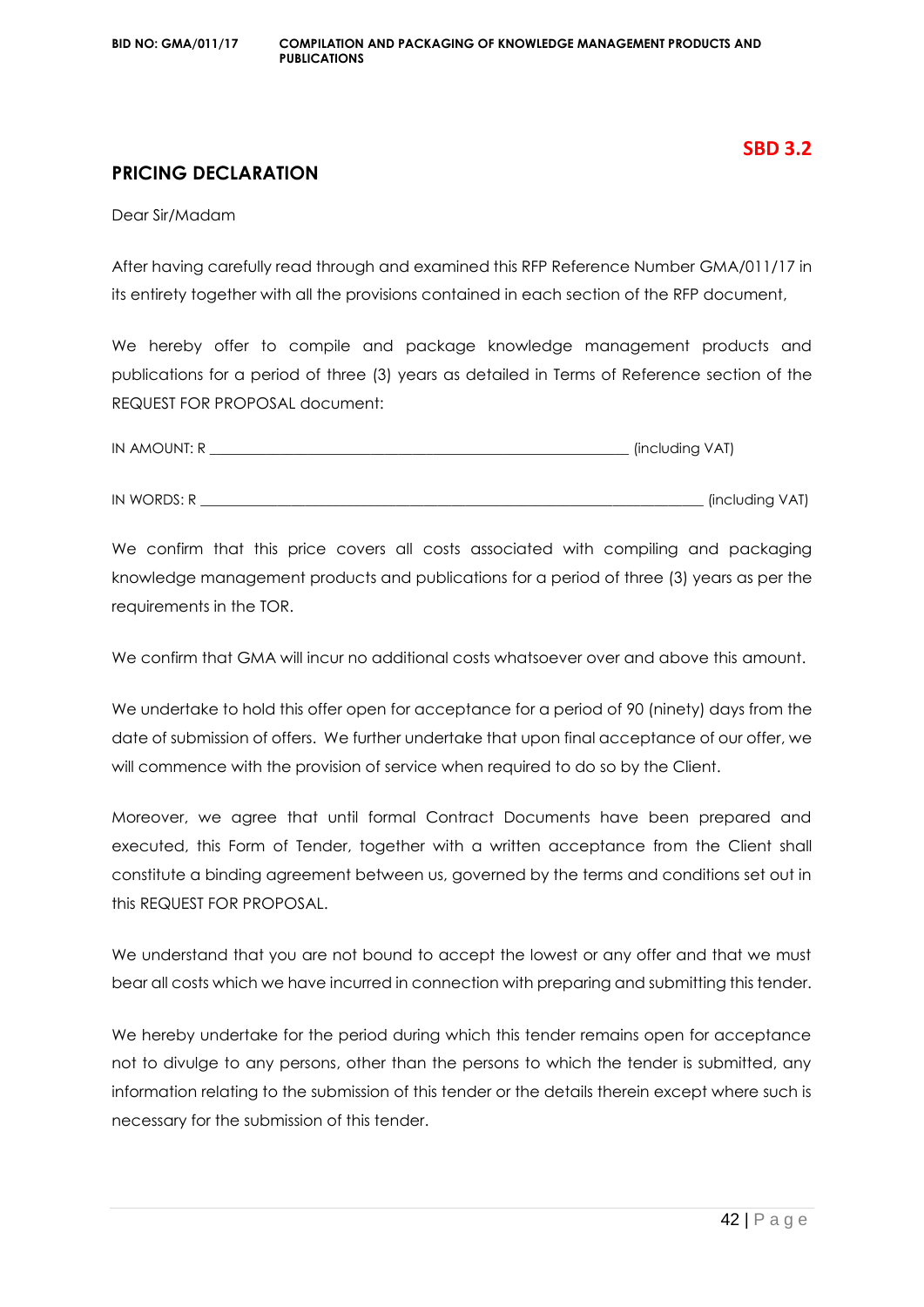## **PRICE DECLARATION**

### **(MANDATORY INFORMATION)**

| certify that:                                                     |                                                                                         |
|-------------------------------------------------------------------|-----------------------------------------------------------------------------------------|
| $\Box$<br>above Section of this RFP.                              | I have read, understood and unconditionally accept that the conditions contained in     |
| $\Box$<br>of the Pricing Section of this RFP is true and correct. | I have supplied all the required information, and all the information submitted as part |
| <b>NAME OF BIDDER</b>                                             |                                                                                         |
| <b>IDENTITY NUMBER</b>                                            |                                                                                         |
| <b>POSITION</b>                                                   |                                                                                         |
| <b>SIGNATURE OF AUTHORISED</b>                                    |                                                                                         |
| <b>SIGNATORY</b>                                                  |                                                                                         |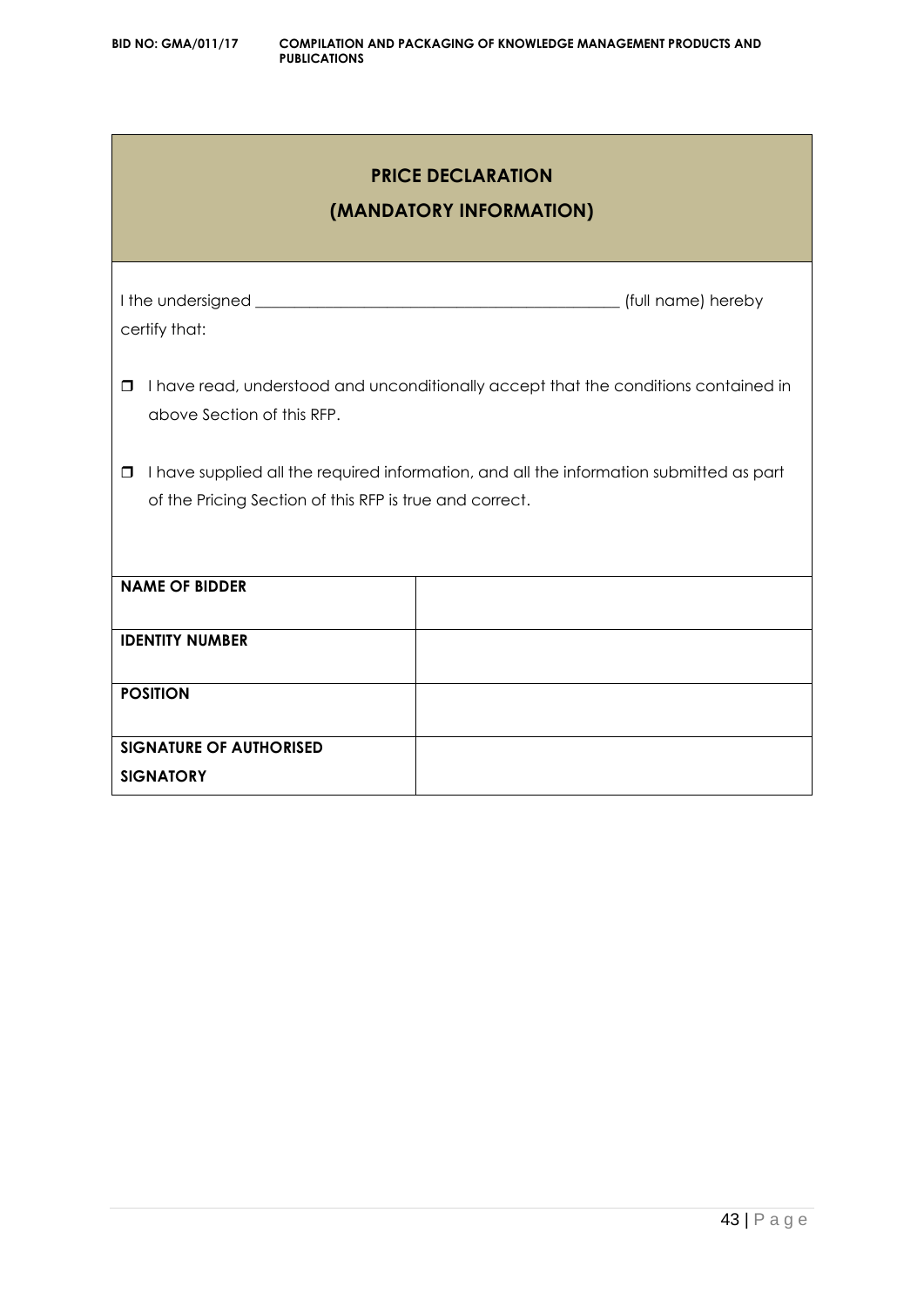#### **SBD 4**

#### **DECLARATION OF INTEREST**

1. Any legal person, including persons employed by the state<sup>1</sup>, or persons having a kinship with persons employed by the state, including a blood relationship, may make an offer or offers in terms of this invitation to bid (includes an advertised competitive bid, a limited bid, a proposal or written price quotation). In view of possible allegations of favoritism, should the resulting bid, or part thereof, be awarded to persons employed by the state, or to persons connected with or related to them, it is required that the bidder or his/her authorised representative declare his/her position in relation to the evaluating/adjudicating authority where-

the bidder is employed by the state; and/or

the legal person on whose behalf the bidding document is signed, has a relationship with persons/a person who are/is involved in the evaluation and or adjudication of the bid(s), or where it is known that such a relationship exists between the person or persons for or on whose behalf, the declarant acts and persons who are involved with the evaluation and or adjudication of the bid.

#### 2. **In order to give effect to the above, the following questionnaire must be completed and submitted with the bid.**

| 2.1 | Full       | Name | of | bidder | <b>or</b>    | his | <b>or</b> | her | representative:                                                            |
|-----|------------|------|----|--------|--------------|-----|-----------|-----|----------------------------------------------------------------------------|
|     |            |      |    |        |              |     |           |     |                                                                            |
| 2.2 |            |      |    |        |              |     |           |     |                                                                            |
| 2.3 |            |      |    |        |              |     |           |     | Position occupied in the Company (director, trustee, shareholder, member): |
| 2.4 |            |      |    |        |              |     |           |     | Registration number of company, enterprise, close corporation, partnership |
| 2.5 | Tax        |      |    |        | Reference    |     |           |     | Number:                                                                    |
| 2.6 | <b>VAT</b> |      |    |        | Registration |     |           |     | Number:                                                                    |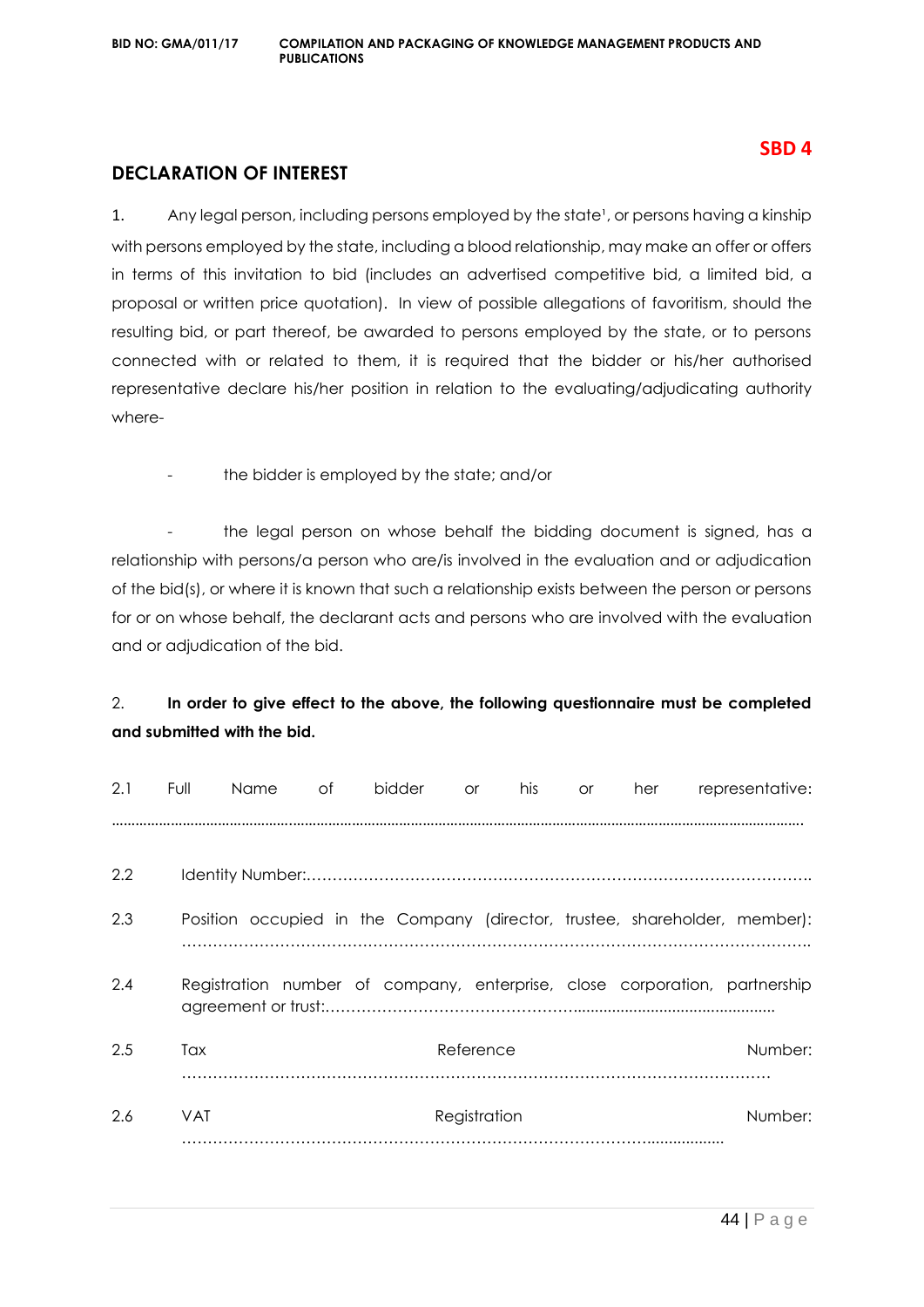2.6.1 The names of all directors / trustees / shareholders / members, their individual identity numbers, tax reference numbers and, if applicable, employee / PERSAL numbers must be indicated in paragraph 3 below.

2.7 Are you or any person connected with the bidder

#### **YES/NO**

Are you or any person connected with the bidder presently employed by the state? **YES/NO**

2.7.1 If so, furnish the following particulars:

| Name     | Оf                     | person                               | $\sqrt{2}$ | director                                                                    | $\overline{\phantom{a}}$ | trustee | $\sqrt{2}$ | shareholder/ | member:                                                                                 |
|----------|------------------------|--------------------------------------|------------|-----------------------------------------------------------------------------|--------------------------|---------|------------|--------------|-----------------------------------------------------------------------------------------|
|          |                        |                                      |            | Name of state institution at which you or the person                        |                          |         |            |              |                                                                                         |
|          |                        | connected to the bidder is employed: |            |                                                                             |                          |         |            |              |                                                                                         |
|          |                        |                                      |            |                                                                             |                          |         |            |              |                                                                                         |
| Position |                        | occupied                             |            | in.                                                                         |                          | the     |            | state        | institution:                                                                            |
|          |                        |                                      |            |                                                                             |                          |         |            |              |                                                                                         |
|          |                        |                                      |            |                                                                             |                          |         |            |              |                                                                                         |
|          | Any other particulars: |                                      |            |                                                                             |                          |         |            |              |                                                                                         |
|          |                        |                                      |            |                                                                             |                          |         |            |              |                                                                                         |
|          |                        |                                      |            |                                                                             |                          |         |            |              |                                                                                         |
|          |                        |                                      |            |                                                                             |                          |         |            |              |                                                                                         |
|          |                        |                                      |            |                                                                             |                          |         |            |              |                                                                                         |
|          |                        |                                      |            |                                                                             |                          |         |            |              |                                                                                         |
|          |                        |                                      |            |                                                                             |                          |         |            |              |                                                                                         |
| 2.7.2    |                        |                                      |            |                                                                             |                          |         |            |              | If you are presently employed by the state, did you obtain the appropriate authority to |
|          |                        |                                      |            | undertake remunerative work outside employment in the public sector?        |                          |         |            |              | YES/NO                                                                                  |
|          |                        |                                      |            | 2.7.1.1 If yes, did you attach proof of such authority to the bid document? |                          |         |            |              | YES/NO                                                                                  |
|          |                        |                                      |            |                                                                             |                          |         |            |              |                                                                                         |
|          |                        |                                      |            |                                                                             |                          |         |            |              | (Note: Failure to submit proof of such authority, where applicable, may result in the   |
|          |                        | disqualification of the bid.         |            |                                                                             |                          |         |            |              |                                                                                         |
|          |                        |                                      |            |                                                                             |                          |         |            |              |                                                                                         |
|          |                        |                                      |            | 2.7.1.2 If no, furnish reasons for non-submission of such proof:            |                          |         |            |              |                                                                                         |
|          |                        |                                      |            |                                                                             |                          |         |            |              |                                                                                         |
|          |                        |                                      |            |                                                                             |                          |         |            |              |                                                                                         |

…………………………………………………………………………………………………………………….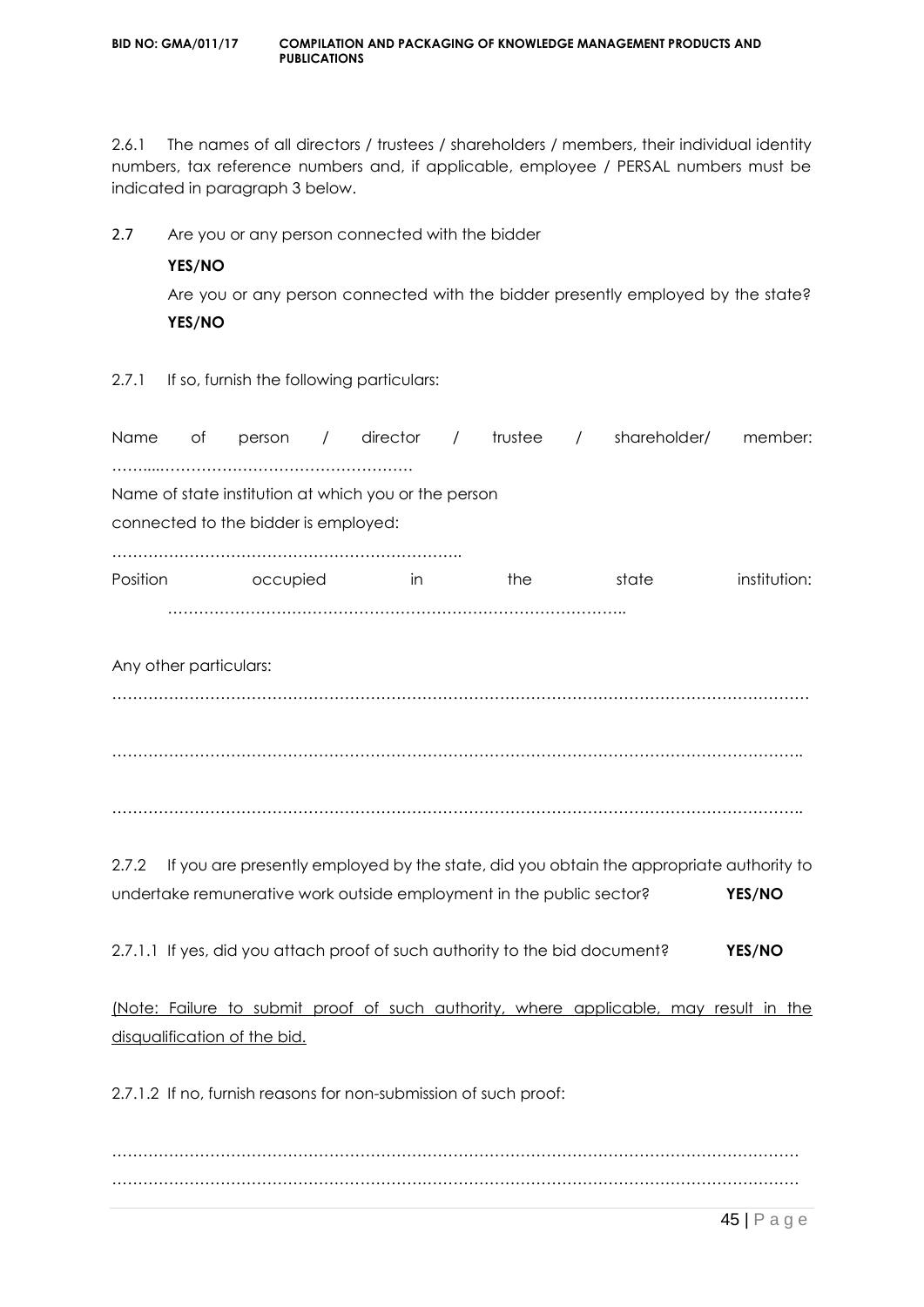**BID NO: GMA/011/17 COMPILATION AND PACKAGING OF KNOWLEDGE MANAGEMENT PRODUCTS AND PUBLICATIONS** ……………………………………………………………………………………………………………………. 2.8 Did you or your spouse, or any of the company's directors / trustees / shareholders / members or their spouses conduct business with the state in the previous 12 months **YES/NO** 2.8.1 If so, furnish particulars: …………………………………………………………………………………………………………………… ……………………………………………………………………………………………………………………. ………………………………………………………..................................................................................... 2.9 Do you, or any person connected with the bidder, have

#### **YES/NO**

any relationship (family, friend, other) with a person employed by the state and who may be involved with the evaluation and or adjudication of this bid?

#### 2.9.1 If so, furnish particulars.

………………………………………………….......................................................................................... …………………………………………………………………………………………………………………….. …………………………………………………………………………………………………………………….

2.10 Are you, or any person connected with the bidder, aware of any relationship (family, friend, other) between any other bidder and any person employed by the state who may be involved with the evaluation and or adjudication of this bid? **YES/NO**

2.10.1 If so, furnish particulars**.**

……………………………………………………………………………………………………………………. …………………………………………………………………………………………………………………. …………………………………………………………………………………………………………………

2.11 Do you or any of the directors / trustees / shareholders / members **YES/NO** of the company have any interest in any other related companies whether or not they are bidding for this contract?

2.11.1 If so, furnish particulars: ………………………………………………………………………………………………………………………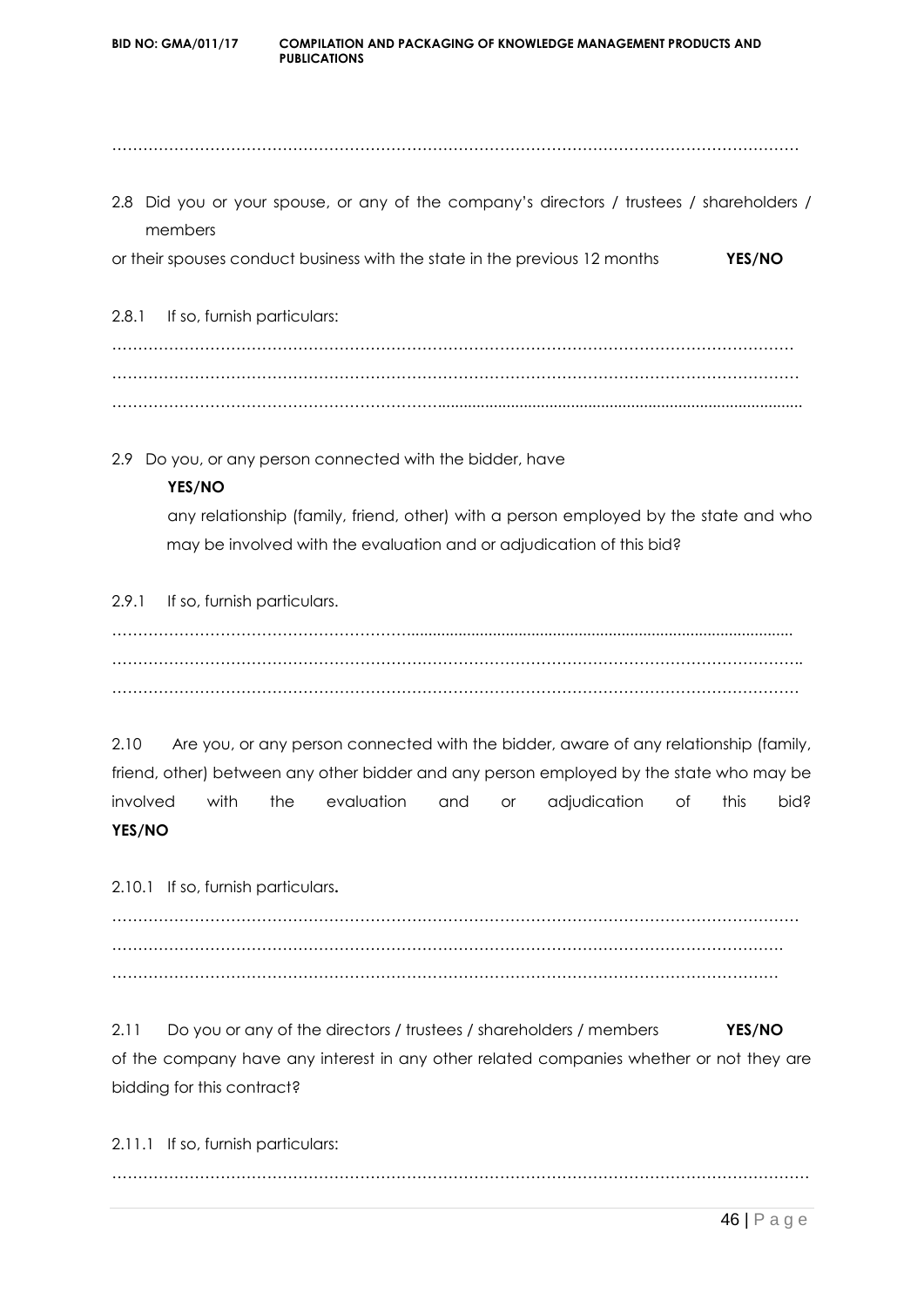…………………………………………………………………………………………………………………… ……………………………………………………………………………………………………………………

#### **3 Full details of director /trustees/members/shareholders.**

| <b>Full Name</b> | <b>Identity</b> | <b>Personal Income Tax</b> | <b>State Employee</b> |
|------------------|-----------------|----------------------------|-----------------------|
|                  | <b>Number</b>   | <b>Reference Number</b>    | Number / PERSAL       |
|                  |                 |                            | <b>Number</b>         |
|                  |                 |                            |                       |
|                  |                 |                            |                       |
|                  |                 |                            |                       |
|                  |                 |                            |                       |
|                  |                 |                            |                       |
|                  |                 |                            |                       |
|                  |                 |                            |                       |
|                  |                 |                            |                       |
|                  |                 |                            |                       |
|                  |                 |                            |                       |
|                  |                 |                            |                       |
|                  |                 |                            |                       |
|                  |                 |                            |                       |
|                  |                 |                            |                       |
|                  |                 |                            |                       |
|                  |                 |                            |                       |
|                  |                 |                            |                       |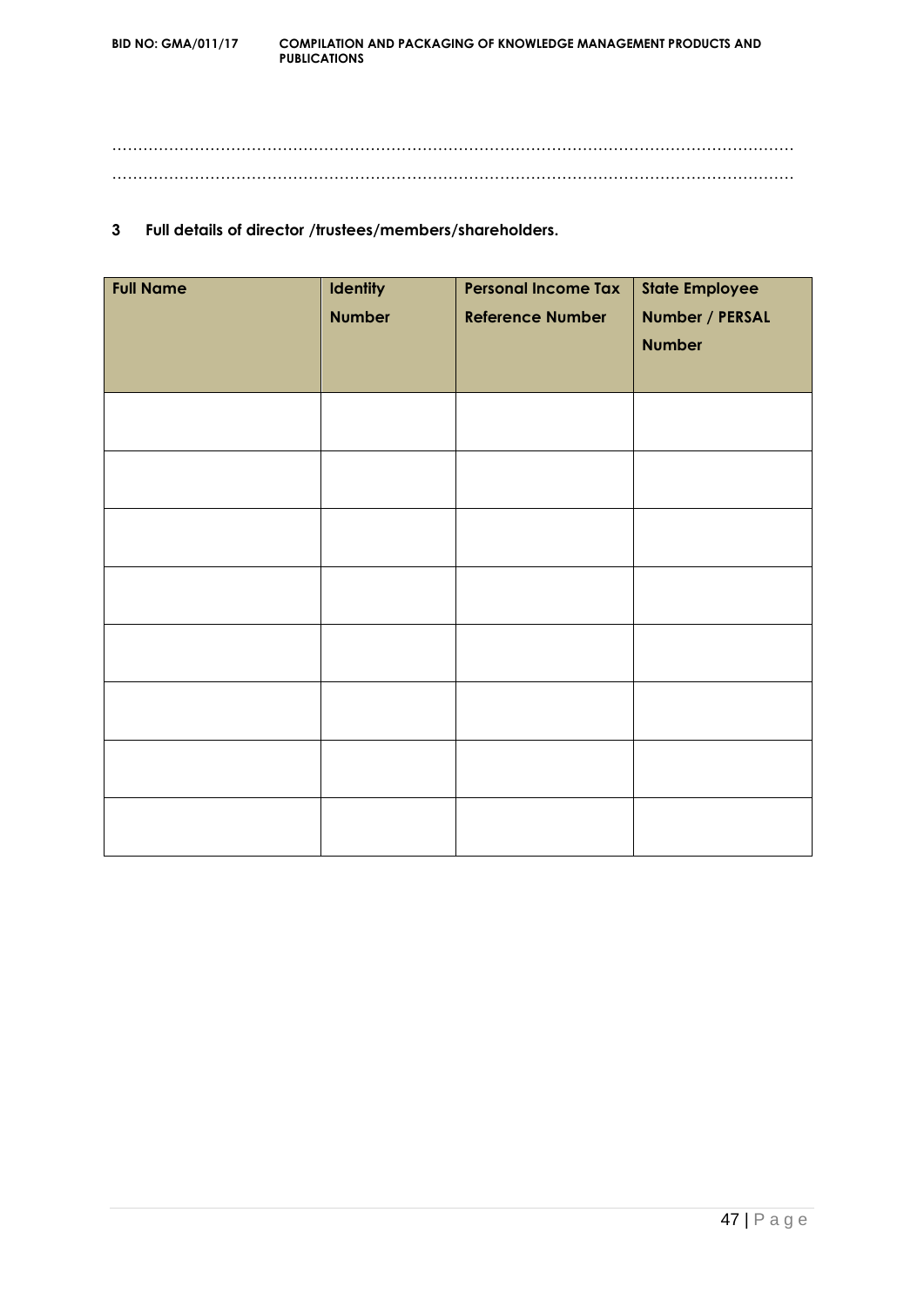### **DECLARATION**

I, THE UNDERSIGNED (NAME)………………………………………………………………………

 CERTIFY THAT THE INFORMATION FURNISHED IN PARAGRAPHS 2 AND 3 ABOVE IS CORRECT.

**I I ACCEPT THAT THE STATE MAY REJECT THE BID OR ACT AGAINST ME SHOULD THIS** DECLARATION PROVE TO BE FALSE.

| <b>NAME OF BIDDER</b>          |  |
|--------------------------------|--|
| <b>IDENTITY NUMBER</b>         |  |
| <b>POSITION</b>                |  |
| <b>SIGNATURE OF AUTHORISED</b> |  |
| <b>SIGNATORY</b>               |  |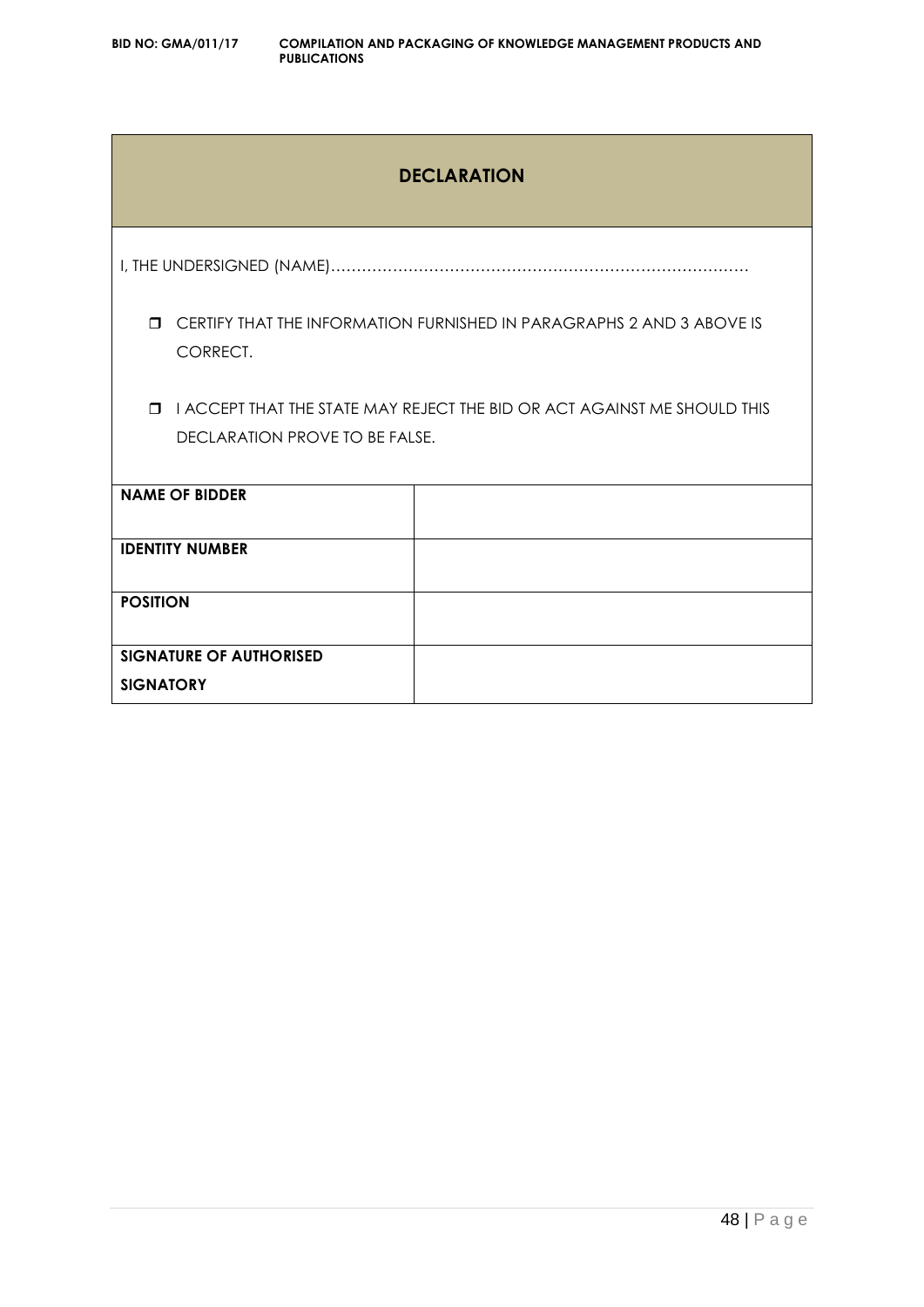#### **SBD 6.1**

#### **PREFERENCE POINTS CLAIM FORM IN TERMS OF THE PREFERENTIAL PROCUREMENT REGULATIONS 2017**

This preference form must form part of all bids invited. It contains general information and serves as a claim form for preference points for Broad-Based Black Economic Empowerment (B-BBEE) Status Level of Contribution

### **NB: BEFORE COMPLETING THIS FORM, BIDDERS MUST STUDY THE GENERAL CONDITIONS, DEFINITIONS AND DIRECTIVES APPLICABLE IN RESPECT OF B-BBEE, AS PRESCRIBED IN THE PREFERENTIAL PROCUREMENT REGULATIONS, 2017.**

#### **1. GENERAL CONDITIONS**

- 1.1 The following preference point systems are applicable to all bids:
	- the 80/20 system for requirements with a Rand value of up to R50 000 000 (all applicable taxes included); and
	- the 90/10 system for requirements with a Rand value above R50 000 000 (all applicable taxes included).

1.2

- a) The value of this bid is estimated to not exceed R50 000 000 (all applicable taxes included) and therefore the 80/20 preference point system shall be applicable; or
- 1.3 Points for this bid shall be awarded for:
	- (a) Price; and
	- (b) B-BBEE Status Level of Contributor.
- 1.4 The maximum points for this bid are allocated as follows:

|                                                   | <b>POINTS</b> |
|---------------------------------------------------|---------------|
| <b>PRICE</b>                                      |               |
| <b>B-BBEE STATUS LEVEL OF CONTRIBUTOR</b>         | ാറ            |
| Total points for Price and B-BBEE must not exceed | 100           |

- 1.5 Failure on the part of a bidder to submit proof of B-BBEE Status level of contributor together with the bid, will be interpreted to mean that preference points for B-BBEE status level of contribution are not claimed.
- 1.6 The purchaser reserves the right to require of a bidder, either before a bid is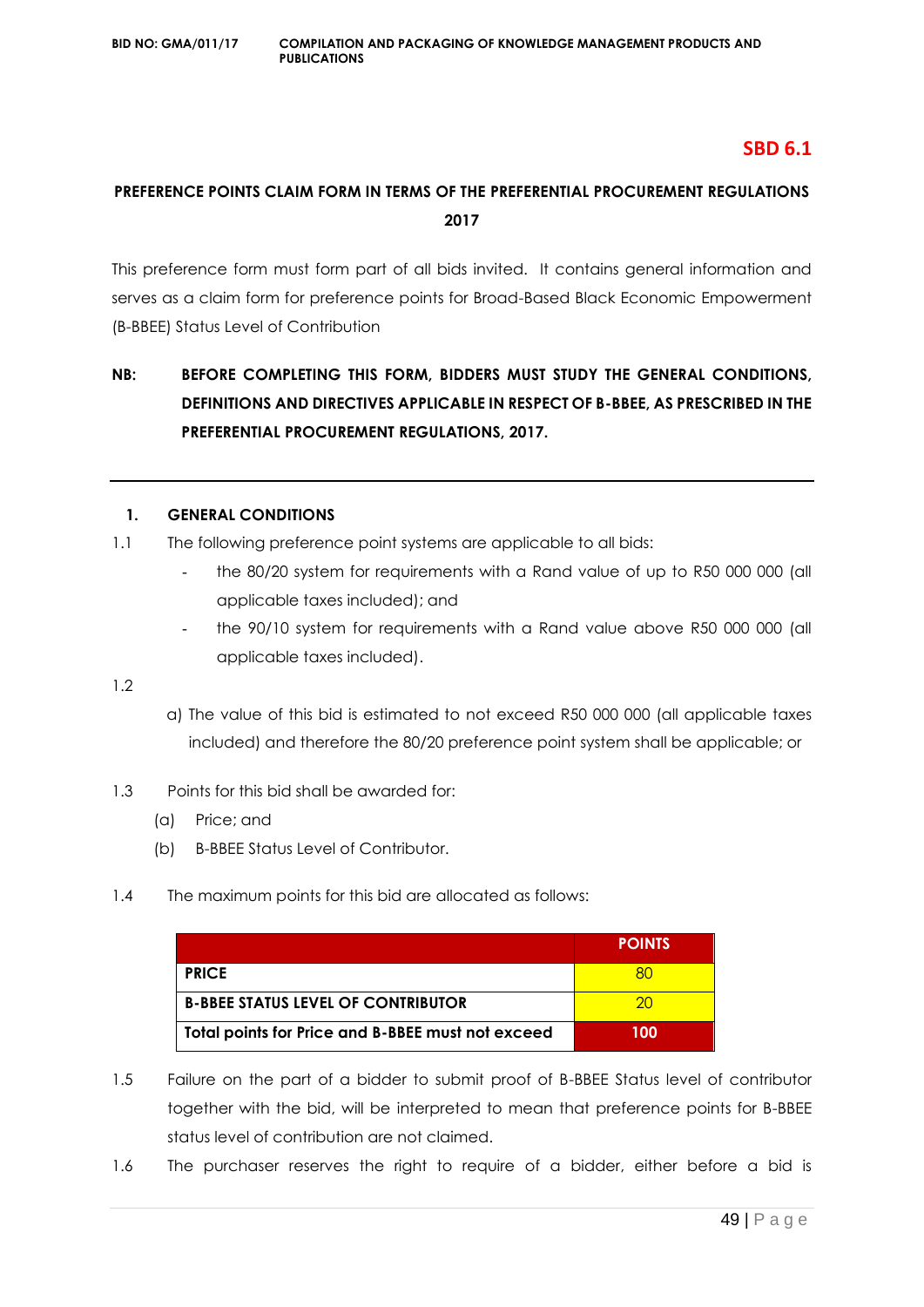adjudicated or at any time subsequently, to substantiate any claim in regard to preferences, in any manner required by the purchaser.

#### **2. DEFINITIONS**

- (a) **"B-BBEE"** means broad-based black economic empowerment as defined in section 1 of the Broad-Based Black Economic Empowerment Act;
- (b) "**B-BBEE status level of contributor"** means the B-BBEE status of an entity in terms of a code of good practice on black economic empowerment, issued in terms of section 9(1) of the Broad-Based Black Economic Empowerment Act;
- (c) **"bid"** means a written offer in a prescribed or stipulated form in response to an invitation by an organ of state for the provision of goods or services, through price quotations, advertised competitive bidding processes or proposals;
- (d) **"Broad-Based Black Economic Empowerment Act"** means the Broad-Based Black Economic Empowerment Act, 2003 (Act No. 53 of 2003);
- **(e) "EME"** means an Exempted Micro Enterprise in terms of a code of good practice on black economic empowerment issued in terms of section 9 (1) of the Broad-Based Black Economic Empowerment Act;
- (f) **"functionality"** means the ability of a tenderer to provide goods or services in accordance with specifications as set out in the tender documents.
- (g) **"prices"** includes all applicable taxes less all unconditional discounts;
- (h) **"proof of B-BBEE status level of contributor"** means:
	- **1)** B-BBEE Status level certificate issued by an authorized body or person;
	- **2)** A sworn affidavit as prescribed by the B-BBEE Codes of Good Practice;
	- **3)** Any other requirement prescribed in terms of the B-BBEE Act;
- (i) **"QSE"** means a qualifying small business enterprise in terms of a code of good practice on black economic empowerment issued in terms of section 9 (1) of the Broad-Based Black Economic Empowerment Act;
	- *(j)* **"rand value"** means the total estimated value of a contract in Rand, calculated at the time of bid invitation, and includes all applicable taxes;

#### **3. POINTS AWARDED FOR PRICE**

#### **3.1 THE 80/20 PREFERENCE POINT SYSTEMS**

A maximum of 80 points is allocated for price on the following basis:

 **80/20**

$$
Ps = 80 \left( 1 - \frac{Pt - P \min}{P \min} \right)
$$

**Where**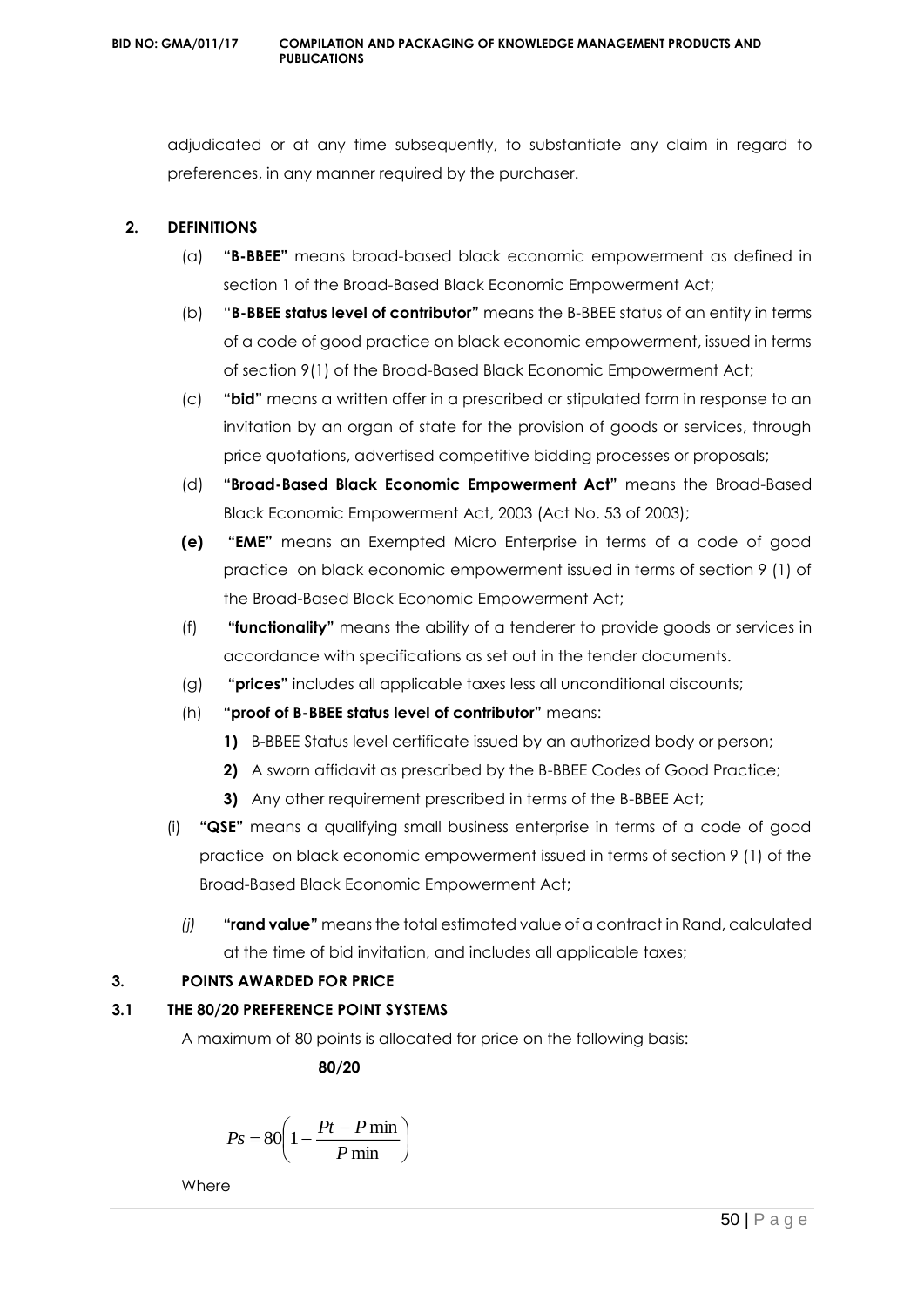- Ps = Points scored for price of bid under consideration
- Pt = Price of bid under consideration
- Pmin = Price of lowest acceptable bid

#### **4. POINTS AWARDED FOR B-BBEE STATUS LEVEL OF CONTRIBUTOR**

4.1 In terms of Regulation 6 (2) and 7 (2) of the Preferential Procurement Regulations, preference points must be awarded to a bidder for attaining the B-BBEE status level of contribution in accordance with the table below:

| <b>B-BBEE Status Level of</b><br><b>Contributor</b> | <b>Number of points</b><br>(80/20 system) |
|-----------------------------------------------------|-------------------------------------------|
|                                                     | 20                                        |
| 2                                                   | 18                                        |
| 3                                                   | 14                                        |
| 4                                                   | 12                                        |
| 5                                                   | 8                                         |
| 6                                                   | 6                                         |
| 7                                                   | 4                                         |
| 8                                                   | 2                                         |
| Non-compliant<br>contributor                        | ∩                                         |

#### **5. BID DECLARATION**

5.1 Bidders who claim points in respect of B-BBEE Status Level of Contribution must complete the following:

#### **6. B-BBEE STATUS LEVEL OF CONTRIBUTOR CLAIMED IN TERMS OF PARAGRAPHS 1.4 AND 4.1**

6.1 B-BBEE Status Level of Contributor: = ………(maximum of 20 points) (Points claimed in respect of paragraph 7.1 must be in accordance with the table reflected in paragraph 4.1 and must be substantiated by relevant proof of B-BBEE status level of contributor.

#### **7. SUB-CONTRACTING**

7.1 Will any portion of the contract be sub-contracted?

(*Tick applicable box*)

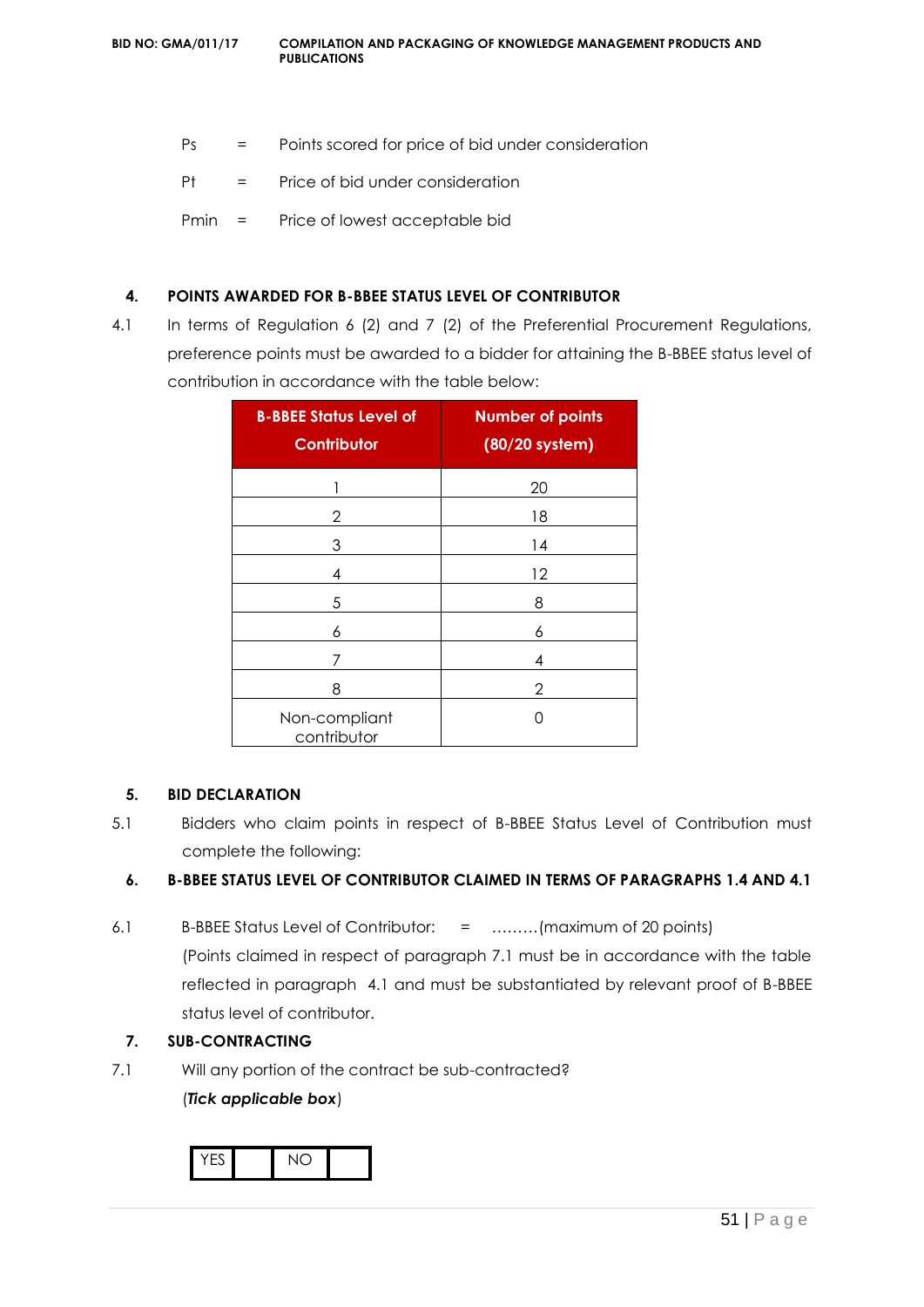#### 7.1.1 If yes, indicate:

|  | i) What percentage of the contract |  | will | be. |
|--|------------------------------------|--|------|-----|
|  |                                    |  |      |     |
|  |                                    |  |      |     |

- iii) The B-BBEE status level of the sub-contractor......................................……………..
- iv) Whether the sub-contractor is an EME or QSE

#### *(Tick applicable box*)

v) Specify, by ticking the appropriate box, if subcontracting with an enterprise in terms of Preferential Procurement Regulations,2017:

| Designated Group: An EME or QSE which is at last 51% owned        | <b>EME</b> | QSE |
|-------------------------------------------------------------------|------------|-----|
| by:                                                               | $\sqrt{}$  | V   |
| <b>Black people</b>                                               |            |     |
| Black people who are youth                                        |            |     |
| Black people who are women                                        |            |     |
| <b>Black people with disabilities</b>                             |            |     |
| Black people living in rural or underdeveloped areas or townships |            |     |
| Cooperative owned by black people                                 |            |     |
| Black people who are military veterans                            |            |     |
| <b>OR</b>                                                         |            |     |
| Any EME                                                           |            |     |
| Any QSE                                                           |            |     |

#### 8. **DECLARATION WITH REGARD TO COMPANY/FIRM**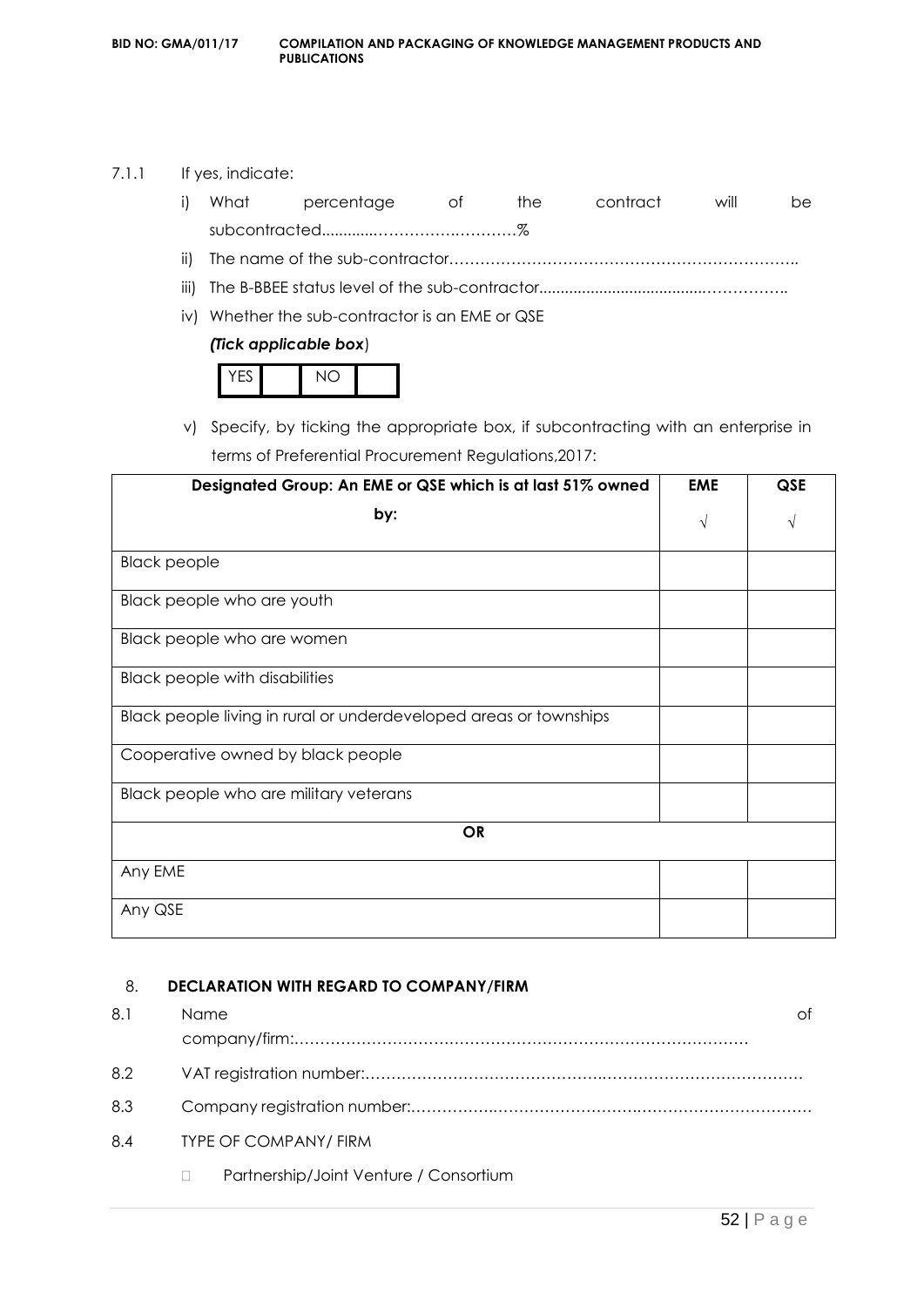- □ One person business/sole propriety
- □ Close corporation
- D Company
- (Pty) Limited

[TICK APPLICABLE BOX]

#### 8.5 DESCRIBE PRINCIPAL BUSINESS ACTIVITIES

………………………………………………………………………………………………………… ………………………………………………………………………………………………………… ………………………………………………………………………………………………………… …………………………………………………………………………………………..

#### 8.6 COMPANY CLASSIFICATION

- Manufacturer
- □ Supplier
- D Professional service provider
- □ Other service providers, e.g. transporter, etc.

[*TICK APPLICABLE BOX*]

- 8.7 Total number of years the company/firm has been in business:……………………………
- 8.8 I/we, the undersigned, who is / are duly authorised to do so on behalf of the company/firm, certify that the points claimed, based on the B-BBE status level of contributor indicated in paragraphs 1.4 and 6.1 of the foregoing certificate, qualifies the company/ firm for the preference(s) shown and I / we acknowledge that:
	- i) The information furnished is true and correct;
	- ii) The preference points claimed are in accordance with the General Conditions as indicated in paragraph 1 of this form;
	- iii) In the event of a contract being awarded as a result of points claimed as shown in paragraphs 1.4 and 6.1, the contractor may be required to furnish documentary proof to the satisfaction of the purchaser that the claims are correct;
	- iv) If the B-BBEE status level of contributor has been claimed or obtained on a fraudulent basis or any of the conditions of contract have not been fulfilled, the purchaser may, in addition to any other remedy it may have –
		- (a) disqualify the person from the bidding process;
		- (b) recover costs, losses or damages it has incurred or suffered as a result of that person's conduct;
		- (c) cancel the contract and claim any damages which it has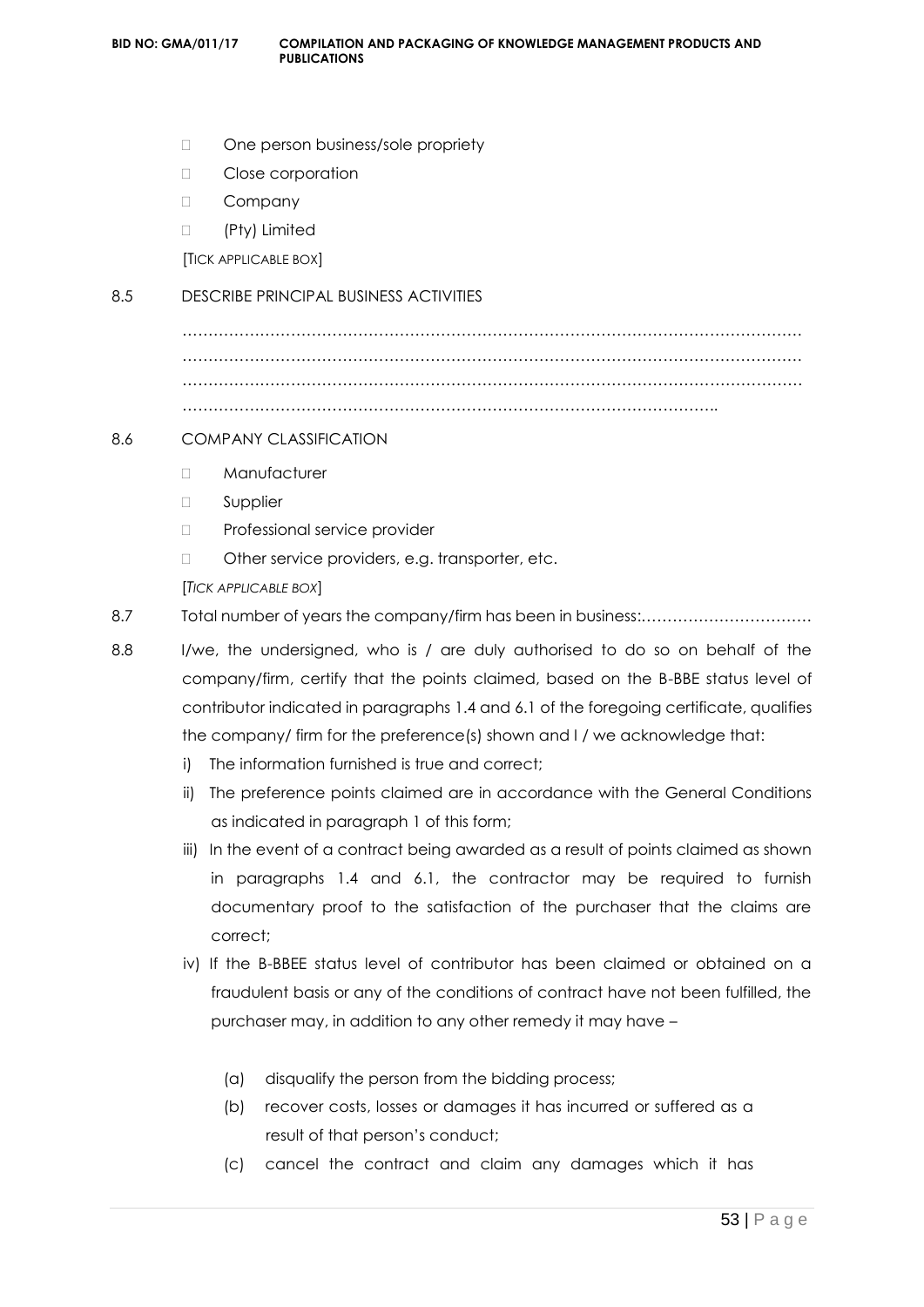suffered as a result of having to make less favourable arrangements due to such cancellation;

- (d) recommend that the bidder or contractor, its shareholders and directors, or only the shareholders and directors who acted on a fraudulent basis, be restricted by the National Treasury from obtaining business from any organ of state for a period not exceeding 10 years, after the *audi alteram partem* (hear the other side) rule has been applied; and
- (e) forward the matter for criminal prosecution.

| <b>WITNESSES</b>                         |  |  |  |  |
|------------------------------------------|--|--|--|--|
| <b>NAME OF BIDDER</b>                    |  |  |  |  |
| <b>IDENTITY NUMBER</b>                   |  |  |  |  |
| <b>POSITION</b>                          |  |  |  |  |
| <b>AUTHORISED SIGNATORIES OF BIDDERS</b> |  |  |  |  |
| <b>WITNESS 1</b>                         |  |  |  |  |
| <b>WITNESS 2</b>                         |  |  |  |  |
| <b>DATE</b>                              |  |  |  |  |
| <b>ADDRESS</b>                           |  |  |  |  |
|                                          |  |  |  |  |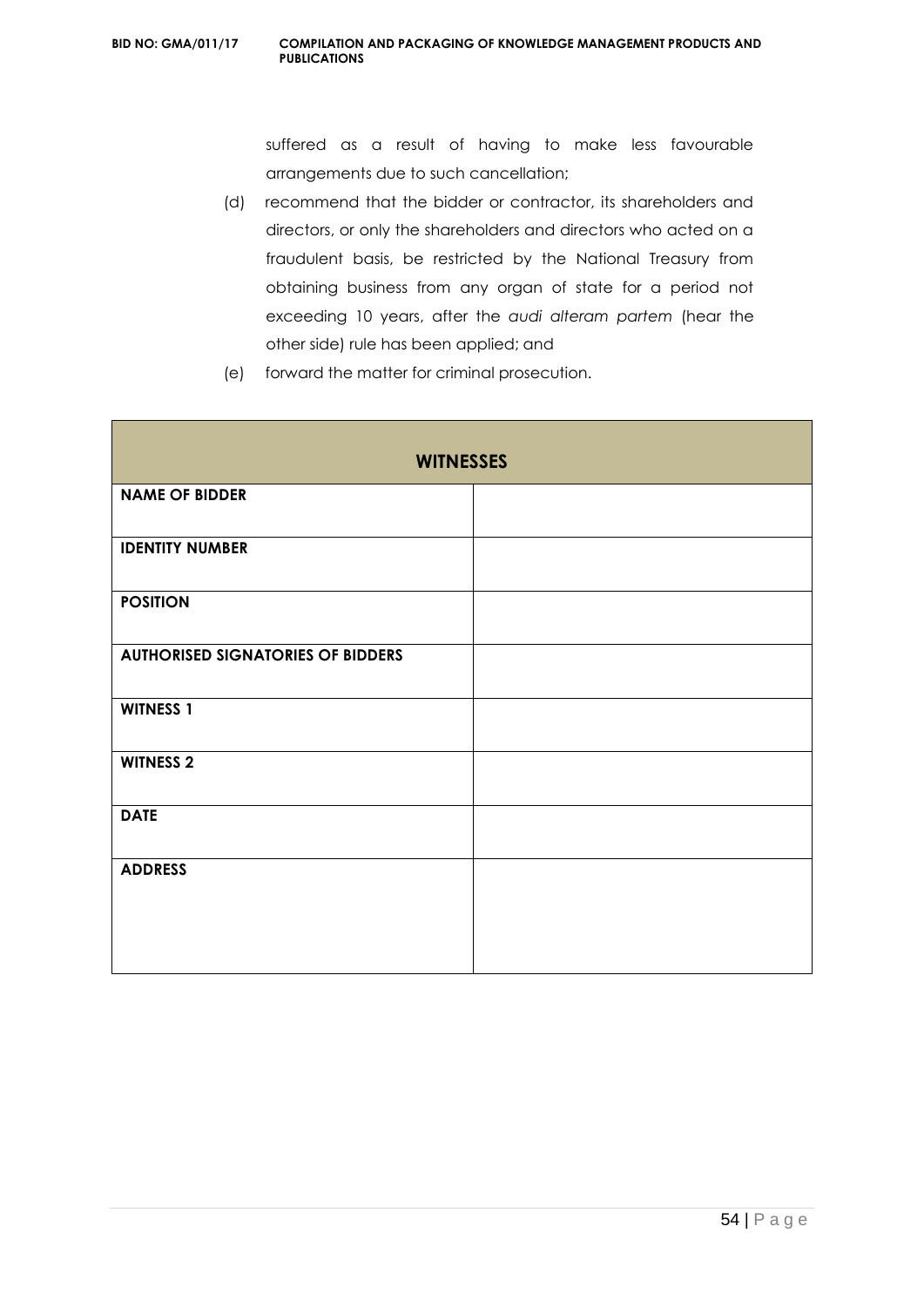## **DECLARATION OF BIDDERS PAST SUPPLY CHAIN MANAGEMENT PRACTICES**

- 1 This declaration is used by GMA in ensuring that when goods and services are being procured, all reasonable steps are taken to combat the abuse of the supply chain management system.
- 2 The bid of any bidder may be disregarded if that bidder, or any of its directors have
	- a. abused the institution's supply chain management system;
	- b. committed fraud or any other improper conduct in relation to such system; or
	- c. failed to perform on any previous contract.

### **3 In order to give effect to the above, the following questionnaire must be completed and submitted with the bid.**

| NO.   | <b>QUESTION</b>                                                                       | <b>YES</b> | <b>NO</b> |
|-------|---------------------------------------------------------------------------------------|------------|-----------|
| 4.1   | Is the bidder or any of its directors listed on the National Treasury's Database of   | Yes        | <b>No</b> |
|       | Restricted Suppliers as companies or persons prohibited from doing business with      | $\Box$     |           |
|       | the public sector?                                                                    |            |           |
|       | (Companies or persons who are listed on this Database were informed in writing        |            |           |
|       | of this restriction by the Accounting Officer/Authority of the institution that       |            |           |
|       | imposed the restriction after the audi alteram partem rule was applied).              |            |           |
|       | The Database of Restricted Suppliers now resides on the National Treasury's           |            |           |
|       | website (www.treasury.gov.za) and can be accessed by clicking on its link at the      |            |           |
|       | bottom of the home page.                                                              |            |           |
| 4.1.1 | If so, furnish particulars:                                                           |            |           |
|       |                                                                                       |            |           |
|       |                                                                                       |            |           |
| 4.2   | Is the bidder or any of its directors listed on the Register for Tender Defaulters in |            |           |
|       | terms of section 29 of the Prevention and Combating of Corrupt Activities Act (No     |            |           |
|       | 12 of 2004)?                                                                          |            |           |
|       | The Register for Tender Defaulters can be accessed on the National Treasury's         |            |           |
|       | website (www.treasury.gov.za) by clicking on its link at the bottom of the home       |            |           |
|       | page.                                                                                 |            |           |
|       |                                                                                       |            |           |

**SBD 8**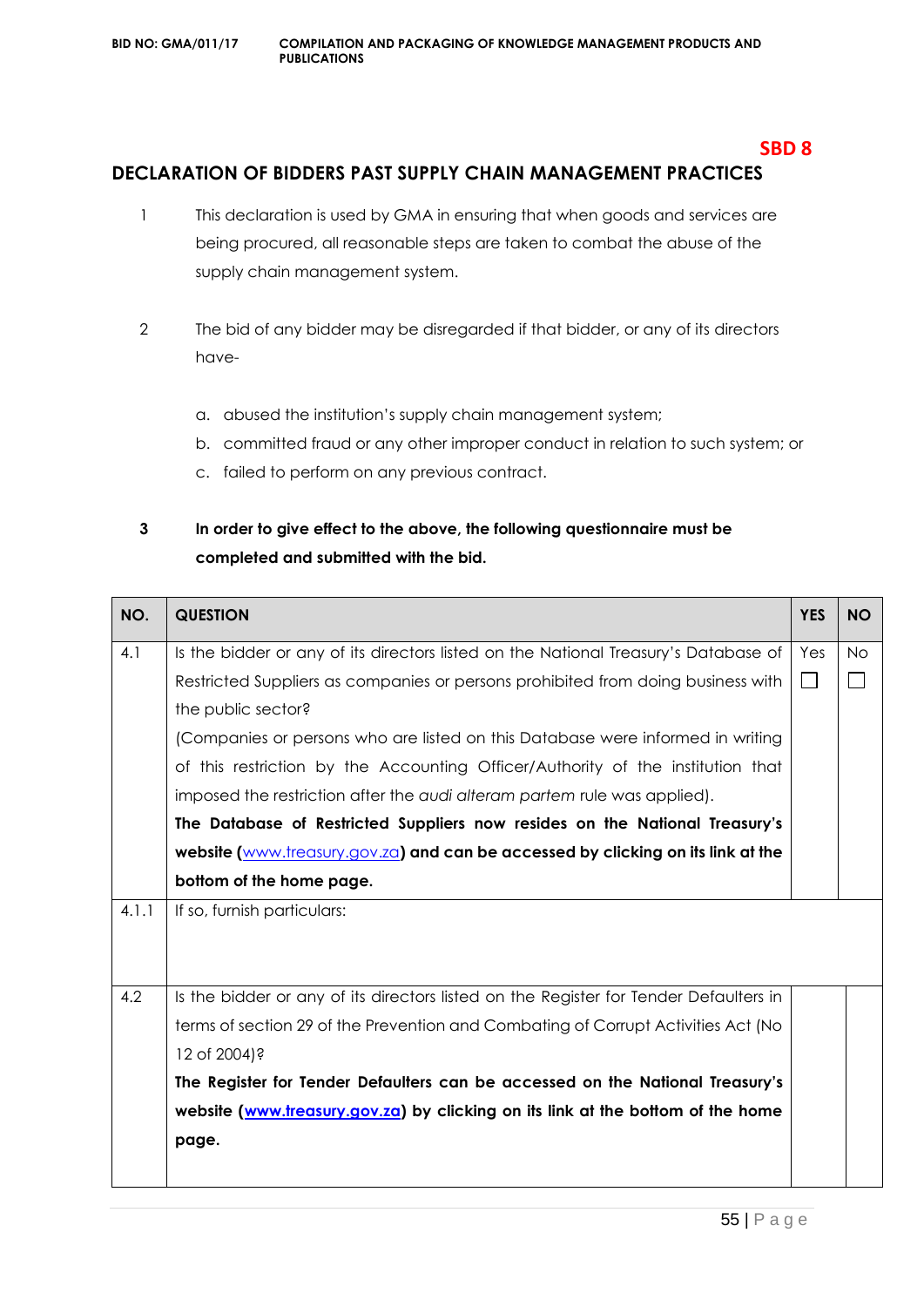| 4.2.1 | If so, furnish particulars:                                                       |  |
|-------|-----------------------------------------------------------------------------------|--|
|       |                                                                                   |  |
| 4.3   | Was the bidder or any of its directors convicted by a court of law (including a   |  |
|       | court outside of the Republic of South Africa) for fraud or corruption during the |  |
|       | past five years?                                                                  |  |
| 4.3.1 | If so, furnish particulars:                                                       |  |
|       |                                                                                   |  |
|       |                                                                                   |  |
| 4.4   | Was any contract between the bidder and any organ of state terminated             |  |
|       | during the past five years on account of failure to perform on or comply with the |  |
|       | contract?                                                                         |  |
| 4.4.1 | If so, furnish particulars:                                                       |  |
|       |                                                                                   |  |

| <b>CERTIFICATION</b>                                                               |                                                       |                                                                                      |  |  |
|------------------------------------------------------------------------------------|-------------------------------------------------------|--------------------------------------------------------------------------------------|--|--|
|                                                                                    |                                                       |                                                                                      |  |  |
| $\Box$                                                                             |                                                       | CERTIFY THAT THE INFORMATION FURNISHED ON THIS DECLARATION FORM IS TRUE AND CORRECT. |  |  |
| I ACCEPT THAT, IN ADDITION TO CANCELLATION OF A CONTRACT, ACTION MAY BE TAKEN<br>0 |                                                       |                                                                                      |  |  |
|                                                                                    | AGAINST ME SHOULD THIS DECLARATION PROVE TO BE FALSE. |                                                                                      |  |  |
|                                                                                    |                                                       |                                                                                      |  |  |
|                                                                                    | <b>NAME OF THE BIDDER</b>                             |                                                                                      |  |  |
|                                                                                    |                                                       |                                                                                      |  |  |
| <b>POSITION</b>                                                                    |                                                       |                                                                                      |  |  |
|                                                                                    |                                                       |                                                                                      |  |  |
| <b>AUTHORISED SIGNATORY</b>                                                        |                                                       |                                                                                      |  |  |
|                                                                                    |                                                       |                                                                                      |  |  |
| <b>DATE</b>                                                                        |                                                       |                                                                                      |  |  |
|                                                                                    |                                                       |                                                                                      |  |  |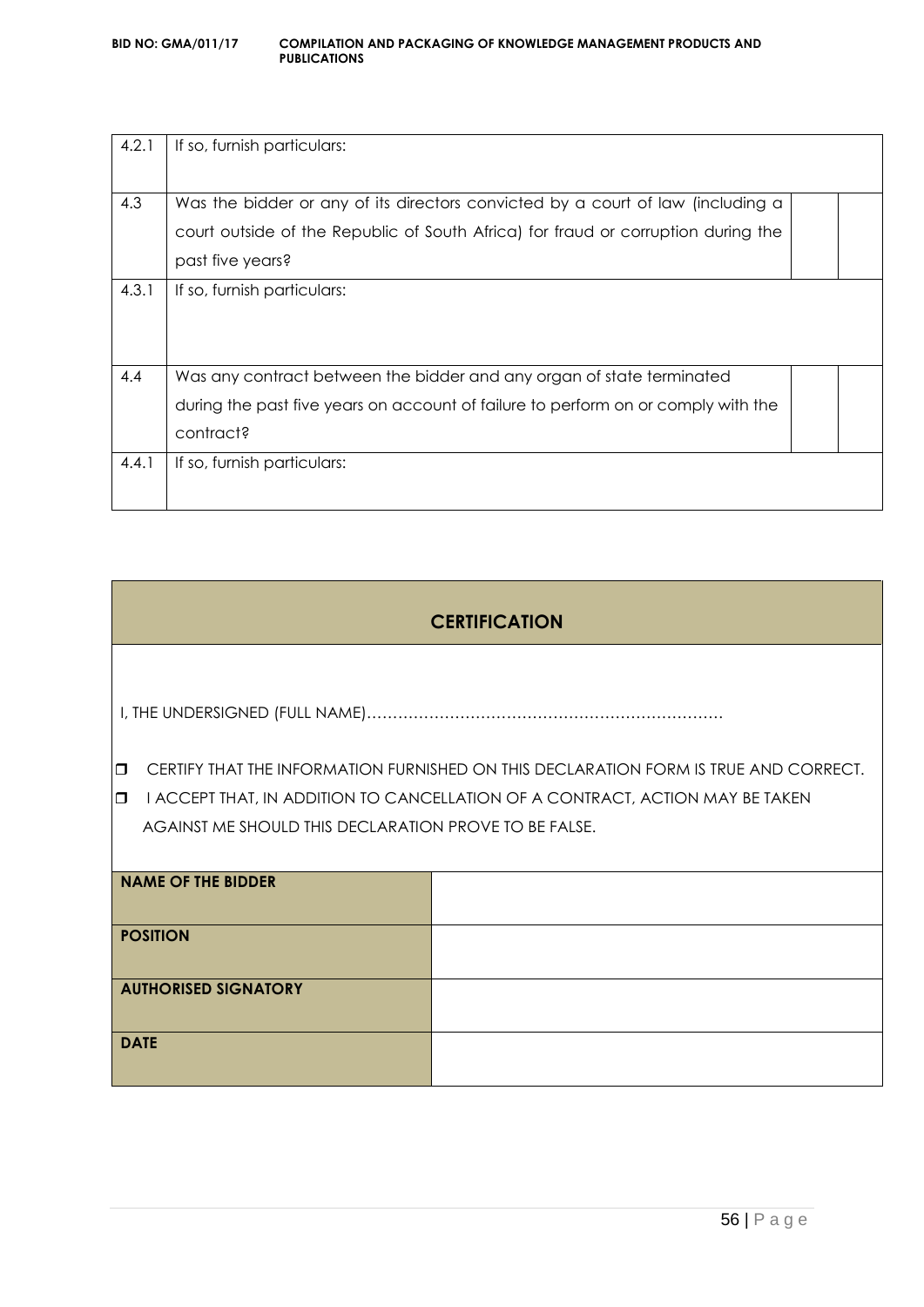#### **SBD 9**

#### **CERTIFICATE OF INDEPENDENT BID DETERMINATION**

- 1. This Standard Bidding Document must form part of all bids<sup>1</sup> invited.
- 2. Section 4 (1) (b) (iii) of the Competition Act No. 89 of 1998, as amended, prohibits an agreement between, or concerted practice by, firms, or a decision by an association of firms, if it is between parties in a horizontal relationship and if it involves collusive bidding (or bid rigging).² Collusive bidding is a *per se* prohibition meaning that it cannot be justified under any grounds.
- 3. Treasury Regulation 16A9 prescribes that accounting officers and accounting authorities must take all reasonable steps to prevent abuse of the supply chain management system and authorizes accounting officers and accounting authorities to:
	- a. disregard the bid of any bidder if that bidder or any of its directors have abused the institution's supply chain management system and or committed fraud or any other improper conduct in relation to such system.
	- b. cancel a contract awarded to a supplier of goods and services if the supplier committed any corrupt or fraudulent act during the bidding process or the execution of that contract.
- 4. This SBD serves as a certificate of declaration that would be used by institutions to ensure that, when bids are considered, reasonable steps are taken to prevent any form of bidrigging.
- 5. In order to give effect to the above, the attached Certificate of Bid Determination (Annexure G) must be completed and submitted with the bid:

<sup>1</sup> Includes price quotations, advertised competitive bids, limited bids and proposals.

² Bid rigging (or collusive bidding) occurs when businesses, that would otherwise be expected to compete, secretly conspire to raise prices or lower the quality of goods and / or services for GMA which wish to acquire goods and / or services through a bidding process. Bid rigging is, therefore, an agreement between competitors not to compete.

<sup>3</sup> Joint venture or Consortium means an association of persons for the purpose of combining their expertise, property, capital, efforts, skill and knowledge in an activity for the execution of a contract.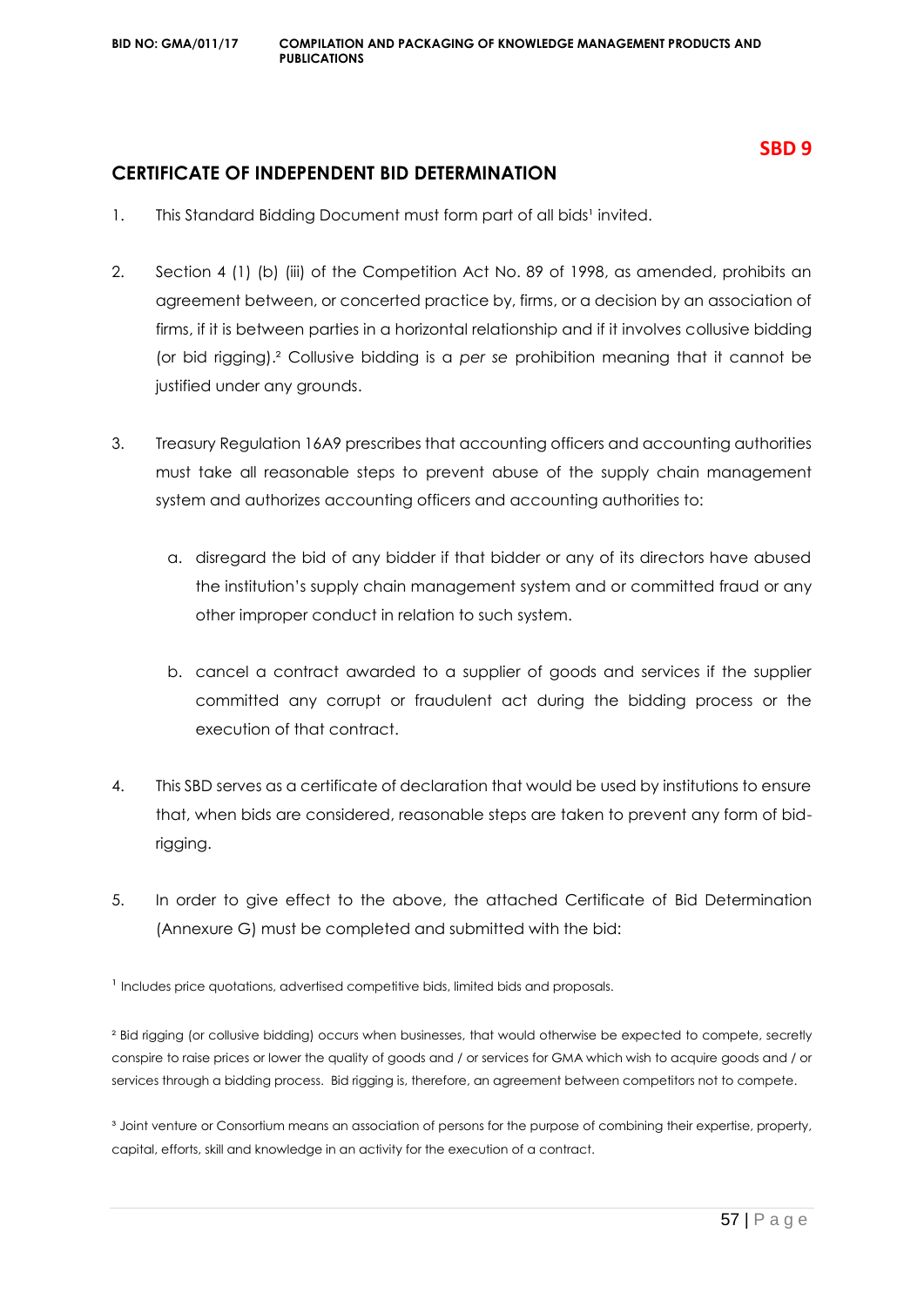#### **BID NO: GMA/011/17 COMPILATION AND PACKAGING OF KNOWLEDGE MANAGEMENT PRODUCTS AND PUBLICATIONS**

I, the undersigned, in submitting the accompanying bid:

| (Bid Number and Description) |
|------------------------------|
|                              |

In response to the invitation for the bid made by:

\_\_\_\_\_\_\_\_\_\_\_\_\_\_\_\_\_\_\_\_\_\_\_\_\_\_\_\_\_\_\_\_\_\_\_\_\_\_\_\_\_\_\_\_\_\_\_\_\_\_\_\_\_\_\_\_\_\_\_\_\_\_\_\_\_\_\_\_\_ (Name of Institution)

do hereby make the following statements that I certify to be true and complete in every respect:

I certify, on behalf of: \_\_\_\_\_\_\_\_\_\_\_\_\_\_\_\_\_\_\_\_\_\_\_\_\_\_\_\_\_\_\_\_\_\_\_\_\_\_\_\_\_\_\_\_\_\_\_\_\_\_\_\_\_\_\_\_\_\_\_\_\_\_\_\_\_\_

that:

(Name of Bidder)

- 1. I have read and I understand the contents of this Certificate;
- 2. I understand that the accompanying bid will be disqualified if this Certificate is found not to be true and complete in every respect;
- 3. I am authorised by the bidder to sign this Certificate, and to submit the accompanying bid, on behalf of the bidder;
- 4. Each person whose signature appears on the accompanying bid has been authorised by the bidder to determine the terms of, and to sign the bid, on behalf of the bidder;
- 5. For the purposes of this Certificate and the accompanying bid, I understand that the word "competitor" shall include any individual or organisation, other than the bidder, whether or not affiliated with the bidder, who:
	- (a) has been requested to submit a bid in response to this bid invitation;
	- (b) could potentially submit a bid in response to this bid invitation, based on their qualifications, abilities or experience; and
	- (c) provides the same goods and services as the bidder and/or is in the same line of business as the bidder.
- 6. The bidder has arrived at the accompanying bid independently from, and without consultation, communication, agreement or arrangement with any competitor. However communication between partners in a joint venture or consortium<sup>3</sup> will not be construed as collusive bidding.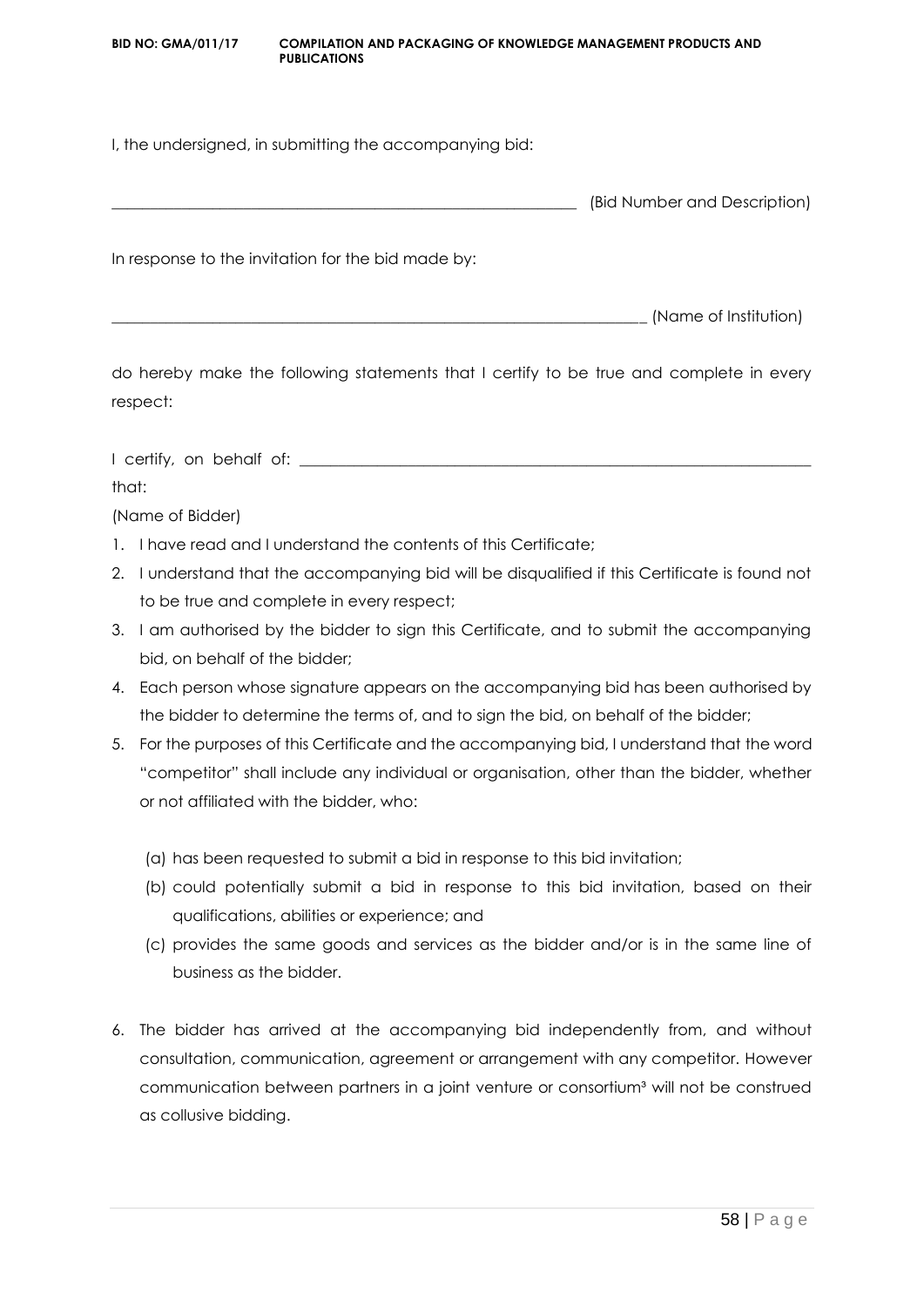7. In particular, without limiting the generality of paragraphs 6 above, there has been no consultation, communication, agreement or arrangement with any competitor regarding:

(a) prices;

(b) geographical area where product or service will be rendered (market allocation);

- (c) methods, factors or formulas used to calculate prices;
- (d) the intention or decision to submit or not to submit, a bid;
- (e) the submission of a bid which does not meet the specifications and conditions of the bid; or
- (f) bidding with the intention not to win the bid.
- 8. In addition, there have been no consultations, communications, agreements or arrangements with any competitor regarding the quality, quantity, specifications and conditions or delivery particulars of the products or services to which this bid invitation relates.
- 9. The terms of the accompanying bid have not been, and will not be, disclosed by the bidder, directly or indirectly, to any competitor, prior to the date and time of the official bid opening or of the awarding of the contract.
- 10. I am aware that, in addition and without prejudice to any other remedy provided to combat any restrictive practices related to bids and contracts, bids that are suspicious will be reported to the Competition Commission for investigation and possible imposition of administrative penalties in terms of section 59 of the Competition Act No 89 of 1998 and or may be reported to the National Prosecuting Authority (NPA) for criminal investigation and or may be restricted from conducting business with the public sector for a period not exceeding ten (10) years in terms of the Prevention and Combating of Corrupt Activities Act No 12 of 2004 or any other applicable legislation.

| <b>NAME OF BIDDER</b>       |  |
|-----------------------------|--|
| <b>POSITION</b>             |  |
| <b>AUTHORISED SIGNATORY</b> |  |
| <b>DATE</b>                 |  |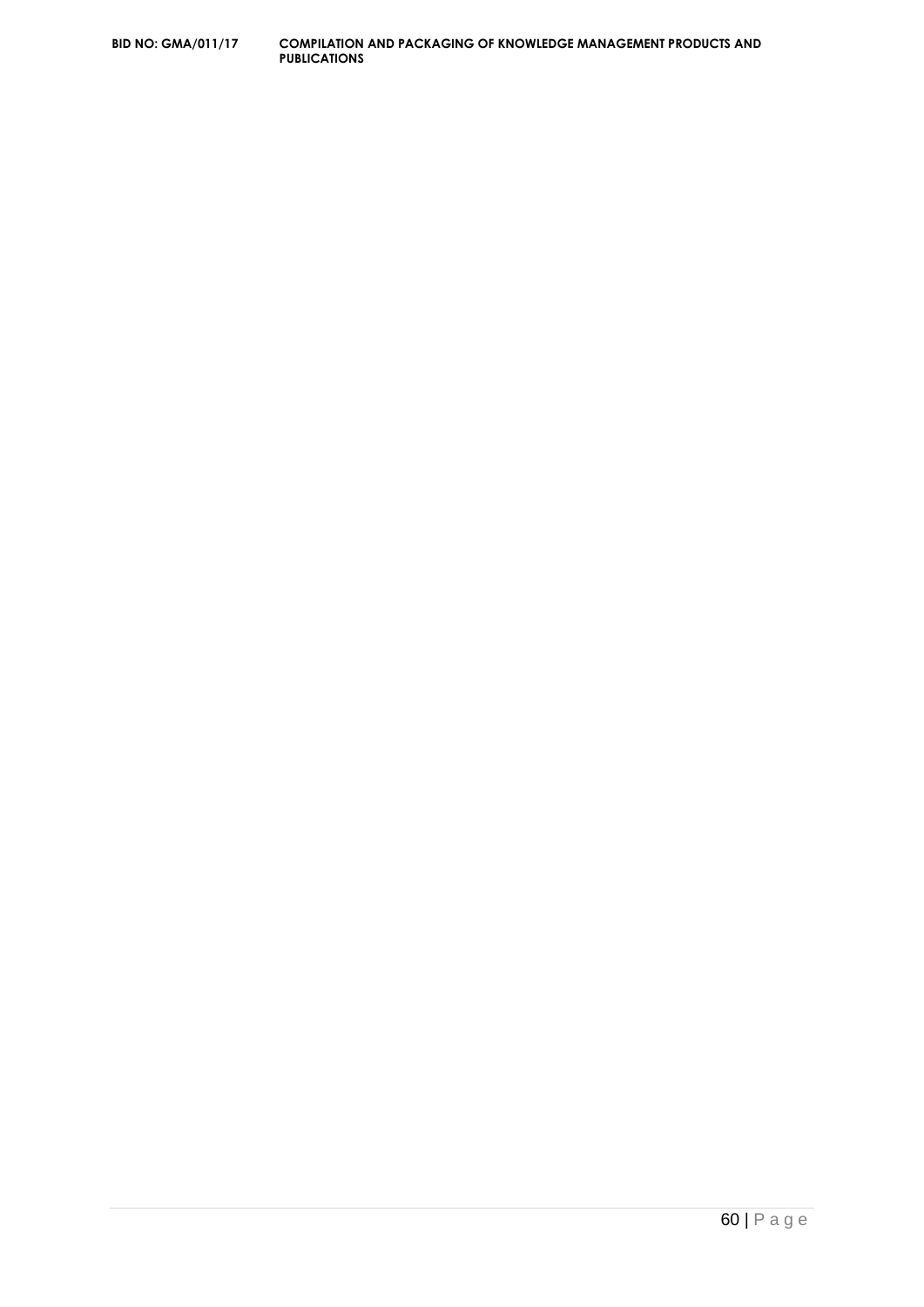### **SAFETY, HEALTH AND ENVIRONMENT**

#### **REQUEST FOR INFORMATION**

#### **1. SAFETY, HEALTH AND ENVIRONMENT**

| 1.1  | Do you have a Safety, Health and Environment<br>(SHE) policy statement?                                                                 | YES/NO<br>Please provide a copy of the policy<br>statement                                          |
|------|-----------------------------------------------------------------------------------------------------------------------------------------|-----------------------------------------------------------------------------------------------------|
| 1.2  | Is your SHE programme aligned or certified to<br>comply with the OHSAS 18001 and ISO 14001<br>standards?                                | YES/NO<br>Please provide details                                                                    |
| 1.3  | Would you be prepared to have your SHE<br>standards audited or modified according to<br>requirements?                                   | YES/NO<br>Please give reasons if applicable                                                         |
| 1.5  | How do you record and classify injuries<br>sustained during operations?                                                                 | Please provide details                                                                              |
| 1.6  | How do you record and classify incidents both<br>safety and environmentally related?                                                    | Please provide details                                                                              |
| 1.9  | Does your company have any Health and<br>Safety agreements with any major unions?                                                       | Please provide details                                                                              |
| 1.10 | Is your company in good standing with a<br>Workman's Compensation Authority                                                             | Please provide a copy of the Letter<br>of Good Standing which includes<br>the registration number   |
| 1.12 | Does your company employ a<br>SHE/Q<br>Manager and who does he/she report to?                                                           | YES/NO<br>Please<br>provide<br>details<br>Оf<br>experience and qualifications of<br>this individual |
| 1.13 | What ongoing training is conducted with<br>regard to SHE?                                                                               | Please provide details                                                                              |
| 1.14 | Does your company have an active Safety<br>Committee?                                                                                   | Please provide details                                                                              |
| 1.15 | How does your company communicate<br>issues/targets to the employees regarding<br><b>SHE?</b>                                           | Please provide details                                                                              |
| 1.16 | your company have<br>medical<br>Does<br>$\hbox{\tt\large G}$<br>surveillance programme in place?                                        | YES/NO<br>Please provide details,                                                                   |
| 1.17 | Have the management duties in terms of the<br>OHSA been assigned by written appointment<br>to specific individuals within your company? | YES/NO<br>Please<br>provide<br>details<br>оf<br>appointments in place.                              |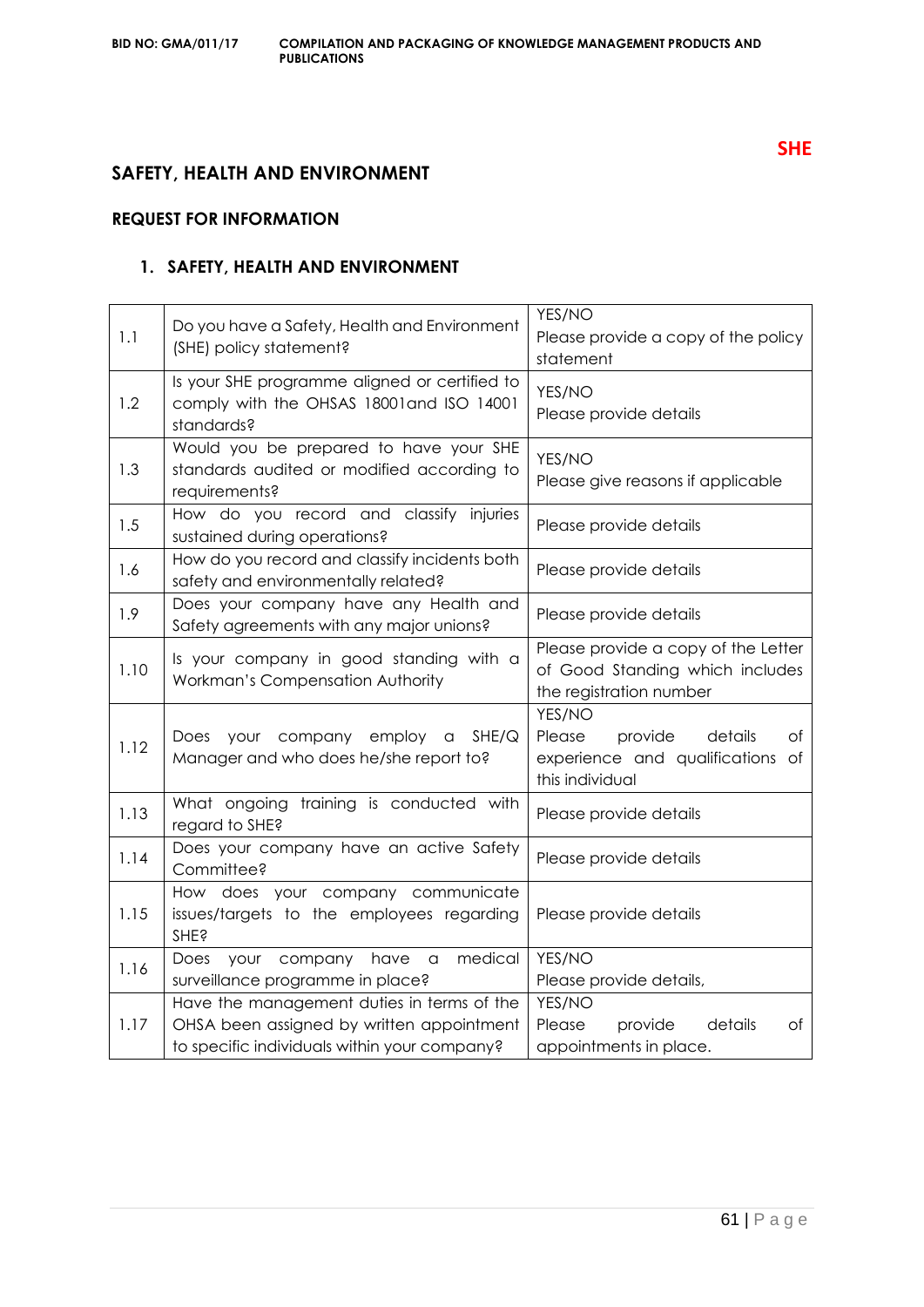### **2. TECHNICAL AND QUALITY ASSURANCE STANDARDS**

| statement<br>YES/NO<br>Is your Quality Management aligned<br><b>or</b><br>2.2<br>certified to comply with the ISO 9001:2008?<br>Please provide details<br>Would you be prepared to have your Quality<br>YES/NO<br>2.3<br>Management system audited or modified<br>Please give reasons if applicable<br>according to requirements?<br>How do you record and classify incidents and<br>2.5<br>Please provide details<br>non-conformances related to quality?<br>YES/NO<br>Does your company employ a Quality<br>Please<br>provide<br>details<br>Οf<br>2.6<br>Manager and who does he/she report to?<br>experience and qualifications of<br>this individual<br>What ongoing training is conducted with<br>2.7<br>Please provide details<br>regard to Quality?<br>Are you prepared to allow personnel to access<br>2.10<br>YES/NO<br>premises to perform a<br>technical<br>your<br>assessment of your capabilities?<br>How many different inspection agencies have<br>2.11<br>Please provide details<br>visited your premises in the last 12 months<br>YES/NO | 2.1 | Do you have a quality policy statement and<br>Quality manual? | YES/NO<br>Please provide a copy of the policy |  |
|-----------------------------------------------------------------------------------------------------------------------------------------------------------------------------------------------------------------------------------------------------------------------------------------------------------------------------------------------------------------------------------------------------------------------------------------------------------------------------------------------------------------------------------------------------------------------------------------------------------------------------------------------------------------------------------------------------------------------------------------------------------------------------------------------------------------------------------------------------------------------------------------------------------------------------------------------------------------------------------------------------------------------------------------------------------|-----|---------------------------------------------------------------|-----------------------------------------------|--|
|                                                                                                                                                                                                                                                                                                                                                                                                                                                                                                                                                                                                                                                                                                                                                                                                                                                                                                                                                                                                                                                           |     |                                                               |                                               |  |
|                                                                                                                                                                                                                                                                                                                                                                                                                                                                                                                                                                                                                                                                                                                                                                                                                                                                                                                                                                                                                                                           |     |                                                               |                                               |  |
|                                                                                                                                                                                                                                                                                                                                                                                                                                                                                                                                                                                                                                                                                                                                                                                                                                                                                                                                                                                                                                                           |     |                                                               |                                               |  |
|                                                                                                                                                                                                                                                                                                                                                                                                                                                                                                                                                                                                                                                                                                                                                                                                                                                                                                                                                                                                                                                           |     |                                                               |                                               |  |
|                                                                                                                                                                                                                                                                                                                                                                                                                                                                                                                                                                                                                                                                                                                                                                                                                                                                                                                                                                                                                                                           |     |                                                               |                                               |  |
|                                                                                                                                                                                                                                                                                                                                                                                                                                                                                                                                                                                                                                                                                                                                                                                                                                                                                                                                                                                                                                                           |     |                                                               |                                               |  |
|                                                                                                                                                                                                                                                                                                                                                                                                                                                                                                                                                                                                                                                                                                                                                                                                                                                                                                                                                                                                                                                           |     |                                                               |                                               |  |
|                                                                                                                                                                                                                                                                                                                                                                                                                                                                                                                                                                                                                                                                                                                                                                                                                                                                                                                                                                                                                                                           |     |                                                               |                                               |  |
|                                                                                                                                                                                                                                                                                                                                                                                                                                                                                                                                                                                                                                                                                                                                                                                                                                                                                                                                                                                                                                                           |     |                                                               |                                               |  |
|                                                                                                                                                                                                                                                                                                                                                                                                                                                                                                                                                                                                                                                                                                                                                                                                                                                                                                                                                                                                                                                           |     |                                                               |                                               |  |
|                                                                                                                                                                                                                                                                                                                                                                                                                                                                                                                                                                                                                                                                                                                                                                                                                                                                                                                                                                                                                                                           |     |                                                               |                                               |  |
|                                                                                                                                                                                                                                                                                                                                                                                                                                                                                                                                                                                                                                                                                                                                                                                                                                                                                                                                                                                                                                                           |     |                                                               |                                               |  |
|                                                                                                                                                                                                                                                                                                                                                                                                                                                                                                                                                                                                                                                                                                                                                                                                                                                                                                                                                                                                                                                           |     |                                                               |                                               |  |
|                                                                                                                                                                                                                                                                                                                                                                                                                                                                                                                                                                                                                                                                                                                                                                                                                                                                                                                                                                                                                                                           |     |                                                               |                                               |  |
|                                                                                                                                                                                                                                                                                                                                                                                                                                                                                                                                                                                                                                                                                                                                                                                                                                                                                                                                                                                                                                                           |     |                                                               |                                               |  |
| Do you have dedicated quality management<br>provide<br>Please<br>list<br>of<br>the<br>$\alpha$                                                                                                                                                                                                                                                                                                                                                                                                                                                                                                                                                                                                                                                                                                                                                                                                                                                                                                                                                            |     |                                                               |                                               |  |
| 2.12<br>resources and transparent processes to ensure<br>dedicated<br>resources<br>and<br>$\Omega$                                                                                                                                                                                                                                                                                                                                                                                                                                                                                                                                                                                                                                                                                                                                                                                                                                                                                                                                                        |     |                                                               |                                               |  |
| quality in procured materials and equipment?<br>description<br>of<br>the<br>quality                                                                                                                                                                                                                                                                                                                                                                                                                                                                                                                                                                                                                                                                                                                                                                                                                                                                                                                                                                       |     |                                                               |                                               |  |
| management processes.                                                                                                                                                                                                                                                                                                                                                                                                                                                                                                                                                                                                                                                                                                                                                                                                                                                                                                                                                                                                                                     |     |                                                               |                                               |  |

| <b>NAME OF BIDDER</b>       |  |
|-----------------------------|--|
| <b>POSITION</b>             |  |
| <b>AUTHORISED SIGNATORY</b> |  |
| <b>DATE</b>                 |  |